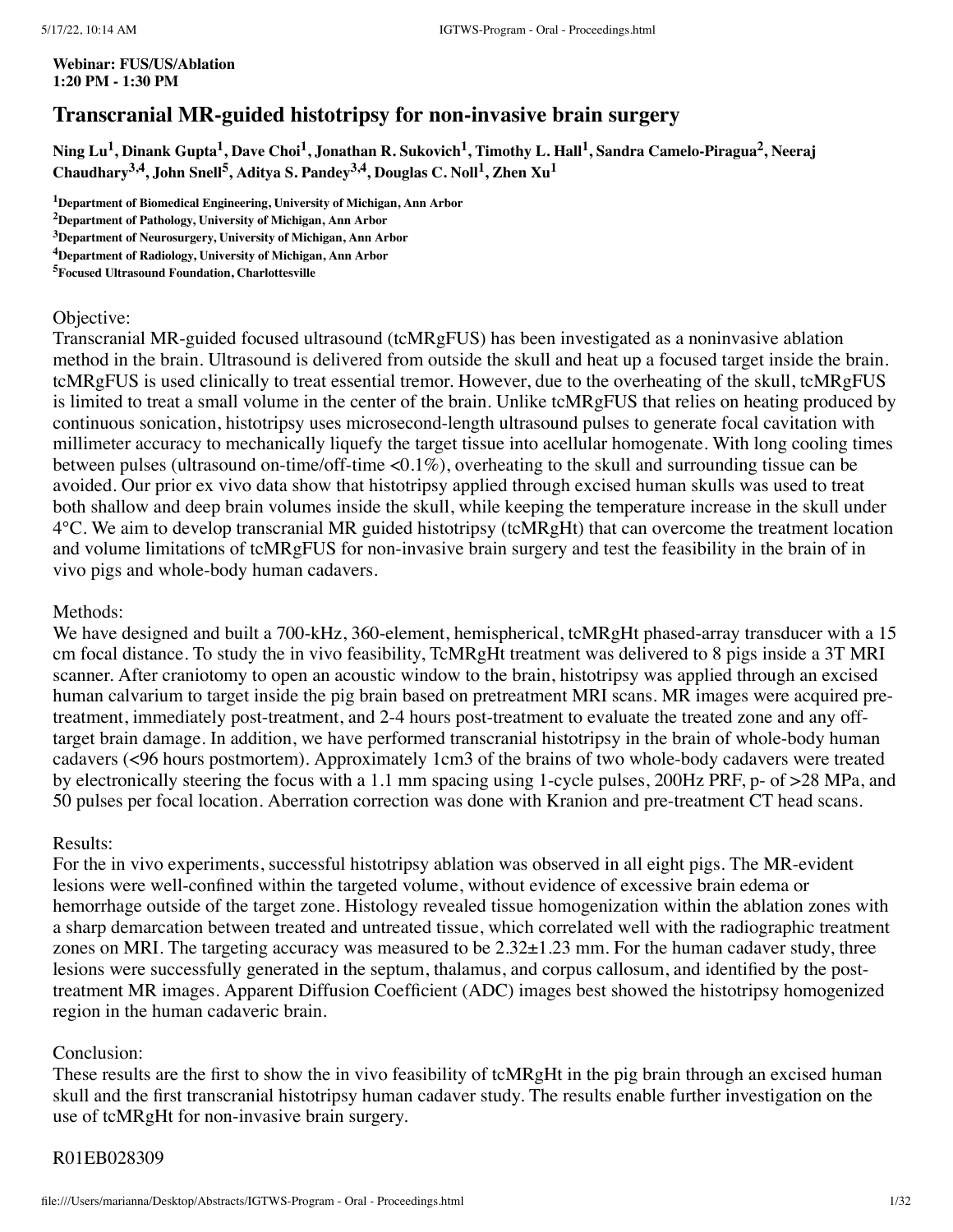Focused Ultrasound Foundation zhenx@umich.edu

#### **Webinar: FUS/US/Ablation 1:30 PM - 1:40 PM**

# **Neuronavigation-guided sonobiopsy for brain tumor genetic diagnosis without surgery**

## **Hong Chen 1**

**<sup>1</sup>Department of Biomedical Engineering and Department of Radiation Oncology, Washington University in St. Louis**

#### **Objective**

Currently, neuroimaging modalities (e.g., MR and CT) are often used to evaluate brain tumor lesions followed by surgical resection or stereotactic biopsy for histologic and genetic confirmation of imaging findings. Brain surgery, however, carries risk, is not feasible for repeated sampling, and may not be possible at all because of the location of the tumor. There is an unmet critical need for noninvasive methods to interrogate the genetic information of a brain tumor.

### Methods

Our group introduced the focused ultrasound-enabled brain tumor liquid biopsy technique, which we term sonobiopsy, for noninvasive and spatially targeted molecular diagnosis of brain tumors. Sonobiopsy uses focused ultrasound in combination with microbubbles to induce blood-brain barrier (BBB) disruption and release brain tumor-specific biomarkers from the brain into the blood circulation to diagnose brain tumors by blood tests. Existing MR-guided focused ultrasound devices can be adapted for performing sonobiopsy, but they are limited by their design complexity, high cost, and high technical barrier, which prohibits their broad application as a diagnostic tool. To enable widespread use of sonobiopsy, we developed a neuronavigation-guided FUS device for sonobiopsy diagnosis of brain tumors. The sonobiopsy device integrated a commercially available neuronavigation system with a nimble, lightweight FUS transducer.

## Results

We found that the targeting accuracy of the neuronavigation-guided sonobiopsy device was  $\lt 2$  mm as measured in a water tank with a hydrophone and < 4 mm as measured in using a healthy pig model by calculating the offset between the targeted location and the centroid of the blood-brain barrier opening. Numerical simulation using the K-Wave toolbox was conducted to assess the targeting accuracy of the FUS transducer in 54 glioblastoma patients, measured as the offset between the targeted location in the tumor and the location of the peak acoustic pressure. Based on the numerical simulation, the transcranial targeting accuracy of the FUS transducer in glioblastoma patients was  $5.49$  mm  $\pm 4.92$ mm. The neuronavigation-guided FUS device was then used to perform sonobiopsy in a pig model of glioblastoma. Droplet digital PCR (ddPCR) analysis of blood samples collected before and after FUS sonication found that sonobiopsy significantly increased the plasma levels of EGFRvIII circulating tumor DNA (ctDNA) by 270-fold and TERT C228T ctDNA by 9-fold. As a result, sonobiopsy increased the detection sensitivities for EGFRvIII and TERT C228T by 71.43% and 28.57%, respectively, compared with conventional blood-based liquid biopsy. No significant off-target tissue damage was observed from sonobiopsy-treated animals.

## Conclusions

These findings demonstrated that the neuronavigation-guided sonobiopsy device provides a promising technique for the genetic diagnosis of brain tumors.

1R01EB030102 hongchen@wustl.edu

**Webinar: FUS/US/Ablation 1:40 PM - 1:50 PM**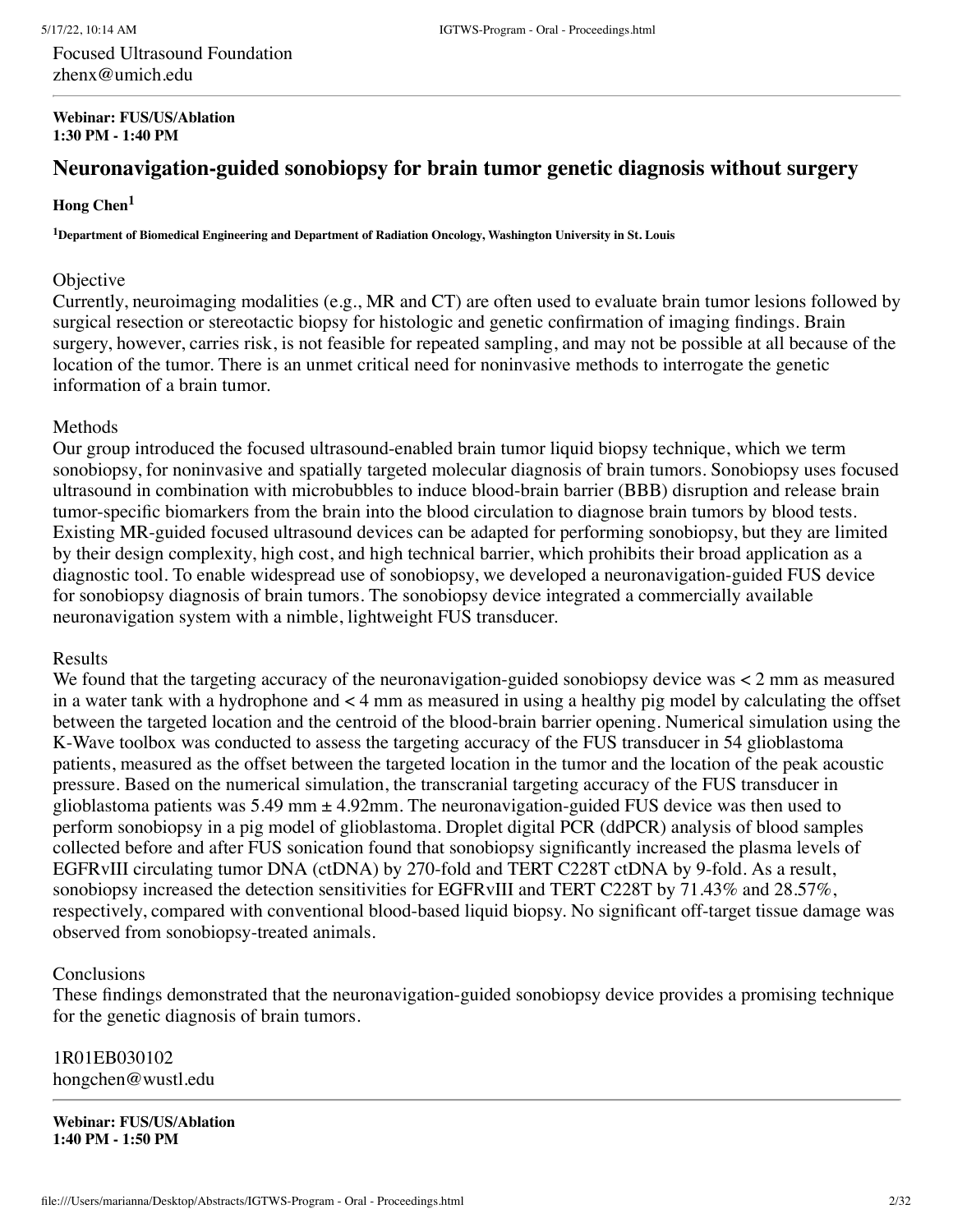# **Ultrasound as a tool for image-guided tumor therapy: from localized energy deposition to site-specific triggered drug delivery.**

Alexander L. Klibanov<sup>1,2,3</sup>, Siva S.K. Dasa<sup>1</sup>, Arshad A. Khan<sup>1</sup>, Pingyu Zhang<sup>1</sup>, Johnny Chen<sup>3</sup>, Galina B. Diakova<sup>1</sup>, Zhongmin **Du 1 , John A. Hossack 3**

**<sup>1</sup>Robert M Berne Cardiovascular Research Center, University of Virginia, Charlottesville, VA <sup>2</sup>Cardiovascular Division, Department of Medicine, University of Virginia, Charlottesville, VA <sup>3</sup>Department of Biomedical Engineering, University of Virginia, Charlottesville, VA**

## [Objectives]

The general objective of this study is to use a combination of ultrasound and sonosensitive particles (such as microbubble complexes, perfluorocarbon nanodroplets and RBC drug carriers) for targeted tumor therapy. Medical ultrasound has a unique capability to focus mechanical energy into tightly controlled spots deep inside the body, even across the skull. Gas-filled micrometer-diameter bubbles compress and expand in the ultrasound field. Some of microbubble formulations are already in clinical use, in cardiology and radiology, applied as ultrasound contrast blood pool imaging agents. Superheated perfluorocarbon submicrometer nanodroplets, with boiling point below physiological temperature convert to gas bubbles only in response to ultrasound treatment. In response to the application of focused ultrasound, mechanical compression and expansion can lead to the triggered localized release of drugs, sequestered in the carrier cells, such as RBCs, micro- and nanoparticles, or enhance local energy deposition in the treated tissues.

## [Methods]

Perfluorobutane gas microbubbles decorated with biotin were prepared by high shear mixing sonication of the aqueous medium that contained phospholipid, PEG-lipid surfactant stabilizer, and biotin-PEG-phospholipid. Biotinylated liposomes were prepared in ammonium citrate buffer medium, and then post-loaded with doxorubicin. Biotinylated liposomes were complexed with microbubbles via a streptavidin link, to create pendant structures. Perfluorocarbon nanodroplets were prepared by Nuclepore filtration from perfluoropentane or perfluorobutane and stabilized with a lipid monolayer shell that contained cationic lipid. Conversion of superheated nanodroplets to gas bubbles upon the action of ultrasound was assessed by microscopy and by contrast ultrasound imaging. RBCs were loaded with fluorescent dyes and heparin by osmotic loading process and resealed in an isotonic buffer. Doxorubicin was remote-loaded into heparin-carrying RBCs. Nanodroplet adhesion to the RBC membrane was achieved via electrostatic binding. Contents release from microbubbleliposomes and RBC-nanodroplet complexes upon insonation was monitored by fluorescence microscopy. In vivo testing was performed in a subcutaneous murine tumor model (MC38 cells). Upon intravenous administration of microbubble-liposome complexes or perfluorocarbon nanodroplets, tumor treatment with 1 MHz ultrasound was performed biweekly, and tumor size assessed.

## [Results]

Doxorubicin was loaded into RBCs and liposome-microbubble pendant complexes, reaching 1 pg drug per particle, using remote loading, where the drug was absorbed and retained inside the carrier. This load level was necessary to achieve 6mg/kg in vivo drug dose. Ultrasound treatment resulted in contents release from microbubble-liposomes and nanodroplet-decorated RBCs. Repeated administrations of superheated perfluorocarbon nanodroplets, followed by biweekly focused ultrasound treatments reduced the rate of tumor growth in the MC38 murine model, as compared with untreated controls or treated controls that did not receive nanodroplets. Repeated biweekly administrations of doxorubicin-liposome complexes, followed by tumor insonation resulted in the suppression of tumor growth. It was important to moderate ultrasound intensity (acoustic pressure ~200 KPa) to maintain tumor perfusion during insonation, as visualized by contrast ultrasound imaging.

## [Conclusion]

Ultrasound can be used for remote triggering of micro- and nanoparticles via localized energy deposition inside the body, specifically, within the tumor vasculature. A combination of intravascular administration of sonosensitive particles with tumor insonation suppresses tumor growth in a subcutaneous murine model.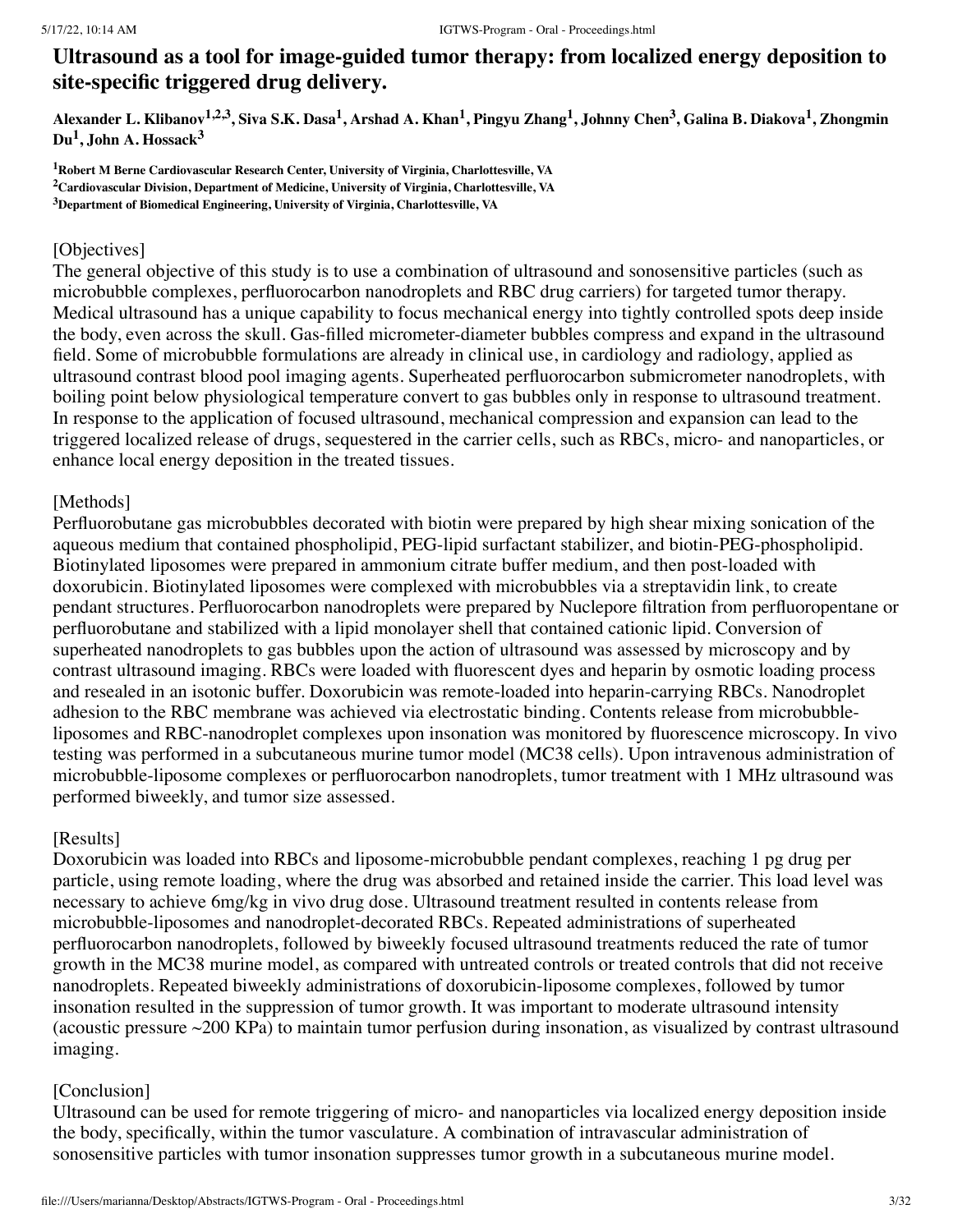1R01EB023055 sklib1@gmail.com

#### **Webinar: FUS/US/Ablation 1:50 PM - 2:00 PM**

# **Model-Based Conformal Ablation Planning for MRI-Guided Robot-Assisted Needle-Based Therapeutic Ultrasound Treatment of Brain Tumors: Development and in vivo Validation in Survival Swine Studies of FEM-based Modeling and Reinforcement Learning-based Preoperative Planning**

Gregory Fischer<sup>1</sup>, Zhanyue Zhao<sup>1</sup>, Benjamin Szewczyk<sup>1,2</sup>, Matthew Tarasek<sup>3</sup>, Yiwei Jiang<sup>1</sup>, Farid Tavakkolmoghaddam<sup>1</sup>, Charles Bales<sup>1</sup>, Yang Wang<sup>1</sup>, Katie Y. Gandomi<sup>1</sup>, Chitresh Bhushan<sup>3</sup>, Eric W. Fiveland<sup>3</sup>, Zahabiya Campwala<sup>2</sup>, Rachel Trowbridge<sup>2</sup>, Phillip M. Johansen<sup>5</sup>, Zachary Olmsted<sup>2</sup>, Goutam Ghoshal<sup>4</sup>, Tamas Heffter<sup>4</sup>, Emery Williams<sup>4</sup>, Erin Jeannotte<sup>2</sup>, Julia Nalwalk<sup>2</sup>, Shweta Mane<sup>2</sup>, Christopher J. Nycz<sup>1</sup>, E. Clif Burdette<sup>4</sup>, Desmond Yeo<sup>3</sup>, Jiang Qian<sup>2</sup>, Julie Pilitsis<sup>2,5</sup>

**<sup>1</sup>Robotics Engineering Department, Worcester Polytechnic Institute**

**<sup>2</sup>Department of Neuroscience and Experimental Therapeutics, Albany Medical Center**

**<sup>3</sup>GE Global Research Center**

**<sup>4</sup>Acoustic MedSystems, Inc.**

**<sup>5</sup>Charles E. Schmidt College of Medicine, Florida Atlantic University**

#### Objective:

Thermal ablation using needle-based therapeutic ultrasound (NBTU) applicator is a minimally invasive cancer treatment option that can achieve appropriate margins and reduce collateral damage. We propose combining FEM-based acoustic & thermal modeling of ablation, RL-based planning, and robotic delivery using the determined trajectory under live MRI guidance.

#### Methods:

Stationary Simulation: 2D acoustic pressure deposition from 90 degree NBTU applicator was modeled using COMSOL, and simulations of thermal propagation in real brain tissue parameter-based media were produced. in vivo Trials: NBTU applicator was coupled to the seven degree-of-freedom NeuroRobot, which was attached to the MRI bed and connected to the shielded in-room control box with only fiberoptic connection through penetration panel for external connections. OpenIGTLink communication is implemented between robot control application, MRTI software (interfaces directly with MRI scanner), and ablation controller. Simulated heating was validated in four swine that underwent MR-guided robotically assisted NBTU using varying treatment duration and power. Serial MRTI was obtained and isodose lines overlaid on the MR images, which were compared to brain tissue acquired post-mortem which underwent histopathologic analysis.

## Conformal Planning:

Based on the validated simulation data, a model-based closed-loop controller for MR-guided conformal ablation with robot-driven applicator was implemented. Conformal performance was experimentally validated using six virtual tumor boundaries. The robot controlled rotation of the NBTU applicator within a homogeneous gelatin phantom with similar thermal properties to brain tissue. Combining predicted simulation data and the closedloop controller, a reinforcement learning (RL) model was developed to compute the optimal rotation trajectory for a desired tumor boundary given heat diffusion in the simulation environment.

## Results:

Intraoperative MRTI thermal isodose contours were characterized and comprehensively mapped to postoperative MRI images and correlated with histological tissue sections postmortem. NBTU 360o ablations of MRTI volumes (1 cm3; 120 s, 3W; 1.2 cm3, 180s, 4W), 180o ablations (0.9 mm3, 120 s, 3W; 1.1cm3; 180 s; 4W) and 90o ablation (0.46cm3, 690s, 6W) validated the FEM results of 360o (1.0110 cm3; 120 s, 3W; 1.2677 cm3, 180s, 4W), 180o (0.9375 mm3, 120 s, 3W; 1.1631cm3; 180 s; 4W), and 90o (0.4746cm3, 690s, 6W). The results of fused MRTI and model-based controller to conformally ablate six desired brain tumor boundaries showed good agreement with average maximum Hausdorff distance 2.63mm and average Dice coefficient 0.88. Comparing a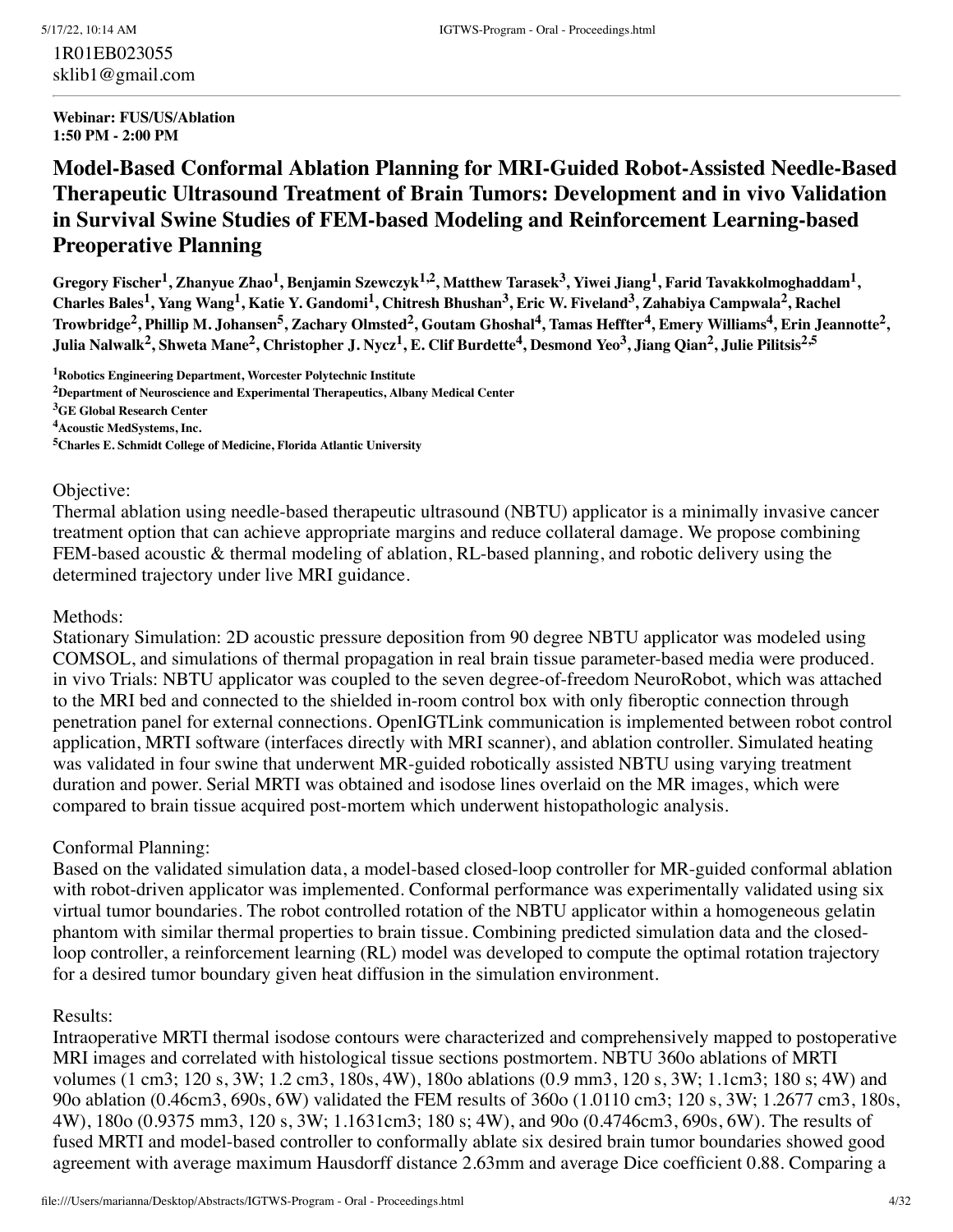controlled directional applicator to omnidirectional, the controller approach required 35.5% smaller ablation volume. Average area of ablation outside desired treatment area was 91.6mm2 by the baseline and 33.75mm2 by the controller.

Preliminary results of the RL agent using a directional beam to conformally ablate the six boundaries show good agreement between the selected shape and the RL ablated shape with average Hausdorff distance 2.75mm and average Dice coefficient 0.91. Average ablation area outside desired treatment was 172.5 mm2 by the baseline approach and 57.78 mm2 by the RL approach, demonstrating greater healthy tissue conservation.

## Conclusion:

We present a series of technology for MR-guided robot-actuated ultrasound ablation including FEM simulation, in vivo survival experiment validation, and preliminary advanced controller model design. Future work will focus on integrating hybrid RL planning & closed-loop control in animal trials.

R01CA166379 gfischer@wpi.edu

#### **Webinar: FUS/US/Ablation 2:00 PM - 2:10 PM**

# **Feasibility of Quantitative MR-Based Hypoxia Measurements in the Setting of Interstitial High Dose Rate Brachytherapy of the Cervix**

Gregory J. Ekchian<sup>1</sup>, Junichi Tokuda<sup>2</sup>, Robert A. Cormack<sup>3</sup>, Michael Dyer<sup>3</sup>, Evangelia Kaza<sup>3</sup>, Michael J. Cima<sup>4, 5</sup>

**<sup>1</sup>Stratagen Bio Inc, Boston, MA**

**<sup>2</sup>Department of Radiology, Brigham and Women's Hospital, Boston, MA**

**<sup>3</sup>Department of Radiation Oncology, Brigham and Women's Hospital, Boston, MA**

**<sup>4</sup>Koch Institute for Integrative Cancer Research, Massachusetts Institute of Technology, Cambridge, MA**

**<sup>5</sup>Department of Materials Science and Engineering, Massachusetts Institute of Technology, Cambridge, MA**

Objectives: High dose rate (HDR) interstitial brachytherapy is an essential component of radiation therapy for large gynecologic cancers. Magnetic resonance imaging is the modality of choice for pelvic brachytherapy. Tumor hypoxia is associated with radiation resistance, and cervical cancer patients with hypoxic tumors have increased local failure rates and reduced disease-free survival.(1) Silicone materials have been demonstrated to have oxygen-dependent T1 relaxation times. (2) This study assesses the feasibility of quantitative MR measurement of brachytherapy catheters incorporating a custom oxygen sensitive silicone.

Methods: An IRB-approved pilot study was opened to assess the feasibility of MR measurement of custom oxygen-sensitive silicone as part of a standard MR-guided interstitial brachytherapy implant procedure. Brachytherapy catheters were modified to incorporate custom silicone with oxygen sensitive MR properties. During 3T MR-guided interstitial brachytherapy procedures, one to two oxygen sensing catheters were placed at the beginning of the procedure. These catheters were measured with MR at the end of the implantation procedure and were then replaced with standard brachytherapy catheters. The study has a 2-stage design with a four-patient safety lead-in followed by three additional patients for a total accrual of seven patients. Feasibility was defined as acquisition of data from at least one oxygen sensor per patient.

Results: All seven participants had at least one oxygen-sensing catheter placed. Feasibility was successfully achieved in all seven patients.

Conclusions: Quantitative MR measurements of a custom oxygen-sensitive silicone is feasible in a clinical 3T scanner. Experience from this study will be used to inform chemical composition and mechanical design for the next generation of MR-measurable HDR brachytherapy catheters that could be implanted for the duration of the HDR treatments. Because HDR brachytherapy may be delivered in as many as five fractions, such catheters could enable hypoxia measurements at many points throughout the tumor and at multiple times during treatment. These measurements could be combined with adaptive HDR planning(3) to drive the high dose regions inherent to brachytherapy onto the hypoxic regions to counteract the radio-resistance of hypoxic cells and improve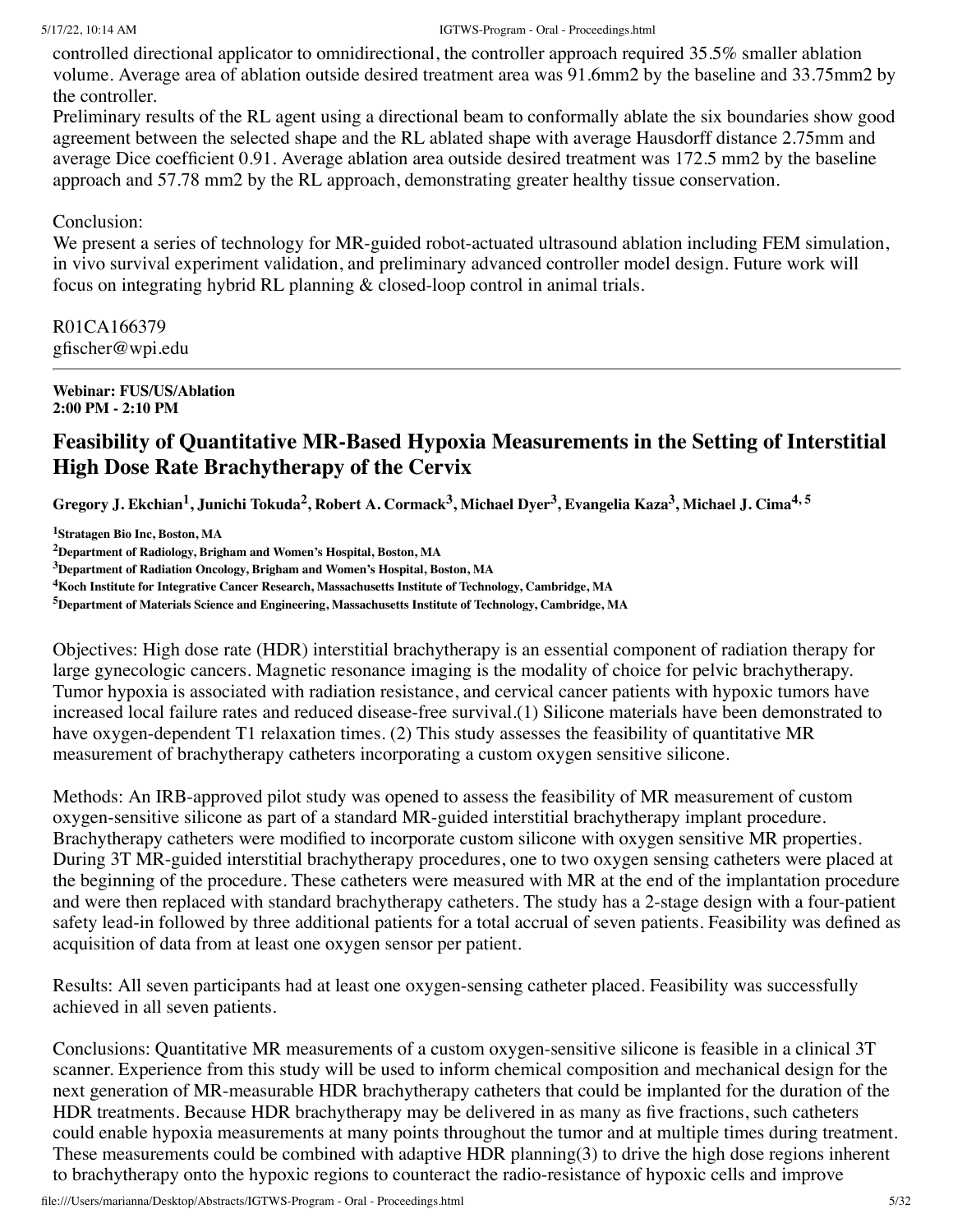treatment outcomes.

Funding Sources: GE serves as PI of an NIH SBIR (NIH R43CA261401) in his role as CEO of Stratagen Bio. JT is supported by the Image Guided Therapy Center (NIH P41EB015898). This work was supported by a Bridge Project Grant. GE was previously supported by the Koch Institute Quinquennial Cancer Research Fellowship and the Kavanaugh Translational Innovation Fellowship.

References: (1) Knocke, TH et al., Radiother Oncol, 1999. 53(2):99-104. (2) Liu, VH et al, Proc Natl Acad Sci USA 2014 111(18):6588-93. (3) Guthier, C.V. et al. Med Phys. 2017 4(12):6117-27.

R43CA261401; P41EB015898 Bridge Project Grant greg@stratagenbio.com

**Webinar: FUS/US/Ablation 2:10 PM - 2:20 PM**

# **Multi-Functional Photoacoustic Image-Guided Ablation Therapy**

## **Haichong K. Zhang 1**

**<sup>1</sup>Departments of Robotics Engineering and Biomedical Engineering, Worcester Polytechnic Institute**

## [Objectives]

Ablation therapy is a minimally invasive procedure, using thermal doses to destroy abnormal tissue or tumors in the heart, prostate, liver, kidney, and brain. This talk introduces an image-guidance strategy for ablation therapy via functional photoacoustic (PA) imaging. PA imaging is real-time, non-invasive, non-ionizing, and highly selective and specific, depicting optical absorbance characteristics of endogenous and exogenous contrasts. We have explored the use of functional PA imaging to enhance the therapeutic outcome by addressing three needs. First, the targeted ablation lesion, such as tumor boundary and malignancy, must be identified and localized. Second, success in ablation therapy, such as in the prostate, often comes at the expense of damaging the neurovascular bundles (NVBs), i.e. the network of nerves and blood vessels running adjacent to the prostate and responsible for erectile function. These structures are embedded into soft tissue (i.e. the "fascia" layers surrounding the prostate) and are thus invisible from the surface, making their detection challenging. Thus, the procedure must avoid damaging these structures. Third, the current ablation therapies are performed under CT or MRI guidance with uncertainty in the degree of ablation-induced tissue necrosis and its boundary with nonnecrotic tissue during the procedure, resulting in high recurrence and procedural complications due to incomplete and excessive ablation. Intraoperative monitoring of the ablated lesion evaluation has room to improve. In summary, there are unmet needs to offer an imaging solution to guide "where should be treated", "where should not be ablated", and "when to pause and stop treatment".

## [Methods]

We have explored multi-functional PA imaging to enhance the therapeutic outcome by tackling the above motivated three aspects. We develop a molecular-targeted PA imaging approach to detect cancer abnormality, highlighting "where should be treated". Moreover, we develop a PA-based visualization of the NVB-specific contrasts for the avoidance of the damage, highlighting "where should not be treated". Further, we explore the PA-based identification of ablation-induced tissue necrosis to allow intraoperative monitoring, highlighting "when to pause or stop treatment".

## [Results]

We validated the feasibility of the three PA imaging modes and their applicability to different imaging targets through ex-vivo and in vivo studies. 3D PA imaging could visualize the molecularly targeted contrast agents in ex-vivo tumors with a sub 300-micron spatial resolution. In addition, the PA imaging could detect the lipid-based endogenous nerve contrast and vascular contrast to highlight NVB region in an ex-vivo rat. Finally, in vivo validation of the ablation lesion identification was conducted in a swine model. The ablation-induced necrotic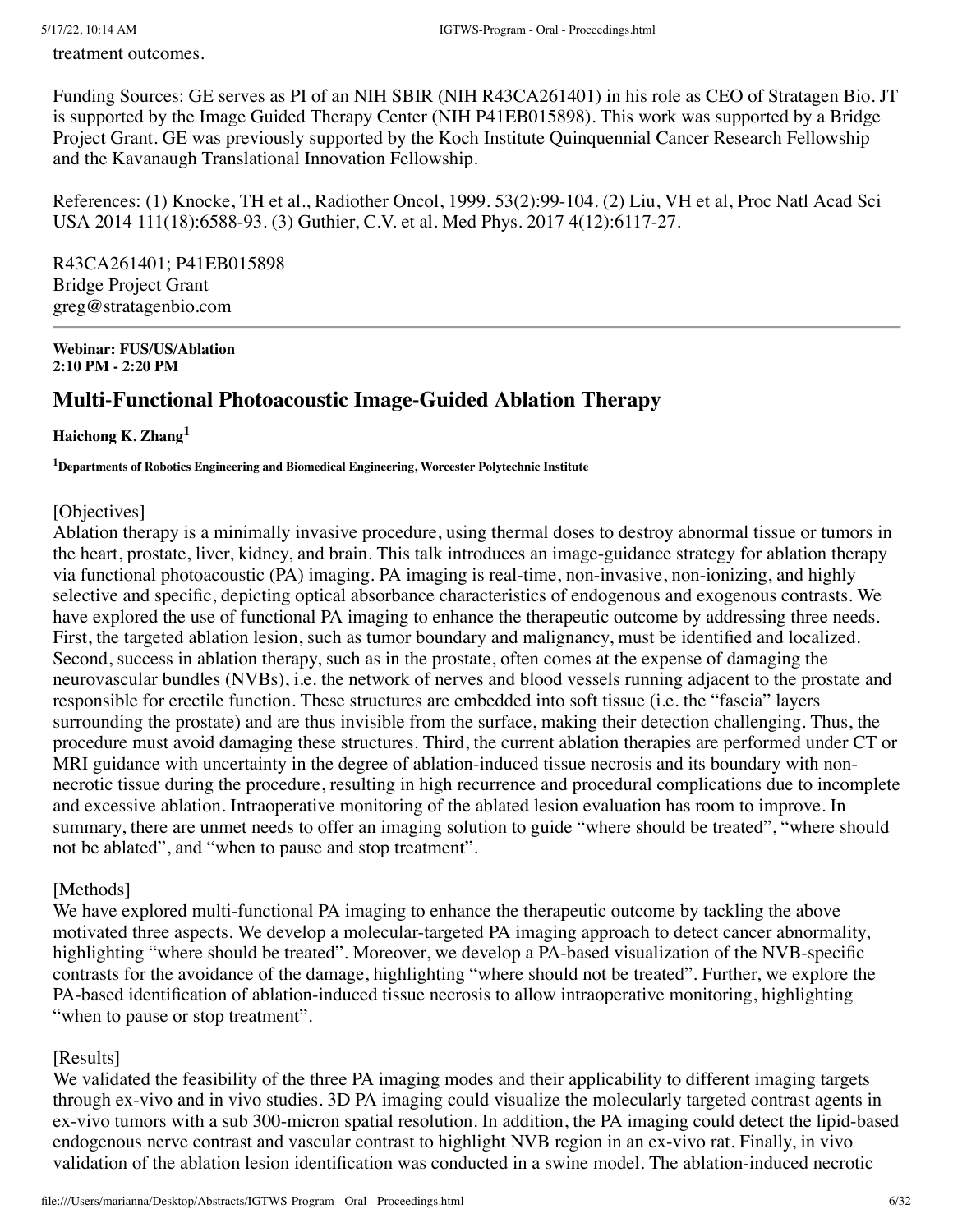lesion at the surface of a live tissue was depicted throughout a cardiac cycle through the cardiac-gated sPA imaging.

[Conclusion]

The proposed combined PA imaging strategy has the potential to reduce recurrence and postoperative complications by improving detection, avoidance, and monitoring for ablation therapy.

DP5OD028162; R01CA134675 Worcester Polytechnic Institute internal fund, the Transformative Research and Innovation, Accelerating Discovery TRIAD grant hzhang10@wpi.edu

**Webinar: FUS/US/Ablation 2:20 PM - 2:30 PM**

# **Repurposing color Doppler ultrasound imaging to guide targeted cardiac injections in preclinical animal models using acoustically active needles.**

**Marek Belohlavek 1 , Minako Katayama 1 , Iman Borazjani 2**

**<sup>1</sup>Department of Cardiovascular Disease, Mayo Clinic College of Medicine and Science, Scottsdale, AZ <sup>2</sup>Department of Mechanical Engineering, Texas A&M University, College Station, TX**

Objectives: A therapeutic or investigative agent is typically delivered into the cardiac cavity or muscle by a transthoracic needle or an intracardiac injection catheter. The common goal is to target the injection precisely to achieve the expected effect of the agent and simultaneously minimize injury to the heart. Ultrasonography is frequently used as a broadly available technique for image-guided interventions. However, the conventional brightness (B)-mode ultrasound is prone to reverberation and attenuation artifacts when tracking a needle. Color Doppler imaging fundamentally differs from B-mode by using longer transmission pulses (i.e., more acoustic energy) and Doppler frequency shift (i.e., not brightness) to detect blood flow. Our main objective was to develop a Doppler guidance technique for cardiac injections that would eliminate the shortcomings of B-mode navigation by leveraging the fundamental differences.

Methods: We can guide a cardiac injection by Doppler because the needle is made "acoustically active" by a small piezoelectric crystal embedded in its tip and producing an acoustic field. The acoustic field interacts with an incoming Doppler signal of known frequency. This interaction produces a new signal at a Doppler shift frequency. The ultrasound machine interprets the new signal as "motion" and generates a color band at the interaction location. In this way, the ultrasound machine identifies the needle within a color Doppler scan plane. The method works instantaneously and, therefore, tracks the insertion of the needle during injection in real-time. Our recently advanced version of the color Doppler guidance utilizes a deep learning algorithm, which combines B-mode and color Doppler imaging data, simulates human interpretation of the two modalities in combination, and identifies the Doppler-guided object exactly as a cross-shaped marker (i.e., not as a color band).

Results: We have built and will demonstrate several working prototypes of acoustically active needles and injection catheters with piezoelectric crystals of sub-mm size embedded in their tips. A hair-thin wire carries a signal with typically single-MHz frequency and single-V voltage from a waveform generator to the crystal. To document our results, we will present sequences of screenshots demonstrating how the color Doppler guides a) an injection catheter from its location in the aorta retrogradely through the aortic valve to the left ventricle and navigates its needle into the myocardial wall in an anesthetized pig and b) the insertion of a transthoracic needle into the myocardial wall of an anesthetized laboratory rat. We will also share preliminary results obtained after initial training of the learning algorithm that localizes the color Doppler-guided object.

Conclusion: Color Doppler imaging is typically used to analyze blood flow or myocardial motion. Our study introduces a new purpose for color Doppler – image-guided cardiac injections. Moreover, in conjunction with color Doppler guidance, we describe the concept of acoustically active needles that overcome the limitations of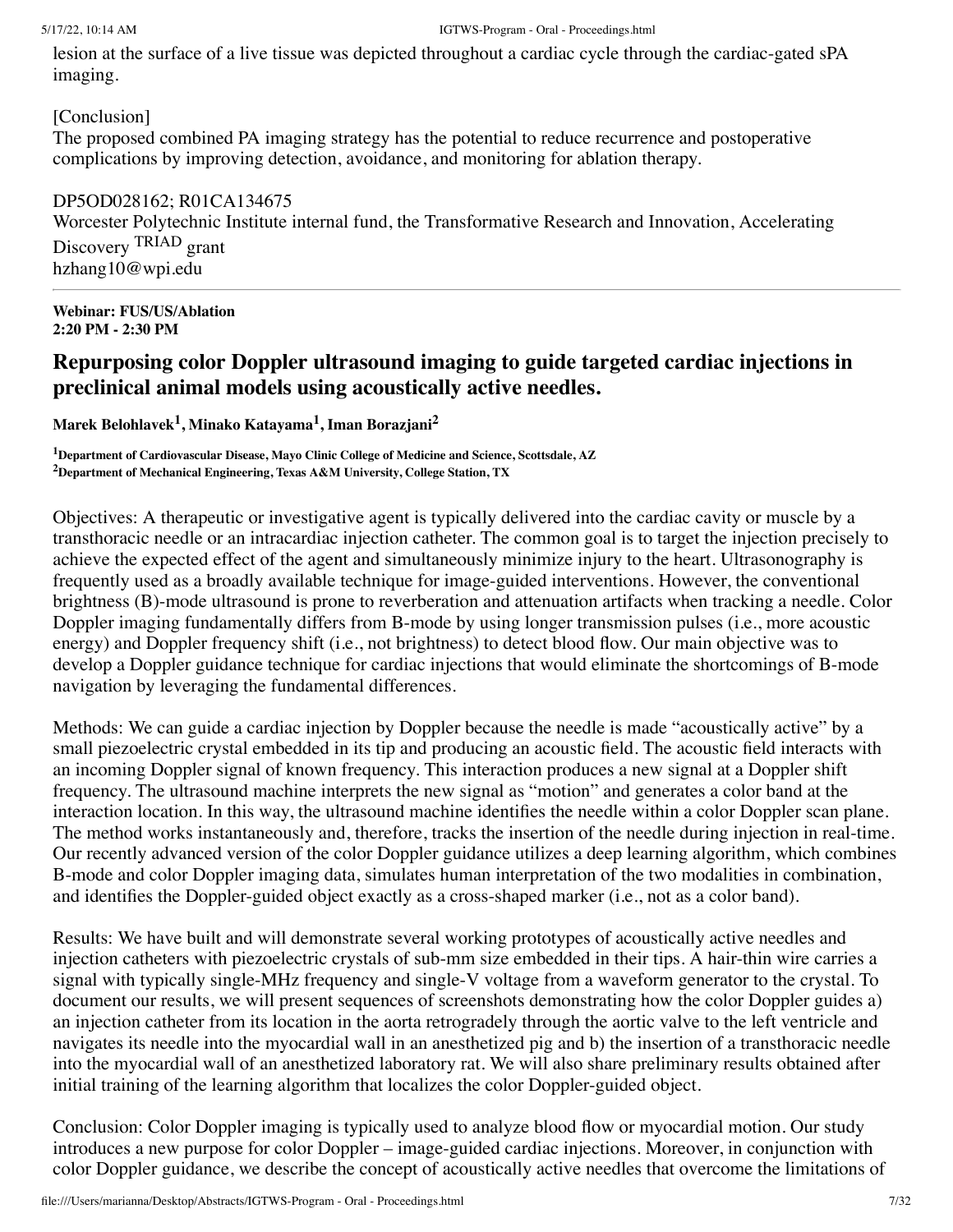conventional B-mode ultrasound navigation. A learning algorithm demonstrates our future direction towards user-independent needle localization and therapeutic or investigative cardiac injection guidance.

## 5R01EB019947

Advanced Practice Research Award, Mayo Clinic Center for Clinical and Translational Science Belohlavek.Marek@mayo.edu

#### **Webinar: FUS/US/Ablation 2:30 PM - 2:40 PM**

# **Development of a forward-viewing 3D intravascular ultrasound imaging system for functional coronary imaging-guided intervention**

Brooks Lindsey<sup>1,2,3</sup>, Saeyoung Kim<sup>2,4</sup>, Stephan Strassle Rojas<sup>3</sup>, Bowen Jing<sup>1</sup>, John Oshinski<sup>1</sup>, Alessandro Veneziani<sup>5</sup>, **Muralidhar Padala 6**

**<sup>1</sup>Biomedical Engineering, Georgia Institute of Technology and Emory University, Atlanta, GA, USA**

**<sup>2</sup>BioEngineering Graduate Program, Georgia Institute of Technology, Atlanta, GA, USA**

**<sup>3</sup>Electrical and Computer Engineering, Georgia Institute of Technology, Atlanta, GA, USA**

**<sup>4</sup>Mechanical Engineering, Georgia Institute of Technology, Atlanta, GA, USA**

**<sup>5</sup>Mathematics and Computer Science, Emory University**

**<sup>6</sup>Division of Cardiothoracic Surgery, Emory University School of Medicine, Atlanta, GA, USA**

#### **Objectives**

 $> 8$  million people in the U.S. suffer from stable coronary artery disease (CAD). Approximately 10% of these patients will experience a major adverse cardiac event (MACE) within a given two year period. Several independent indicators of adverse events have been identified:

1. Lesion morphology.

2. Plaque composition.

3. Hemodynamics - in particular, elevated wall shear stress (WSS) in the proximal part of the stenosis is predictive of MI.

However, no current technology can simultaneously measure these indicators in vivo to comprehensively characterize the mechanics that drive plaque rupture processes and guide treatment accordingly.

We have previously demonstrated 3D intravascular imaging of hemodynamics in the femoral artery of a pig using a 4 mm, 5 MHz forward-viewing device. Here we present the development of a 1.7 mm, 30 MHz 3D forward-viewing intravascular ultrasound system for risk stratification in coronary arteries in the cardiac catheterization lab.

## Methods

A. Transducer array. A forward-viewing, 30 MHz 2D array transducer was developed. The array has a 1.7 mm diameter aperture with 120 elements. Each element is 100  $\mu$ m ? 90  $\mu$ m ? 60  $\mu$ m (width ? height ? thickness). A via-less interconnect of 10 unique flexible printed circuit layers was developed. Electrical and acoustic properties of the array were characterized.

B. Blood flow velocity and WSS estimation. Two approaches for 3D blood flow velocity and WSS estimation with an intravascular array were compared with computational fluid dynamics (CFD): 1) particle image velocimetry (PIV), and 2) Doppler with transverse oscillation. The coronary artery geometry of a healthy adult was 3D printed with 25  $\mu$ m resolution to form an individual-specific phantom. A 23 MHz linear array transducer (Visualsonics MS400) was positioned at the outlet of the vessel. Steady flow at a rate of 15 mL/min was introduced towards the transducer and images were acquired at 10k frames/s.

## Results

A. Electromechanical transducer simulations show a -6 dB bandwidth of 70%. Acoustic simulations indicate a beam with of 0.35 mm at a depth of 10 mm. The first prototype array has been fabricated and testing is in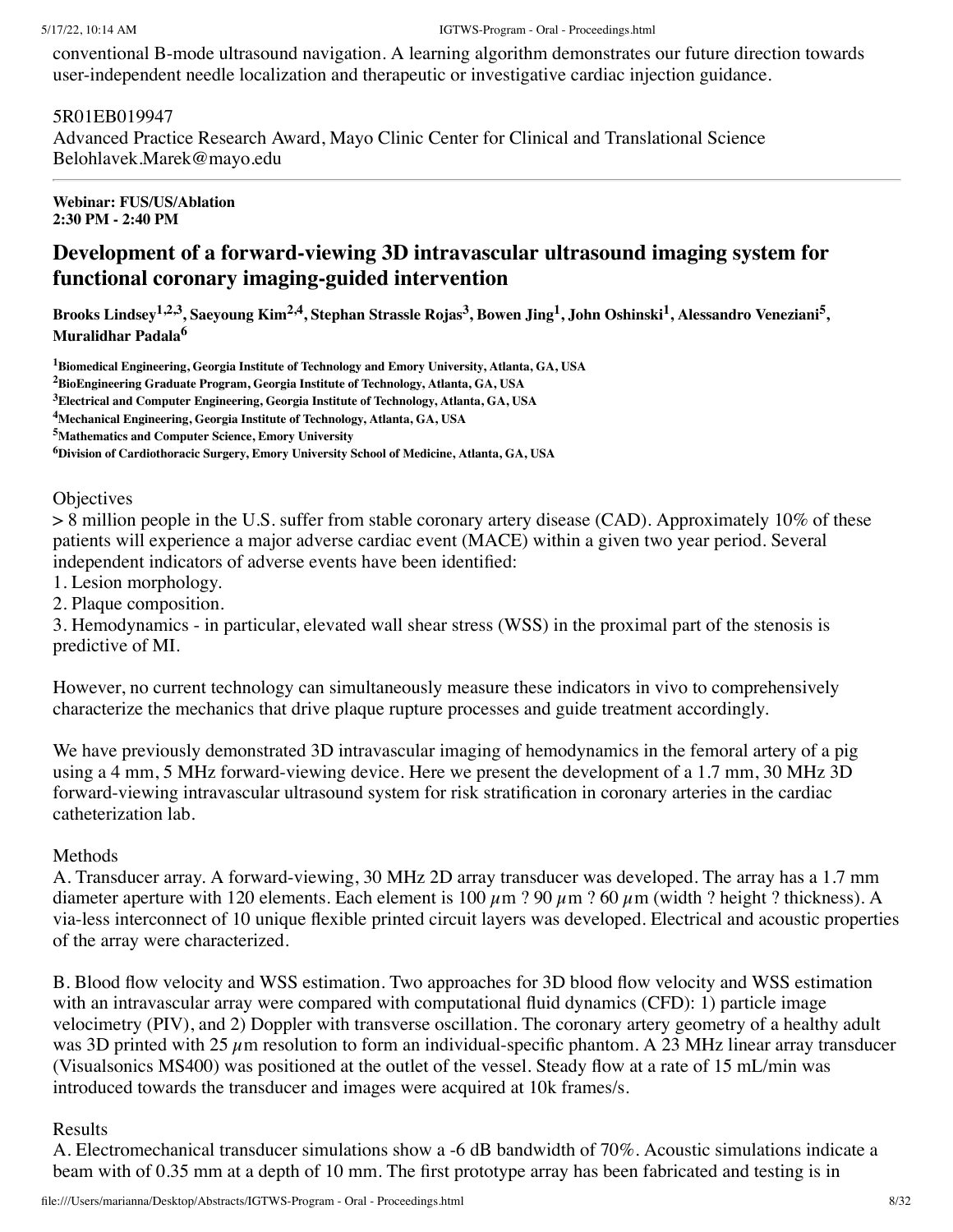progress. Fabrication of te next generation array with 240 elements is also in progress.

B. When two velocity estimation approaches were compared at the center plane of the vessel along the long axis of the artery across depths from 3 mm to 11 mm, the Doppler approach estimated the maximum velocity magnitude to be  $2.9\pm1.1\%$  (0.4 $\pm$ 0.08 cm/s) higher than PIV. Doppler-estimated WSS averaged in depth at the same center plane was  $10.3\pm3.93\%$  (0.03 $\pm0.01$  Pa) higher than PIV. To our knowledge, this is the first demonstration of ultrasound-based estimation of blood flow velocity and WSS in an individual-specific coronary artery.

# Conclusion

Building on prior in vivo demonstration of 3D intravascular imaging of hemodynamics, we have developed the first forward-viewing array for coronary imaging with >100 elements and strategies for blood flow velocity and WSS estimation and using this device. When completed, the system will be used to simultaneously characterize the 3D coronary biomechanical environment.

# 5R01EB031101

brooks.lindsey@bme.gatech.edu

**Webinar: FUS/US/Ablation 2:30 PM - 2:40 PM**

# **Feasibility of Quantitative MR-Based Hypoxia Measurements in the Setting of Interstitial High Dose Rate Brachytherapy of the Cervix**

Gregory J. Ekchian<sup>1</sup>, Junichi Tokuda<sup>2</sup>, Robert A. Cormack<sup>3</sup>, Michael Dyer<sup>3</sup>, Evangelia Kaza<sup>3</sup>, Michael J. Cima<sup>4,5</sup>

**<sup>1</sup>Stratagen Bio Inc, Boston, MA**

**<sup>2</sup>Department of Radiology, Brigham and Women's Hospital, Boston, MA, USA**

**<sup>3</sup>Department of Radiation Oncology, Brigham and Women's Hospital, Boston, MA, USA**

**<sup>4</sup>Koch Institute for Integrative Cancer Research, Massachusetts Institute of Technology, Cambridge, MA, USA**

**<sup>5</sup>Department of Materials Science and Engineering, Massachusetts Institute of Technology, Cambridge, MA, USA**

Objectives: High dose rate (HDR) interstitial brachytherapy is an essential component of radiation therapy for large gynecologic cancers. Magnetic resonance imaging is the modality of choice for pelvic brachytherapy. Tumor hypoxia is associated with radiation resistance, and cervical cancer patients with hypoxic tumors have increased local failure rates and reduced disease-free survival.(1) Silicone materials have been demonstrated to have oxygen-dependent T1 relaxation times. (2) This study assesses the feasibility of quantitative MR measurement of brachytherapy catheters incorporating a custom oxygen sensitive silicone.

Methods: An IRB-approved pilot study was opened to assess the feasibility of MR measurement of custom oxygen-sensitive silicone as part of a standard MR-guided interstitial brachytherapy implant procedure. Brachytherapy catheters were modified to incorporate custom silicone with oxygen sensitive MR properties. During 3T MR-guided interstitial brachytherapy procedures, one to two oxygen sensing catheters were placed at the beginning of the procedure. These catheters were measured with MR at the end of the implantation procedure and were then replaced with standard brachytherapy catheters. The study has a 2-stage design with a four-patient safety lead-in followed by three additional patients for a total accrual of seven patients. Feasibility was defined as acquisition of data from at least one oxygen sensor per patient.

Results: All seven participants had at least one oxygen-sensing catheter placed. Feasibility was successfully achieved in all seven patients.

Conclusions: Quantitative MR measurements of a custom oxygen-sensitive silicone is feasible in a clinical 3T scanner. Experience from this study will be used to inform chemical composition and mechanical design for the next generation of MR-measurable HDR brachytherapy catheters that could be implanted for the duration of the HDR treatments. Because HDR brachytherapy may be delivered in as many as five fractions, such catheters could enable hypoxia measurements at many points throughout the tumor and at multiple times during treatment.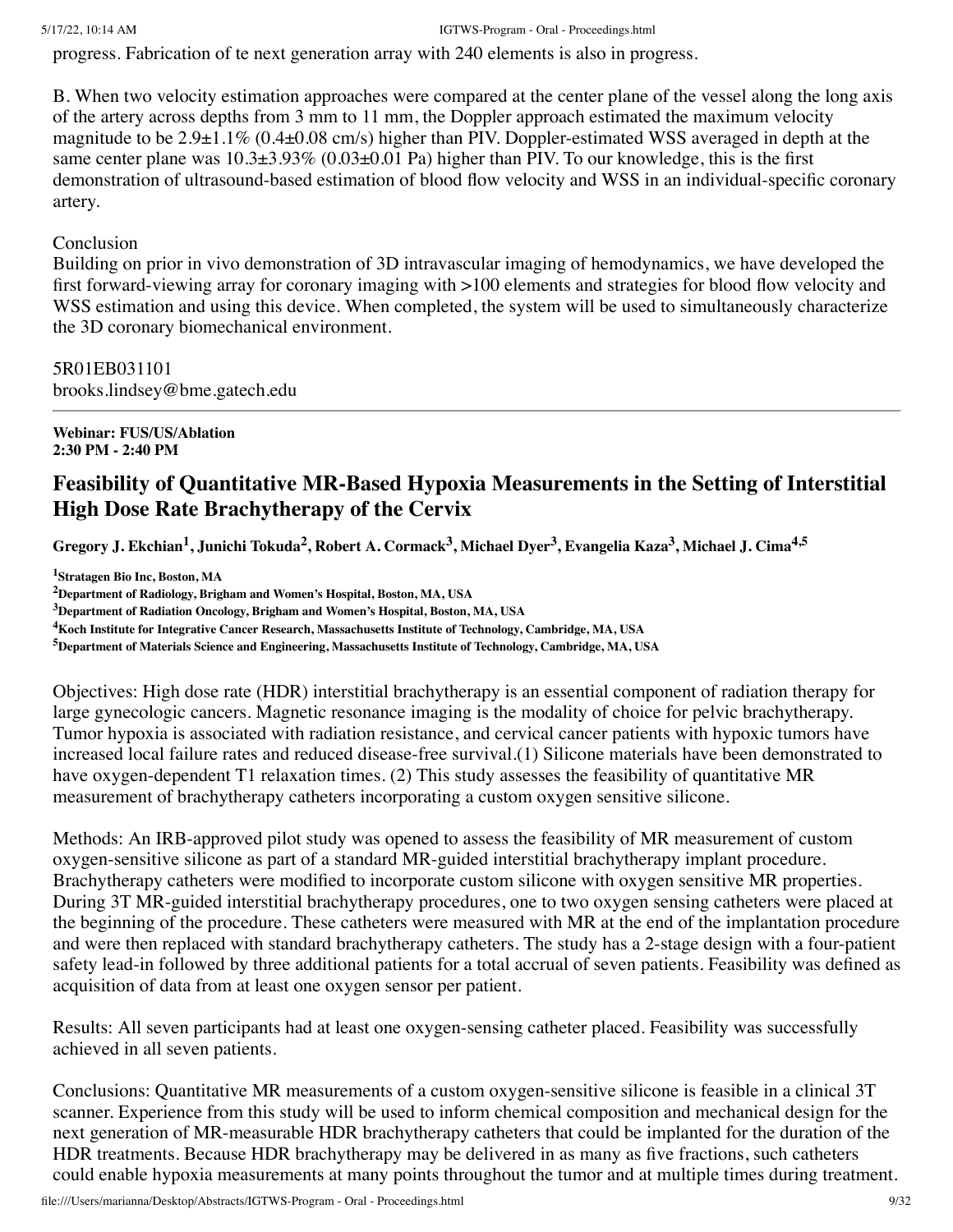These measurements could be combined with adaptive HDR planning(3) to drive the high dose regions inherent to brachytherapy onto the hypoxic regions to counteract the radio-resistance of hypoxic cells and improve treatment outcomes.

Funding Sources: GE serves as PI of an NIH SBIR (NIH R43CA261401) in his role as CEO of Stratagen Bio. JT is supported by the Image Guided Therapy Center (NIH P41EB015898). This work was supported by a Bridge Project Grant. GE was previously supported by the Koch Institute Quinquennial Cancer Research Fellowship and the Kavanaugh Translational Innovation Fellowship.

References: (1) Knocke, TH et al., Radiother Oncol, 1999. 53(2):99-104. (2) Liu, VH et al, Proc Natl Acad Sci USA 2014 111(18):6588-93. (3) Guthier, C.V. et al. Med Phys. 2017 4(12):6117-27.

R43CA261401; P41EB015898 Bridge Project Grant greg@stratagenbio.com

**Webinar: Imaging and sensing 1:20 PM - 1:30 PM**

# **Targeted Contrast Agents for Image-Guided Drug Delivery and Cancer Therapy**

**Homan Kang 1,2 , Kai Bao 1,2 , and Hak Soo Choi 1,2**

**<sup>1</sup>Department of Radiology, Harvard Medical School <sup>2</sup>Bioengineering and Nanomedicine Program, Gordon Center for Medical Imaging, Massachusetts General Hospital**

Two fundamental and unsolved problems facing image-guided drug delivery and image-guided cancer surgery are nonspecific uptake of intravenously administered diagnostic and/or therapeutic agents by normal tissues and organs, and incomplete elimination of unbound targeted agents from the body. To solve these problems, we have synthesized a series of indocyanine near-infrared (NIR) fluorophores that varied systematically in net charge, conformational shape, hydrophilicity-lipophilicity, and charge distribution. Using 3D molecular modeling and machine learning, we have defined the relationship among the key independent variables that dictate biodistribution and tissue-specific targeting, such as lung and sentinel lymph nodes, human prostate cancers, and human melanomas (1-3).

Recently, we have developed a new pharmacophore design strategy, "structure-inherent targeting," where tissuespecific targeting is engineered directly into the non-resonant structure of an NIR fluorophore, thus creating the most compact possible optical contrast agent for bioimaging and nanomedicine (4). The biodistribution and targeting of these compounds vary with dependence on their unique physicochemical descriptors and cellular receptors, which permit 1) selective binding to the target tissue/organ, 2) visualization of the target specifically and selectively, and 3) provide curing options such as image-guided surgery or targeted therapy (5). Our study solves two fundamental problems associated with image-guided drug delivery and image-guided cancer surgery and lays the foundation for additional targeted agents with optimal optical and in vivo performance.

References 1.Choi HS, Liu W, Misra P, Tanaka E, Zimmer JP, Itty Ipe B, Bawendi MG, Frangioni JV. Renal clearance of quantum dots. Nat Biotechnol. 2007; 25: 1165-70.

2.Choi HS, Liu W, Liu F, Nasr K, Misra P, Bawendi MG, Frangioni JV. Design considerations for tumourtargeted nanoparticles. Nat Nanotechnol. 2010; 5(1): 42-7.

3.Choi HS, Gibbs SL, Lee JH, Kim SH, Ashitate Y, Liu F, Hyun H, Park G, Xie Y, Bae S, Henary M, Frangioni JV, Targeted zwitterionic near-infrared fluorophores for improved optical imaging. Nat Biotechnol. 2013; 31: 148-53.

4.Hyun H, Park MH, Owens EA, Wada H, Henary M, Frangioni JV, Choi HS. Structure-inherent targeting of near-infrared fluorophores for parathyroid and thyroid gland imaging. Nat Med. 2015; 21: 192-7. 5.Kang H, Gravier J, Bao K, Wada H, Lee JH, Baek Y, El Fakhri G, Gioux S, Rubin BP, Coll JL, Choi HS. Renal clearable organic nanocarriers for bioimaging and drug delivery. Adv Mater. 2016; 28(37):8162-8.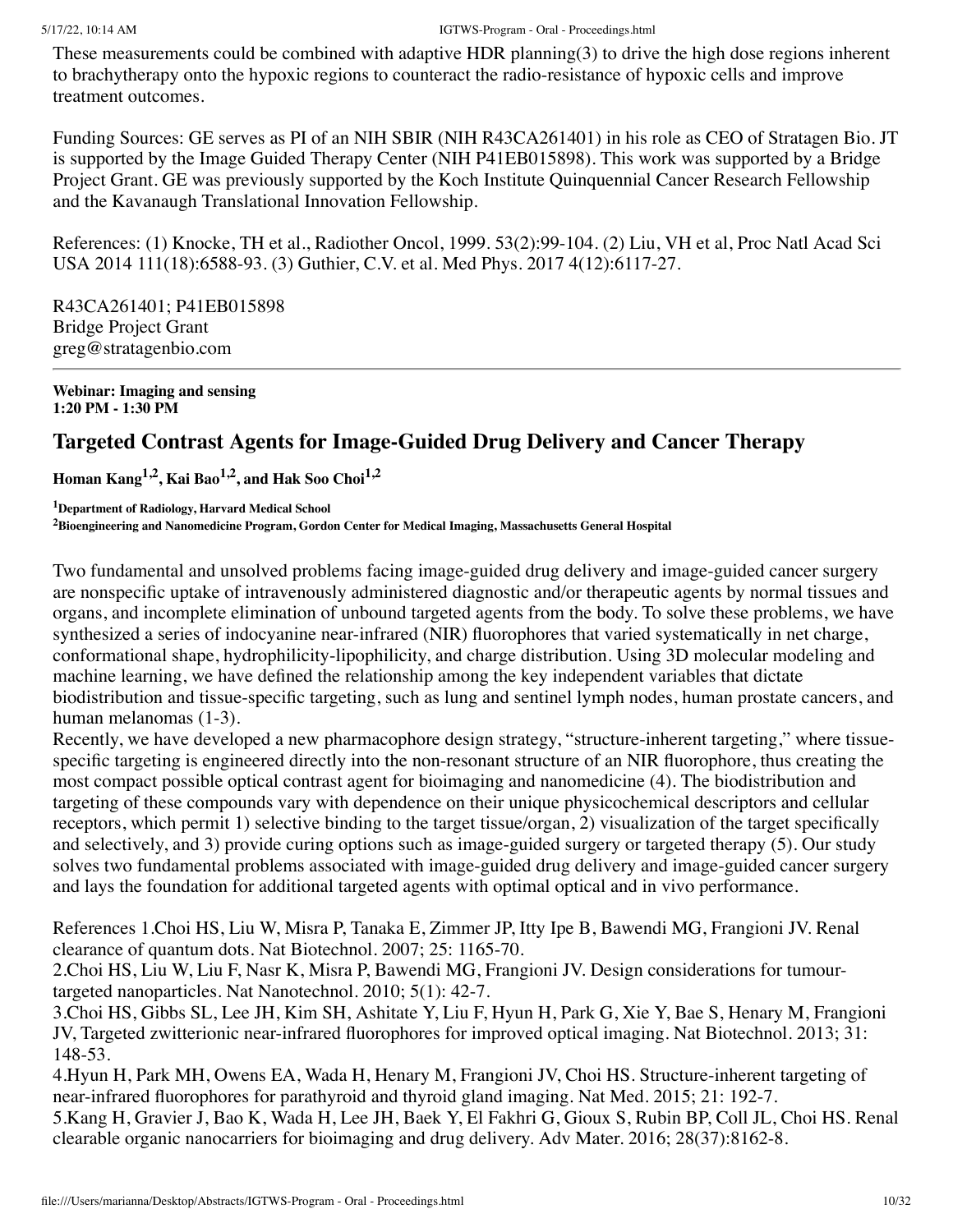R01EB022230; R21CA223270; R01HL143020 hchoi12@mgh.harvard.edu

**Webinar: Imaging and sensing 1:30 PM - 1:40 PM**

## **Deformable motion compensation for 3D image-guided interventional radiology**

A. Sisniega<sup>1</sup>, H. Huang<sup>1</sup>, A. Lu<sup>1</sup>, Y. Hu<sup>2</sup>, Y. Liu<sup>1</sup>, W. Zbijewski<sup>1</sup>, C. R. Weiss<sup>3</sup>, M. Unberath<sup>2</sup>, J. H. Siewerdsen<sup>1</sup>

**<sup>1</sup>Department of Biomedical Engineering, Johns Hopkins University, Baltimore, MD <sup>2</sup>Department of Computer Science, Johns Hopkins University, Baltimore, MD <sup>3</sup>Department of Radiology, Johns Hopkins University, Baltimore, MD**

[Objective] Availability of robotic C-arms in the interventional radiology (IR) suite has enabled widespread use of CBCT for procedure guidance. However, CBCT image acquisition time remains moderately long, making CBCT susceptible to patient motion that challenges image quality, particularly in soft-tissue abdominal imaging, in which motion arises from a complex combination of quasi-independent sources, including respiratory, cardiac, and irregular peristaltic motion.

Our research aims at the development of image-based methods for compensation of soft-tissue motion in abdominal CBCT, via combination of autofocus techniques and data-informed models, following three research lines: i) Targeted autofocus acting on specific target anatomy; ii) Deep autofocus methods based on anatomyaware learned metrics; and, iii) Deep simulation methods to synthesize random motion representative of patterns observed in clinical scenarios.

[Methods] Targeted autofocus for vascular CBCT used deep learning approach to identify regions containing contrast-enhanced vascularity in the projection domain. Identified regions were used to inform an autofocus framework that iteratively optimized a targeted metric designed to promote characteristics of motion-free images in vascular CBCT, i.e., presence of conspicuous tubular shapes.

An anatomy-aware deep autofocus metric (DL-VIF) was designed with a context-aware deep-CNN trained with realistic simulated data. DL-VIF aimed at reproducing a reference-based structural similarity metric (Visual Information Fidelity – VIF), that capture alignment between the structural content of the corrupted and reference (motion-free) images and the structural distortion induced by motion, but without any reference (motion-free) counterpart. DL-VIF overcomes issues associated with conventional autofocus metrics that can enforce solutions displaying properties associated to motion-free CBCT (e.g., sharpness or piecewise constancy), but that might depict unrealistic structural content. Methods for generation of realistic synthetic motion were developed leveraging the capability of deep CNNs to capture features associated to motion distortion, the availability of high-fidelity simulation methods for motion-free CBCT, and the availability of motion-corrupted CBCT data obtained as part of the routine clinical practice. Motion generative models were built following a domain translation approach, trained with a randomly perturbed cyclic adversarial strategy, requiring only motion corrupted data and simulated, motion-free, data.

[Results] The vascular targeted motion compensation yielded restoration of vascular structures. Threshold-based segmentation of the vascular anatomy in the motion-compensated CBCT demonstrated an intersection-overunion improvement of 25% compared to the motion-affected image, using the motion-free volume as reference. DL-VIF was tested in rigid motion in head/brain CBCT, and in deformable motion in abdominal CBCT, showing reduced motion artifacts that yielded an average increase in structural similarity index, computed against a motion-free reference, of 0.129 (0,113) in regions with severe (mild) motion, superior to that achieved with conventional autofocus.

Studies on deep motion simulation in controlled scenarios resulted in simulated motion trends following those in the training dataset: i) diffeomorphic motion fields; ii) static anatomical structures (e.g., spine) showed nearly static trajectories; and iii) motion was predominantly allocated in directions included in the training cohort. [Conclusion] The proposed multi-faceted approach will yield a robust, practical set of methods for simulation and compensation of deformable soft-tissue motion in CBCT, removing a critical impediment to 3D guidance in IR.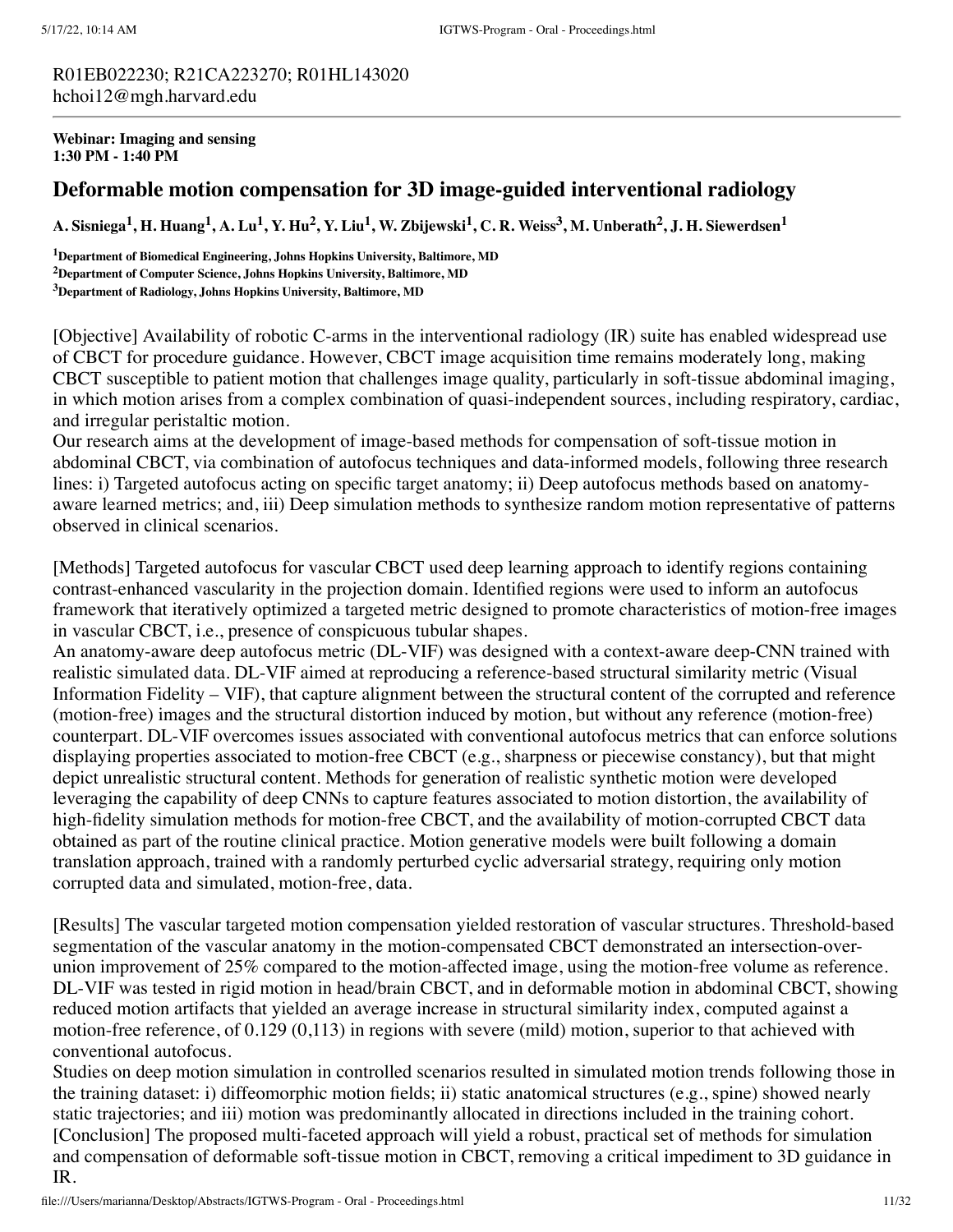R01EB030547 asisniega@jhu.edu

#### **Webinar: Imaging and sensing 1:40 PM - 1:50 PM**

# **Clinical impact of a volumetric image method for confirming tumour coverage with Ablation on patients with malignant Liver Lesions COVER-ALL Trial**

Bruno C Odisio<sup>1</sup>, Yuan-Mao Lin<sup>1</sup>, Iwan Paolucci<sup>1</sup>, Caleb O'Connor<sup>2</sup>, Maria Briones-Dimayuga<sup>1</sup>, Bryan Fellman<sup>3</sup>, Aaron K. **Jones 2 , Kristy Brock 2**

**<sup>1</sup>Department of Interventional Radiology, The University of Texas MD Anderson Cancer Center <sup>2</sup>Department of Imaging Physics, The University of Texas MD Anderson Cancer Center <sup>3</sup>Department of Biostatistics, The University of Texas MD Anderson Cancer Center**

General study info: High rates of local tumour progression (LTP) remains a major limitation for widespread acceptance of liver thermal ablation (LTA). Insufficient minimal ablation margin (MAM) has been linked to treatment failure and LTP. Although MAM can be modified during LTA, no prospective studies have evaluated the role of ablation confirmation (AC) software as an intraprocedural decision-making tool.

Purpose: To evaluate if the intra-procedure use of a novel AC software increases the MAM on a threedimensional computed tomography-generated quantitative (3D-MAM) analysis.

Methodology: This single-center, prospective phase II, intent-to-treat, randomised (1:1) trial is enrolling 100 patients with primary and secondary liver tumours (? 3 tumours, 1 - 5 cm diameter) undergoing LTA. A biomechanical deformable image registration method (Morfeus), incorporating ablation-specific AIsegmentation algorithms was built and retrospectively validated as part of our grant aims. This model is then utilized to prospectively evaluate tumour targeting and 3D-MAM analysis. For the experimental arm, AC is performed using Morfeus intraprocedurally. For the control arm, AC is performed by standard-of-care semiquantitative evaluation of pre- snf post-ablation contrast-enhanced CT images (visual inspection assisted with imaging co-registraion). Re-ablation is allowed on both arms. Herein, we will summarize the interim analysis of the first 50 patients enrolled.

Endpoints: Primary endpoint: 3D-MAM using Morfeus on pre- and final post-ablation contrast-enhanced CT (continuous variable, t-test or Wilcoxon rank-sum test based on underlying distribution of data, stopping rule for control arm enrolment at interim analysis based on superiority analysis using alpha spending function). Secondary endpoints: 2-year LTPFS, complication rates, quality of life, liver function, oncological outcomes, and Morfeus impact on procedure workflow. Expected data/impact on IR: Improving intraprocedural 3D-MAM might translate in improvement of LTA efficacy and LTP rates.

1R01CA235564 bcodisio@mdanderson.org

**Webinar: Imaging and sensing 1:50 PM - 2:00 PM**

# **Estimation of High Framerate Digital Subtraction Angiography at Low Radiation Dose**

Nazim Haouchine<sup>1,2</sup>, Parikshit Juvekar<sup>1,2</sup>, Xin Xiong<sup>1,3</sup>, Jie Luo<sup>1,2</sup>, Tina Kapur<sup>1,2</sup>, Rose Du<sup>1,2</sup>, Alexandra Golby<sup>1,2</sup>, and Sarah **Frisken 1,2**

**<sup>1</sup>Department of Radiology, Brigham and Women's Hospital <sup>2</sup>Harvard Medical School, Boston, MA <sup>3</sup>Columbia University, NYC, NY**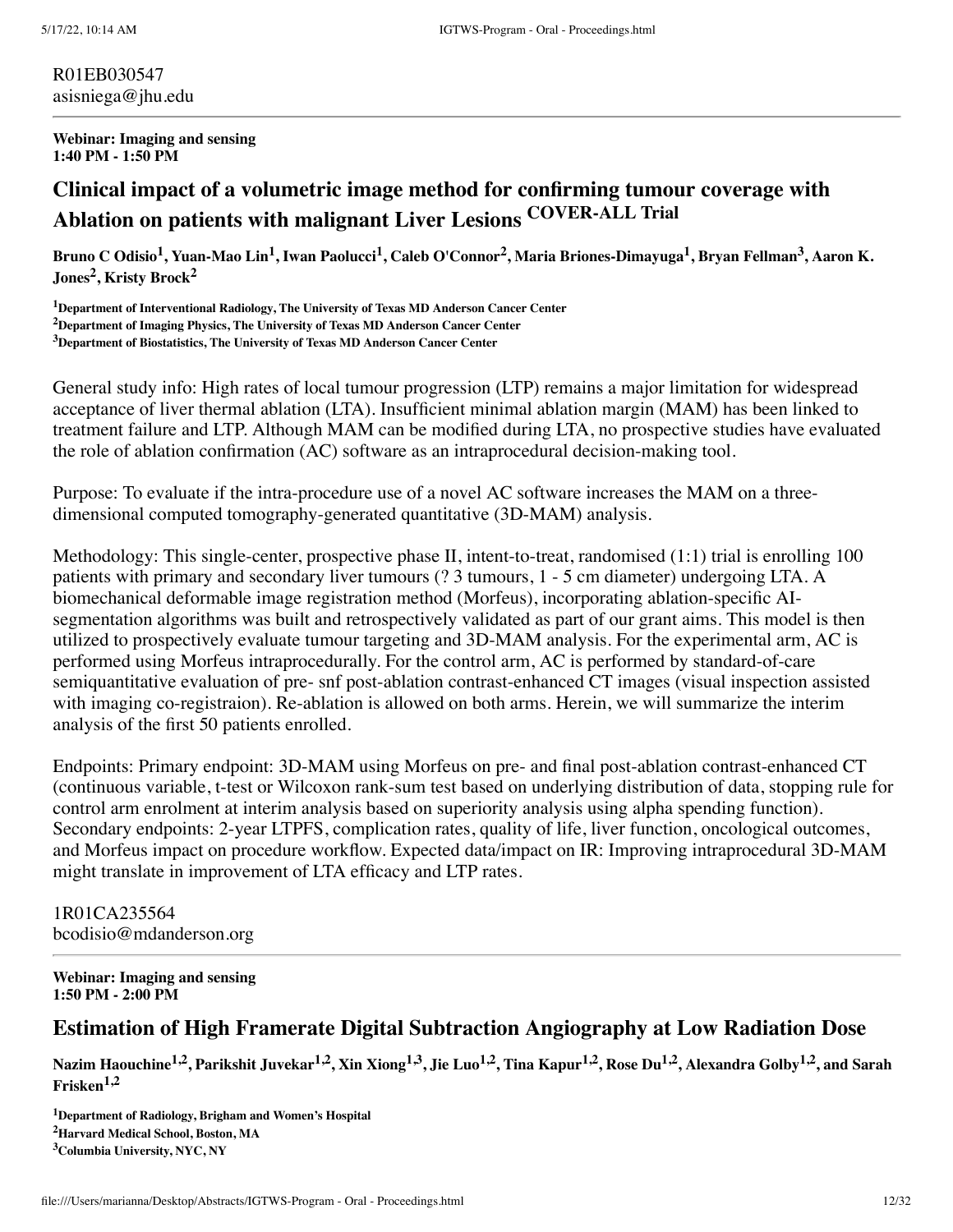[Context] Digital Subtraction Angiography provides high resolution image sequences of blood flow through arteries and veins and is the gold standard for visualizing cerebrovascular anatomy for neurovascular interventions. However, acquisition frame rates are typically limited to 1-3 fps to reduce radiation exposure, and thus DSA sequences often suffer from stroboscopic effects.

[Objectives] We present the first approach that permits generating high frame rate DSA sequences from low frame rate acquisitions eliminating these artifacts without increasing the patient's exposure to radiation.

[Methods] Our approach synthesizes new intermediate frames using a phase-aware Convolutional Neural Network. This network accounts for the non-linear blood flow progression due to vessel geometry and initial velocity of the contrast agent.

[Results and Conclusion] Our approach outperforms existing methods and was tested on several low frame rate DSA sequences of the human brain resulting in sequences of up to 17 fps with smooth and continuous contrast flow, free of flickering artifacts.

R03EB032050 BWH Radiology Department Research Pilot Grant Award nhaouchine@gmail.com

**Webinar: Imaging and sensing 2:00 PM - 2:10 PM**

# **High Temporal Resolution Using 1000 fps Angiography for Endovascular Interventional Procedures**

Stephen Rudin $^{1}$ , Allison Shields $^{1}$ , S. N. Setlur $^{1}$ , Ciprian Ionita $^{1}$ , Daniel Bednarek $^{1}$ 

**<sup>1</sup>University at Buffalo SUNY - Canon Stroke and Vascular Research Center, Buffalo, NY**

Objectives: At the 7th NIGT Workshop in 2014, our group presented initial work on an NIH supported project for developing a new high spatial resolution angiographic system designated the Micro-Angiographic Fluoroscope (MAF) that has subsequently become a widely distributed Canon (Toshiba) product called HiDef. We now present initial work on another NIH-supported project for developing a new high temporal as well as high spatial resolution angiographic system based on 1000 frame per second (fps) detectors used for High-Speed Angiography (HSA). This grant application received a 1% score from the NIH Study Section.

Methods: The new system is capable of recording imaging sequences showing details of blood flow in the vasculature including velocity distributions that can be used to obtain measures of important hemodynamic parameters such as wall shear stress involving aneurysms, blood shear involving platelet activation potentially leading to stroke, and other phenomena in the neuro and cardio vasculature where blood velocity is too high to be observed in detail by current angiography, which is typically done at a few fps. The HSA system includes a standard x-ray source with constant exposure times of large fractions of a second as well as a contrast media injector used to develop streams that purposely do not fill the vessels unlike what is normally done for standard angiography where determination of vessel morphology rather than dynamic function is the aim. The special high-speed x-ray detectors now used are direct CdTe photon counting detectors capable of noise-free, zero deadtime operation with 1 millisecond per frame and with 100 um pixels. A test flow-loop was built where the ECGlike signal from the pulsatile fluid pump was used to synchronize the detector and contrast-media injector. Various 3D-printed patient-specific neuro-vascular aneurysm and stenosis models were connected to the flow loop and detailed velocity distributions within the models as well as wall shear stresses were investigated.

Results: The output flow from a 3D-printed model of a Left Ventricular Assist Device (LVAD) bypass graft anastomosed to the aorta was studied and resulted in a demonstration of the flow advantages of a reduced graft angle in decreasing shear and vorticity in the fluid entering the aorta model. To calculate velocity distributions,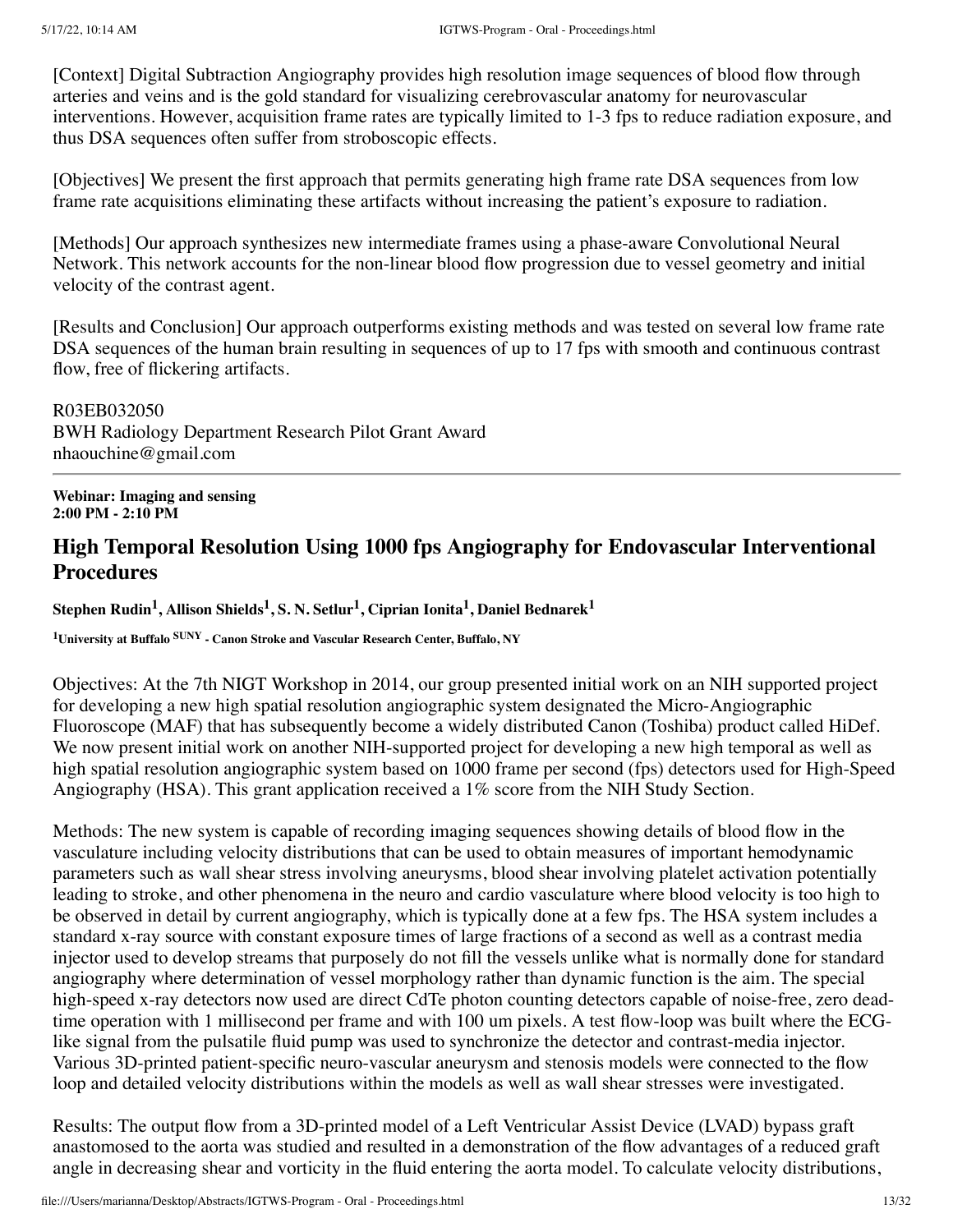the pros and cons of three methods were tested including Optical Flow (OF) used for distributed contrast media, X-ray Particle Image Velocimetry (XPIV) using Ethiodol droplets and microspheres labeled with iodine contrast, and Computational Fluid Dynamic (CFD) calculations used for mathematical modeling. Of these, OF is clinically possible currently. The long times and restrictive assumptions required for CFD calculations make its use impractical during a clinical intervention. XPIV is superior for testing interventions in models with immediate results, but is not clinically compatible currently. In addition, the use of two simultaneous projections at different angles are being investigated for 3D hemodynamic analysis. Finally, patient dose requirements for these various applications are being evaluated.

Conclusion: Initial studies of High-Speed Angiography (HSA) appear to be leading to a rich potential for future benefit in image-guided vascular interventions.

R01EB030092 srudin@buffalo.edu

**Webinar: Imaging and sensing 2:10 PM - 2:20 PM**

# **Renal mass angiography using QUTE-CE-MRA with Ferumoxytol contrast agents in chronic kidney disease patients**

Srinivas Sridhar<sup>1</sup>, Tianyi Zhou<sup>1</sup>, Liam Timms<sup>1</sup>, Zachary Chau<sup>1</sup>, Isha Atre<sup>2</sup>, Mukesh Harisinghani<sup>2</sup>

**<sup>1</sup>Physics, Northeastern University, Boston, MA <sup>2</sup>Radiology, Massachusetts General Hospital, Boston, MA**

[Objectives] Ferumoxytol clears out through the liver instead of the kidney, thus it is considered as a safe contrast agent for chronic kidney disease (CKD) patients with low estimated glomerular filtration rates (eGFR) who are contra-indicated for gadolinium enhanced MRA. Currently, there is limited publication on renal mass imaging using ferumoxytol-enhanced MRI and the qualitative assessment on the contrast enhancement may bring uncertainty to renal mass characterization. The purpose of this study is to demonstrate our approach to quantitatively assessing the signal enhancement in renal masses with Ultrashort-Time-to-Echo (UTE) sequences and share our experience in first-pass imaging with ferumoxytol in the abdominal region.

[Methods] Subjects previously diagnosed with CKD were recruited from Massachusetts General Hospital and scanned at the Martinos Center for Biomedical Imaging. Five subjects with eGFR < 30 mL/min/1.73m2 who are not eligible for gadolinium based MR or iodinated CT contrast agent were referred to this study and received first-pass ferumoxytol infusion at the dose of 4 mg/kg body weight. Scans were performed using the 3T scanner with a variety of pulse sequences, including a prototype 3D stack-of-spirals UTE VIBE sequence, T1-weighted sequence, T2-weighted sequence and diffusion-weighted sequence. When the ferumoxytol is slowly infused, the 13-seconds breath-hold UTE scans were acquired simultaneously. 6-minutes free-breathing UTE scans were acquired pre- and post- contrast injection for blood volume quantification. The blood volume (BV) map was calculated by scaling the free-breathing UTE post- and pre- subtraction image from 0 to 1.

[Results] Positive contrast images captured the vascular networks of the kidneys. Good first-pass images were obtained, with venous phase, arterial phase, delayed phase images showing selectively enhancement of the veins and arteries in the abdomen. One complex mass was identified in one subject (74 year-old male, CKD stage 4, eGFR = 29 mL/min/1.73m2). No visible vessels were found feeding into the renal mass. However, the renal mass appears highly heterogeneous in both pre-contrast and post-contrast QUTE-CE scans. BV in entire renal mass is  $(17\pm8)\%$ , with two sub-regions of the renal mass  $(32\pm10)\%$  and  $(30\pm7)\%$ , exceeding the contra-lateral BV (14 $\pm$ 7)% and ipsi-lateral cortex BV (21 $\pm$ 4)%. It suggests that there exists micro-vessel structure in the subregions of the complex renal mass.

[Conclusion] This technique combining the UTE pulse sequence and the safe contrast agent ferumoxytol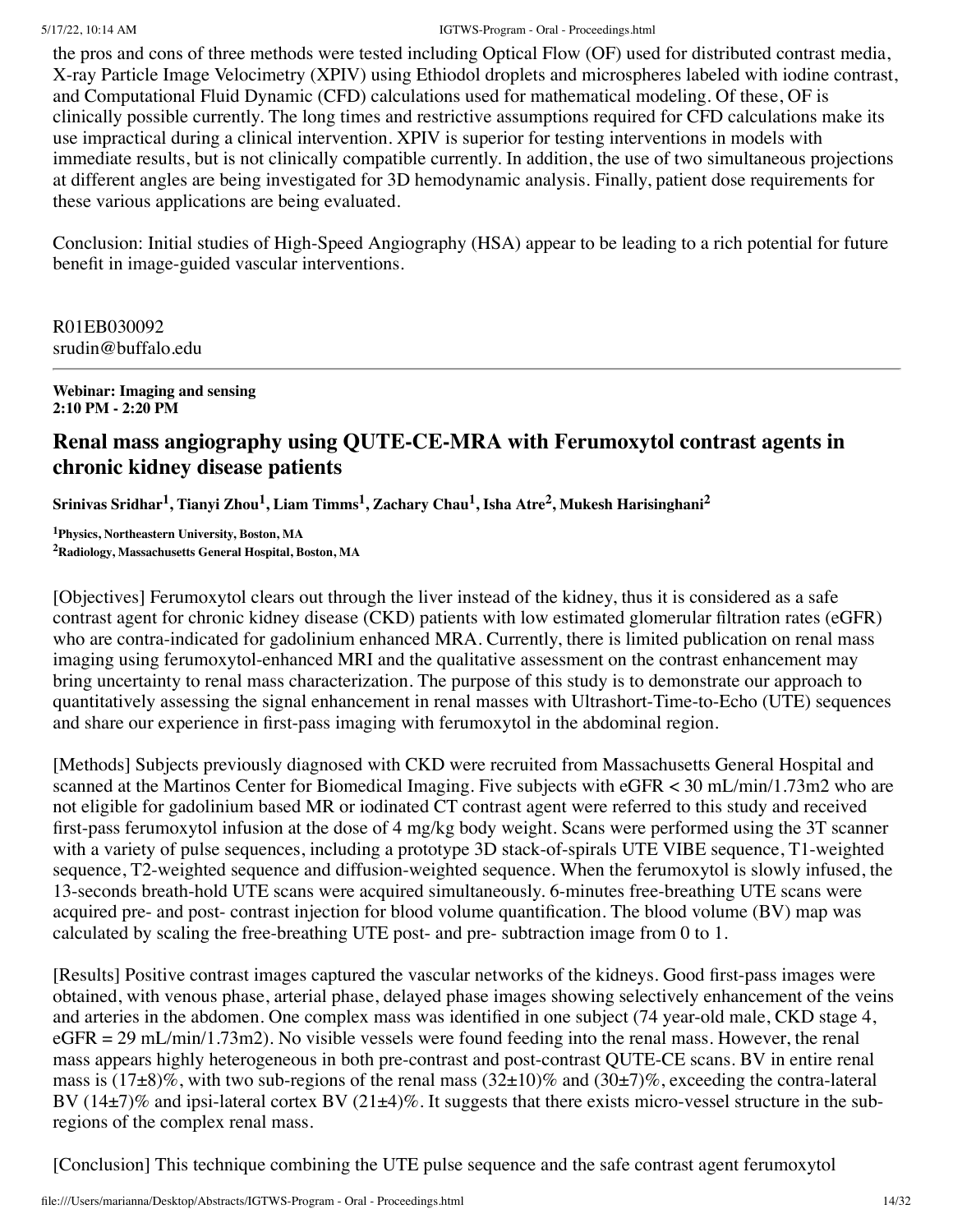provides strong positive contrast vascular images superior to Gd CEMRA and is a useful tool in renal mass assessment. The use of UTE sequences provides homogenous intraluminal signal intensity which is a function of contrast concentration. The BV map derived here provides a quantitative measurement of the distribution of micro-vessel density across the renal mass and other region-of-interest, even below the limits of vessels which can be resolved at the resolution. This will potentially benefit surgical planning, renal mass characterization, and disease progression in patients with impaired renal function.

1R21DK118449 s.sridhar@northeastern.edu

**Webinar: Imaging and sensing 2:20 PM - 2:30 PM**

# **Extract the cardiac cycle signal and respiratory signal directly for 2D cine MR images and CBCT projection images**

Deshan Yang $^1$ , Xue Wu $^2$ , Yao Hao $^2$ , Geoffrey Hugo $^2$ , Cihat Eldeniz $^3$ , Hongyu An $^3$ , H Michael Gach $^2$ 

**<sup>1</sup>Department of Radiation Oncology, Duke University**

**<sup>2</sup>Department of Radiation Oncology, Washington University in Saint Louis**

**<sup>3</sup>Department of Radiology, Washington University in Saint Louis**

Objectives: Cardiac and respiratory signals are essential in the analysis of cardiac imaging and creating the joint cardiac and respiratory motion models. Such motion analysis and motion modeling efforts are critical for imageguided radiation therapy treatment for cardiac diseases. In this study, we developed a novel approach, purely based on the image intensity, to directly extract both respiratory and cardiac cycling signals from different image modalities. The extracted motion cycling signals could be lately used for supporting motion phase based image reconstruction, motion analysis and modeling. 2D cine MRIs and x-ray cone-beam CT projection images are covered by this study. The proposed method can be used as an alternative when cardiac and respiratory signals, such as ECG, are not available on the image-guided treatment machines.

Methods: For images with a consistent field-of-view (FOV) such as the 2D Cine MRIs, the main contributors of the image intensity changes are the cardiac and respiratory motions. The proposed procedure to extract and separate both respiratory and cardiac cycling signals was 1) calculating the average intensity of the whole 2D Cine MR image, and 2) filtering the intensity signal based on the common frequency of the respiratory and cardiac motions  $(0.1 - 0.3 \text{ Hz}$  for respiratory signal, and  $0.8 - 1.2 \text{ Hz}$  for the cardiac signal). For CBCT projection images acquired with rotating gantry on radiation therapy treatment machines, the signals were extracted by 1) manually selecting cardiac boxes (to cover the largest and visible portion of the heart) in several frames with obviously different heart position such as the 90 180 360 in a 360 rotation; 2) generating the cardiac boxes for the middle frames by interpolating the sizes of the manually placed cardiac boxes on the key frames, then applying a smooth-fitting; 3) calculating the average image intensity in the moving cardiac boxes to obtain the raw signal which contains 3 information – the gantry rotation, respiratory motion and cardiac motion; 4) using smoothing-spline-fitting to remove the baseline signal caused by the gantry rotation; and 5) generating the respiratory and cardiac signals by applying band-pass filters  $(0.1 - 0.3 \text{ Hz}$  for respiratory signal, and  $0.8 - 1.2 \text{ Hz}$ for the cardiac signal).

Results: The proposed respiratory and cardiac signal extraction approach was tested on 2D cine MRIs and CBCT projections from 15 different subjects. The extracted cardiac and respiratory signals were consistent and synchronized with motions appearing in the images. A comparison with the landmark-based cardiac signals from ICD lead locations in three subjects showed that the two cardiac signals were consistent.

Conclusion: A novel approach was developed to extract the respiratory and cardiac signals from 2D Cine MRIs and Cone-Beam CT projection images. The proposed approach will be useful for supporting cardiac and respiratory motion studies for image-guided radiation therapy treatments.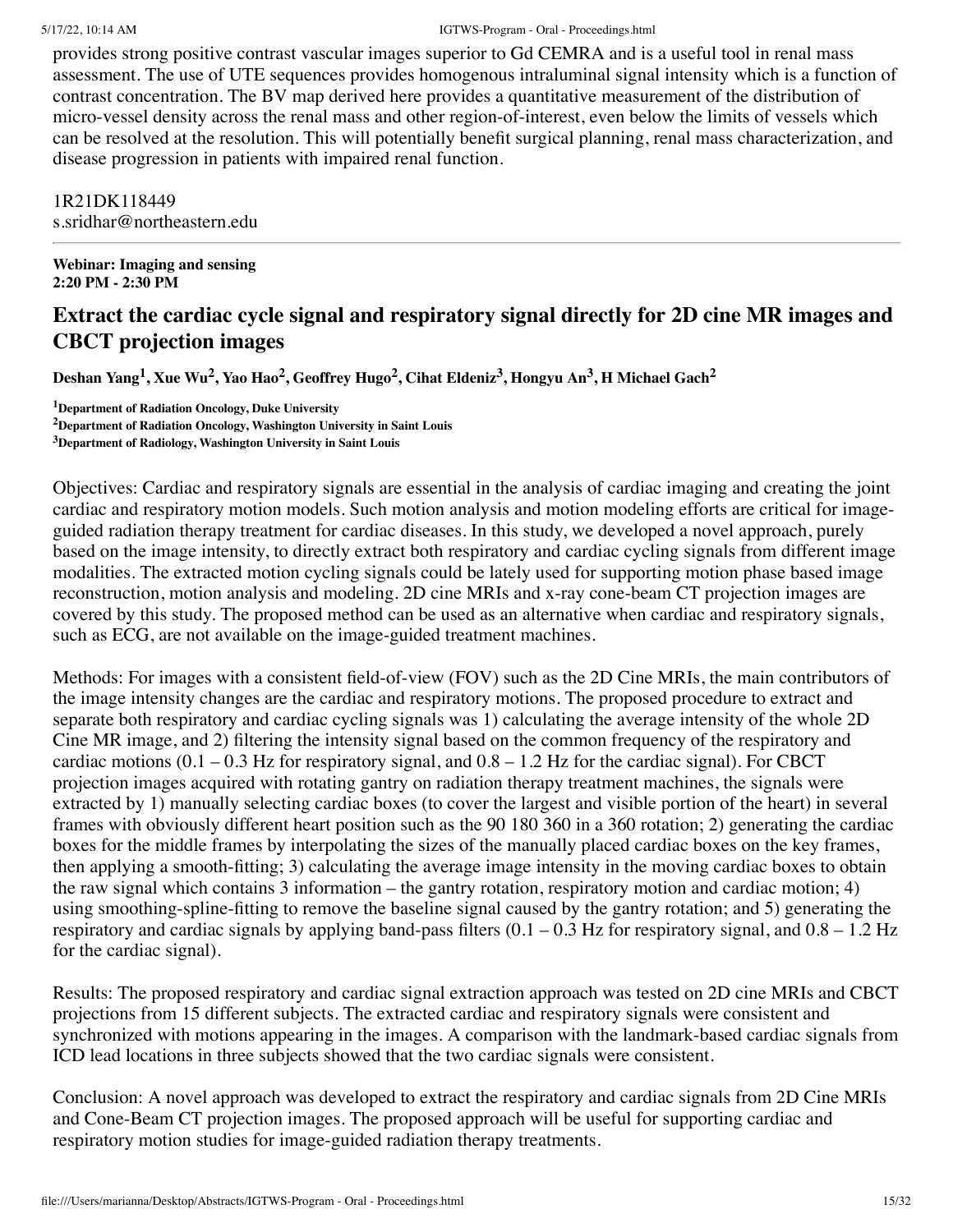1R01HL148210 deshan.yang@duke.edu

**Webinar: Imaging and sensing 2:30 PM - 2:40 PM**

# **4D motion modeling and real-time online 3D motion tracking for MR image guided radiotherapy**

**Deshan Yang 1 , Yunlu Zhang 2 , Xue Wu 2 , H. Michael Gach 2 , John Ginn 1**

**<sup>1</sup>Departments of Radiation Oncology, Duke University <sup>2</sup>Departments of Radiation Oncology, Washington University in Saint Louis**

#### Objectives:

Real-time monitoring, estimation, and prediction of the respiratory movement of tumors and nearby organs-atrisk (OARs) are very challenging for treating thoracic and upper abdominal cancers with MR image guided radiation therapy (MRIGRT). The latest MRI-guided radiotherapy system (Viewray MRI-Linac) can acquire 2D Cine MRIs at 8Hz during radiation beam delivery and perform real-time 2D image-based tumor motion tracking and beam gating. However, 2D Cine imaging is often inadequate to accurately track 3D motion of tumors and OARs.

### Methods:

A novel motion modeling and estimation approach named Low-Resolution-Motion-Modeling (LRMM) was developed to enable 3D motion tracking with two stages: 1) pre-delivery motion measurement and modeling; 2) 3D motion estimation during treatment delivery. Forty low-resolution (10 slices, 4.5x4.5x7 mm3) free-breathing 3D-Cine MRIs (2 volumes per second, in coronal view, in total 20 seconds) were added after the clinical standard breath-hold 3D MRI patient setup scan (1.5×1.5×3 mm3, 17 seconds). A groupwise deformable registration AI model was developed and applied to compute the 4D motion on the 3D Cine volumes before radiation beam delivery. To compute 3D motion during radiation beam delivery, each frame of the continuously acquired 2D-Cine MRIs (4.5x4.5x7 mm3, a single 2D slice, 8 frames per second) was approximated from the central slices of the 3D Cines. The corresponding 3D motion field for each 2D-Cine frame was estimated from the weighted sum of the determined weights with corresponding deformation fields calculated in the modeling stage.

#### Results:

Real-time 3D motion computation (0.012 second per frame) during beam delivery was accomplished without computationally expensive iterative optimization. Synthetic experiments and healthy subject studies were conducted to demonstrate and evaluate the proposed approach. An average 0.5±0.4 mm 3D motion tracking accuracy was obtained after registration and motion modeling on XCAT digital motion phantom simulations. Data from three healthy human subjects were processed and visually evaluated.

#### Conclusion:

A novel 4D motion management procedure was successfully developed. It allows tracking tumor and OAR motions in 3D and real-time, which is an important advancement over the current 2D tracking and gating.

1R01HL148210 deshan.yang@duke.edu

**Webinar: Imaging and sensing 2:40 PM - 2:50 PM**

# **In Vivo 3-D Gamma-Ray Spectrometry for Molecular Theranostics**

Elena Zannoni<sup>1</sup>, Yifei Jin<sup>1</sup>, Sankar Poopalasingam<sup>4</sup>, Scott Metzler<sup>4</sup>, Chi Liu<sup>5</sup>, Al Sinusas<sup>5,6,7</sup> and Ling-Jian Meng<sup>1,2,3</sup>.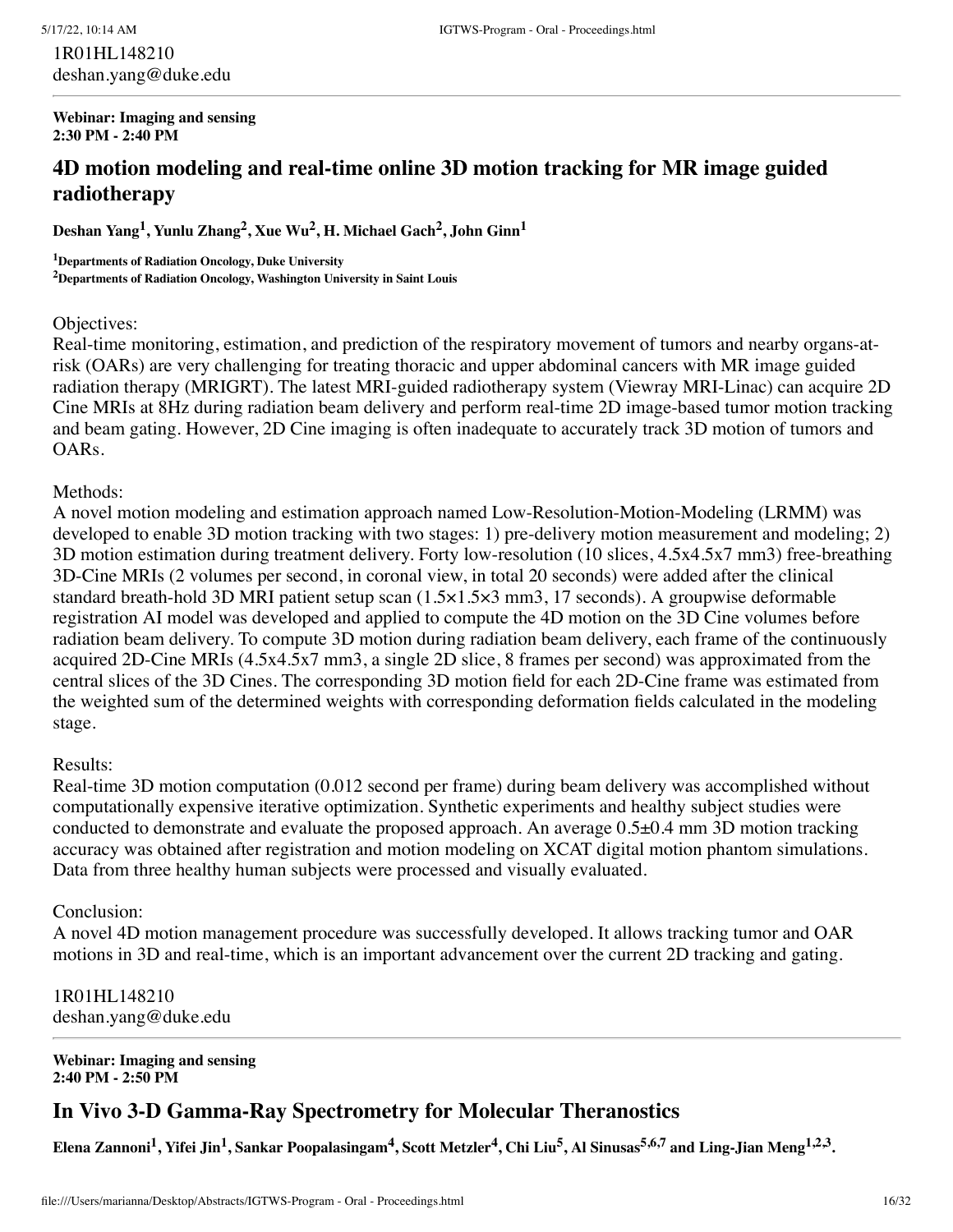**<sup>1</sup>Department of Nuclear, Plasma, and Radiological Engineering, The University of Illinois at Urbana-Champaign**

**<sup>2</sup>Department of Bioengineering, The University of Illinois at Urbana-Champaign**

**<sup>3</sup>Beckman Institute for Advanced Science and Technology, The University of Illinois at Urbana-Champaign**

**<sup>4</sup>Department of Radiology, University of Pennsylvania School of Medicine**

**<sup>5</sup>Department of Radiology and Biomedical Imaging, Yale University School of Medicine**

**<sup>7</sup>Department of Biomedical Engineering, Yale University School of Medicine**

(Objective) We will discuss our recent progress in developing the world-first clinical hyperspectral SPECT system (Dynamic Extremity (DE)-SPECT system) that allows the user to derive voxel-by-voxel, high-fidelity gamma-ray spectra with an unprecedented energy resolution (<1.5% at 140 keV to <1% at 500 keV) over a wide energy range (50-600 keV). The DE-SPECT system would allow X-Y-Z-E 4-D mapping of gamma-ray emission across a clinically relevant FOV of 28 cm diameter, which makes it particularly attractive for simultaneous imaging of multiple-molecular pathways using virtually any combination of commonly used SPECT isotopes (Tl-201, Tc-99m, I-125/123, In-111, etc.). We are also exploring the DE-SPECT system for the mapping distribution of the primary and secondary radioisotopes following the delivery of therapeutic radionuclides (Ac-225, Ra-223, Lu-177, At-211, etc.).

(Methods) The DE-SPECT system is constructed with 192 3-D imaging spectrometers, each having a CZT crystal of 2 cm x 2 cm x 1 cm (thickness) to ensure a reasonable sensitivity for gamma rays of 50-600 keV. The CZT detectors utilize sophisticated electrode design and signal processing hardware to provide precise 3-D position resolution (0.7 mm), an unmatched spectroscopic performance, and the ability to detect multiple simultaneous gamma-ray interactions inside the detector. These characteristics represent a significant step-up from existing hardware employed in modern clinical SPECT systems. The DE-SPECT system is also equipped with a variable aperture system to allow the user to select, on-the-fly, between a wide FOV (28 cm diameter) overview mode and a focused (16 cm) high-resolution/sensitivity mode for local tomographic studies. Furthermore, the DE-SPECT system will be installed inline with the GE Discovery NM570c SPECT/CT or 530 SPECT systems to allow multi-organ and multi-modality (SPECT/CT) imaging of patients.

(Results) In this presentation, we will discuss the design and construction of the DE-SPECT detector hardware, variable apertures, and system gantry. We will also present the preliminary assessment of the CZT sensor performance and imaging resolution, and sensitivity of the DE-SPECT system.

(Conclusion) The development of the DE-SPECT system is a critical step to extend the horizon of modern emission tomography (SPECT and PET) from single-functional/monoenergetic imaging to multifunctional/colorful spectral imaging of gamma-ray emission for integrated focused organ and whole-body clinical imaging. It would uniquely allow users to perform voxel-by-voxel gamma-ray spectrometry and from which derive the concentrations of multiple radiotracers and therapeutic radionuclides in user-selected local targeted regions. This capability would make it particularly attractive for various forms of molecularly-guided interventions.

R01HL145786 ljmeng@illinois.edu

#### **Webinar: Robot 1:20 PM - 1:30 PM**

## **Telerobotic neurovascular interventions with magnetic manipulation**

Yoonho Kim<sup>1</sup>, Emily Genevriere<sup>1</sup>, Pablo Harker<sup>2,3</sup>, Jaehun Choe<sup>1</sup>, Marcin Balicki<sup>4</sup>, Robert W. Regenhardt<sup>2</sup>, Justin E. Vranic<sup>2</sup>, **Adam A. Dmytriw 2 , Aman B. Patel 2 , Xuanhe Zhao1 5**

**<sup>6</sup>Department of Medicine, Yale University School of Medicine**

**<sup>1</sup>Department of Mechanical Engineering, Massachusetts Institute of Technology, Cambridge, Massachusetts**

**<sup>2</sup>Department of Neurosurgery, Massachusetts General Hospital and Harvard Medical School, Boston, Massachusetts**

**<sup>3</sup>Department of Neurology and Rehabilitation Medicine, University of Cincinnati College of Medicine, Cincinnati, Ohio**

**<sup>4</sup>Philips Research North America, Cambridge, Massachusetts**

**<sup>5</sup>Department of Civil and Environmental Engineering, Massachusetts Institute of Technology, Cambridge, Massachusetts**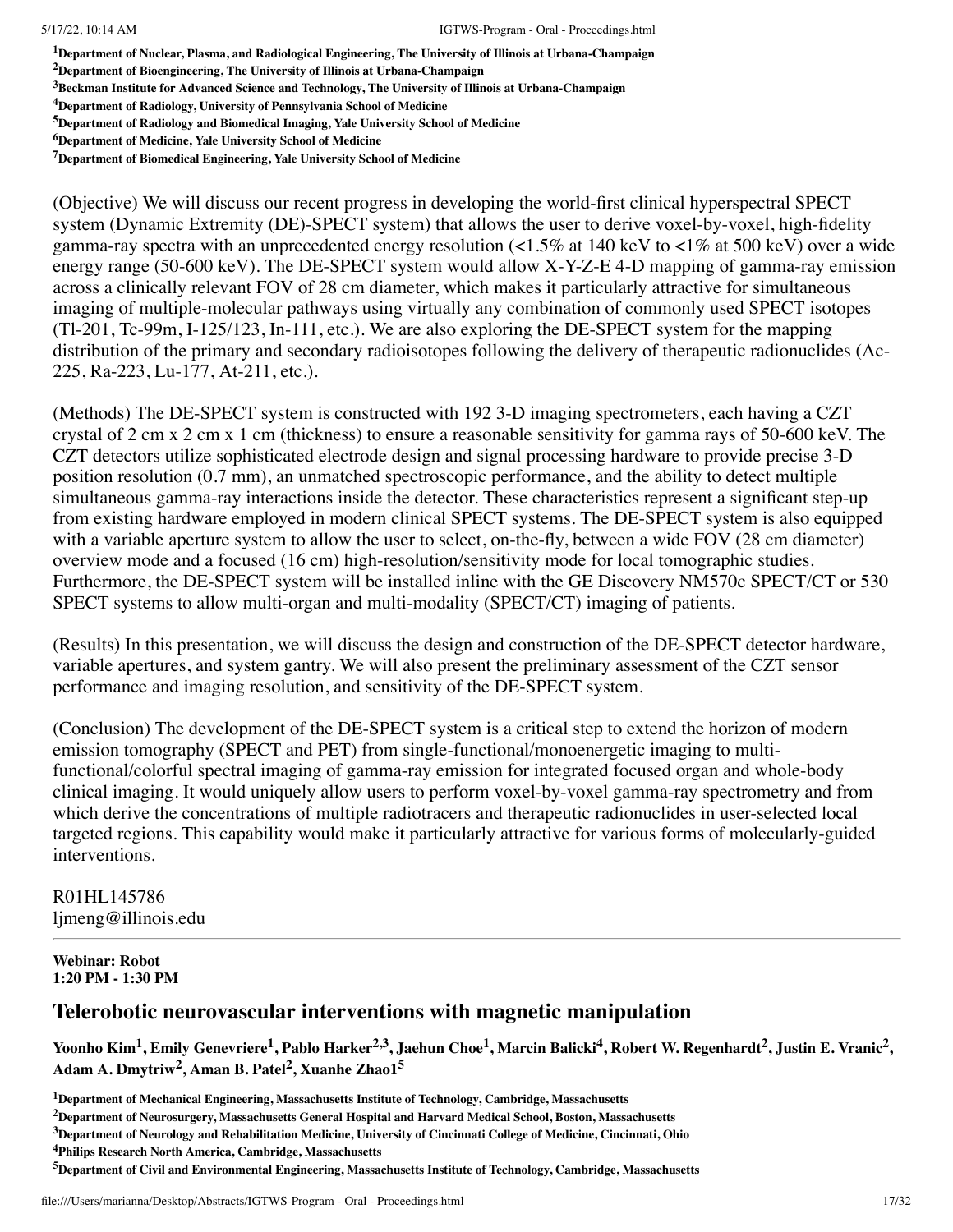Advances in robotic technology have been adopted in various subspecialties of both open and minimally invasive surgery, offering benefits such as enhanced surgical precision and accuracy with reduced efforts and fatigue. Despite the advantages, robotic applications to endovascular neurosurgery have remained largely unexplored due to technical challenges such as the miniaturization of robotic devices that can reach the complex and tortuous vasculature of the brain. Although some commercial robotic systems enable precise manipulation of convention-al guidewires for coronary and peripheral vascular interventions, they remain unsuited for neurovascular applications due to the considerably smaller and more tortuous anatomy of cerebral arteries. Here we present a teleoperated robotic neurointerventional platform based on magnetic manipulation. Our system consists of a magnetically controlled guidewire, a robot arm with an actuating magnet to steer the guidewire, a set of motorized linear drives to advance/retract the guidewire and a microcatheter, and a remote-control console to operate the system under feedback from real-time fluoroscopy. We demonstrate our system's capability to navigate narrow and winding pathways both in vitro with realistic neurovascular phan-toms representing the human anatomy and in vivo in the porcine brachial artery with accentuated tortuosity for preclinical evaluation. We further demonstrate telerobotically assisted therapeutic procedures including coil embolization and clot retrieval thrombectomy for treating cerebral aneurysms and ischemic stroke, respectively. Our telerobotic neurointerventional system could enable safer and quicker access to hard-to-reach lesions while minimizing the radiation exposure to interventionalists and open the possibility of remote procedural services to address challenges in current stroke systems of care.

#### 1R01HL153857

NSF EFRI-1935291; Philips Research North America through MIT-Philips research alliance zhaox@mit.edu

#### **Webinar: Robot 1:30 PM - 1:40 PM**

# **MERLIN: An MRI-Guided Steerable Needle to Replace Open Brain Surgery for Epilepsy Patients**

Eric J. Barth<sup>1</sup>, Robert J. Webster III<sup>1</sup>, William A. Grissom<sup>2</sup>, Joseph S. Neimat<sup>3</sup>, Dario J. Englot<sup>4</sup>, Robert P. Naftel<sup>4</sup>, Daniel **Esser 1 , Sarah Garrow 2 , Abby Grillo 1 , John Peters 1**

**<sup>1</sup>Department of Mechanical Engineering, Vanderbilt University, Nashville, TN**

**<sup>2</sup>Department of Biomedical Engineering, Vanderbilt University, Nashville, TN**

**<sup>3</sup>Department of Neurological Surgery, University of Louisville, Louisville, KY**

**<sup>4</sup>Department of Neurological Surgery, Vanderbilt University Medical Center, Nashville, TN**

For the 3.4 million individuals in the United States who experience epilepsy, drug-based treatments can cause significant side effects, while approximately 30% are medically refractory. For individuals where the epileptic seizures can be localized to the hippocampus, amygdalohippocampectomy can be a curative treatment for epilepsy. MRI-guided Laser Interstitial Thermal Therapy (LITT) has emerged as a promising alternative to surgical resection for neurosurgical procedures since it can be performed without a craniotomy. Recent advances in laser neural tissue ablation and MR thermal imaging underscore the promise of minimally invasive therapies for the treatment of temporal lobe epilepsy. However, existing LITT tools are rigid straight manipulators; targeting features in the deep brain (such as the hippocampus) requires traversing through regions of the brain that control speech and language comprehension, with some patients experiencing strokes or Broca's aphasia due to the trauma caused by surgical treatment. Smaller, more dextrous surgical manipulators, combined with realtime MRI-guidance have the potential to deliver LITT therapy to deep brain targets without the risk of damaging regions of the brain that would be traversed using a cranial approach with existing tools. In contrast with existing LITT technologies which deliver tools through a cranial burr hole, the use of concentric tube steerable needle technology enables a percutaneous approach through a natural opening in the facial-skeletal structure called the foramen ovale. Our previous work has demonstrated the potential for helical needles to traverse the foramen ovale to reach the hippocampus using a follow-the-leader approach. We hypothesize that the use of a curved needle delivery system will enable a more customizable ablation volume than ablation using conventional straight LITT tools, which have been shown to be capable of ablating at most 70% of the volume of the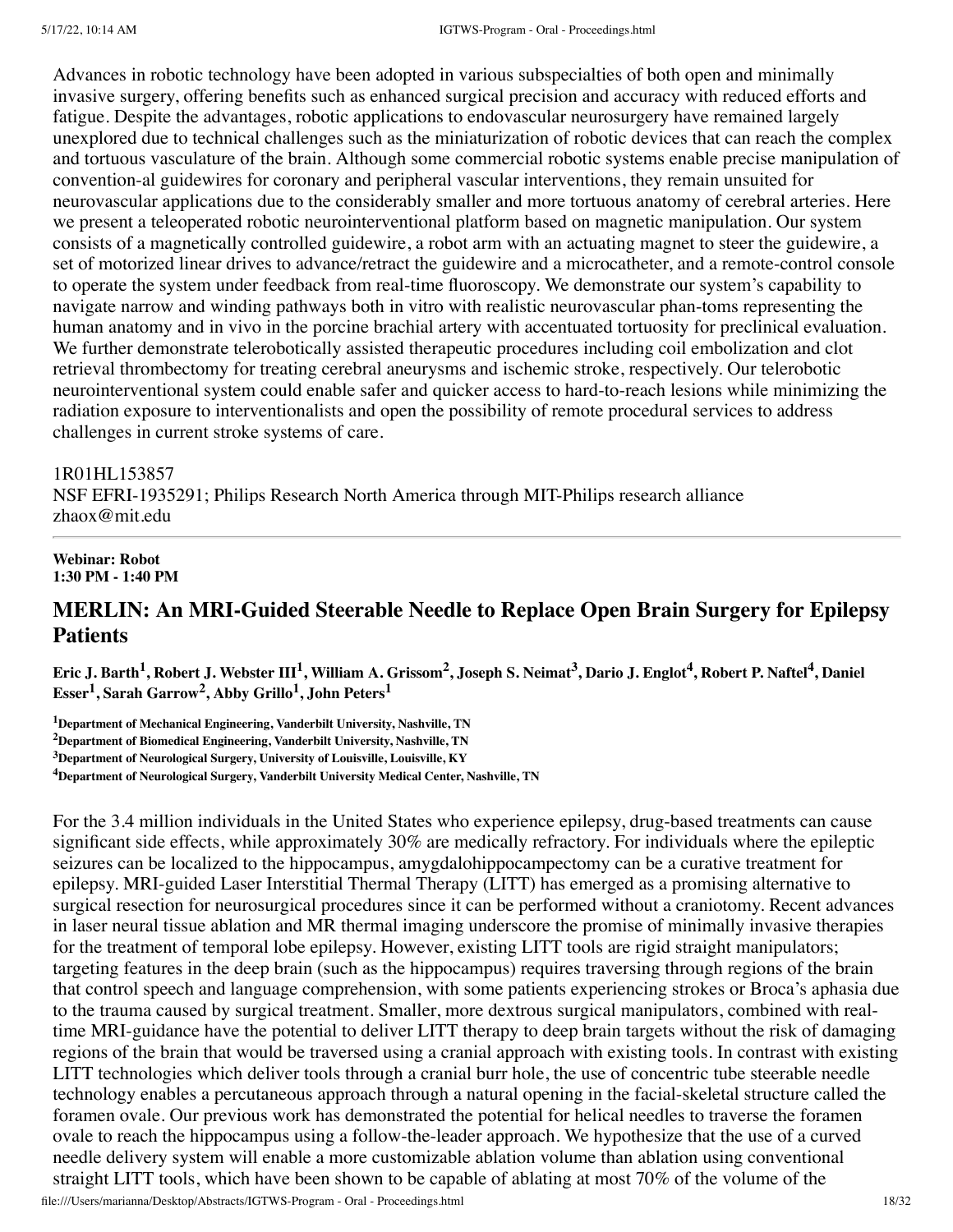hippocampus, which can potentially result in recurrence of epileptic seizures after treatment. To deliver the concentric-tube laser ablation probe to the hippocampus, we have designed a modular, MRI-compatible, pneumatically actuated robotic system that is capable of independently actuating the curvilinear guide needle and the optical fiber for thermal ablation. The pneumatic actuation is achieved using additively manufactured stepper motors that are capable of being powered off a hospital air supply line, and do not noticeably affect the SNR of the MRI image since they do not produce electrical interference. Conventional MR thermometry, based on Proton resonance frequency shift (PRFS) loses signal in areas with steep off resonance gradients that appear near metallic objects. To enable imaging near the delivery needle, we have developed a novel temperature imaging scan that enables MRTI near metallic features, by refocusing phase dispersion in tissue near a wire using through-slice z-shim gradient pulses placed before the gradient-recalled echo MR signal readouts. With the realtime thermal feedback from the MRI, closed loop control will be implemented to actuate the needle through the hippocampus while adjusting the laser intensity to ablate the target volume. MR-guided concentric tube manipulators for percutaneous access of neurosurgical targets represent a promising advancement towards reducing the invasiveness and increasing the efficacy of laser thermal therapy.

## 5R01NS120518 eric.j.barth@vanderbilt.edu

#### **Webinar: Robot 1:40 PM - 1:50 PM**

# **Image-Guided Robotic Steerable Needles for Enhanced Access to Lung Nodules**

## **Ron Alterovitz 1**

**<sup>1</sup>Department of Computer Science, University of North Carolina at Chapel Hill, NC**

[Objective] Lung cancer kills over 130,000 Americans each year and survival depends on early diagnosis, which requires biopsy to be definitive. Even with the latest devices, current approaches for accessing suspicious nodules for biopsy are unable to accurately reach many nodules in the peripheral lung (i.e., those not adjacent to a bronchial tube) or risk pneumothorax (lung collapse), which can be life-threatening to older patients and those with comorbidities. A new approach is needed to enable accurate and safe access to nodules throughout the lung.

[Methods] We present a novel semi-automatic robotic system that harnesses the capabilities of a new class of steerable needles to extend the range of bronchoscopes to accurately biopsy nodules throughout the lung. Our team brings together computer scientists, engineers, and physicians at the University of North Carolina at Chapel Hill and Vanderbilt University. Compared to percutaneous biopsy, our approach decreases the risk of pneumothorax since the needles are deployed from within the lung, without puncturing the pleura. Compared to the latest transoral approaches, our device extends their reach by steering through the lung parenchyma to nodules throughout the lung.

[Results] We present a three-stage, image-guided, semi-automatic robotic device for bronchoscopically deploying steerable needles to targets in the lung. In a procedure, the physician first guides a bronchoscope through the airways to a desired exit point and pierces into the lung parenchyma. Then a needle-diameter aiming device, deployed through the bronchoscope, enters the lung parenchyma and is tele-operated to aim at the nodule. The steerable needle then launches through the aiming device and semi-automatically maneuvers through the lung parenchyma around anatomical obstacles and accurately hones in on the target. Using earlystage prototypes, we have achieved targeting errors averaging under 3mm in ex vivo porcine animal models.

[Conclusion] We created a new robotic system with the potential to significantly broaden the class of patients for which early-stage definitive diagnosis of suspicious nodules can be safely and accurately obtained. Increasing rates of chest imaging and new lung cancer screening guidelines are expected to increase the number of incidentally discovered lung nodules, further increasing the potential applicability of the presented system. We also will discuss ongoing and future work to enable accurate, precise, safe, and automatic access to nodules throughout the lung.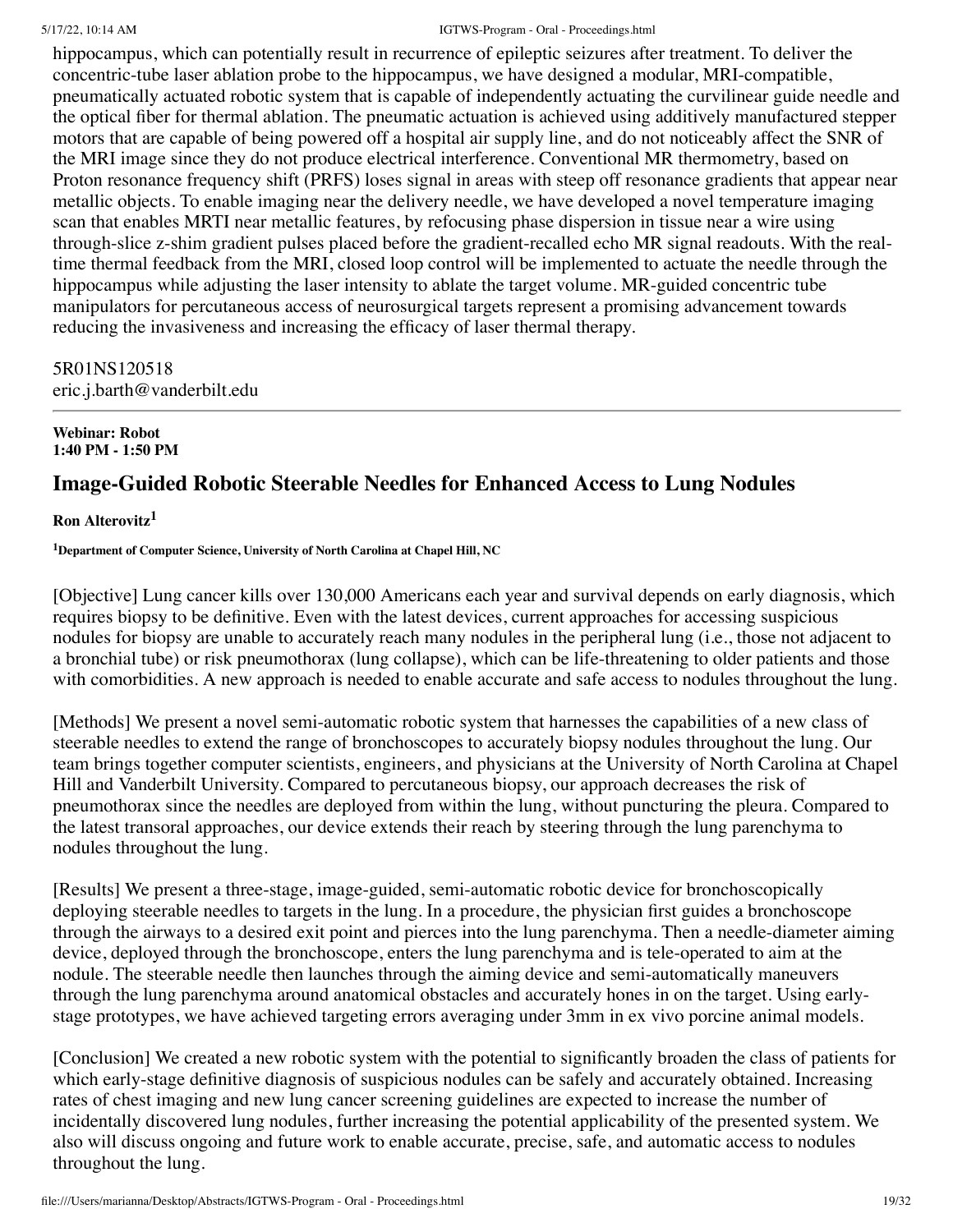#### 5R01EB024864 ron@cs.unc.edu

#### **Webinar: Robot 1:50 PM - 2:00 PM**

## **Shape-Sensing and Prediction using FBG-Sensorized Needles**

Iulian Iordachita<sup>1</sup>, Dimitri Lezcano<sup>1</sup>, Min Jung Kim<sup>1</sup>, Mariana Costa Bernardes Matias<sup>2</sup>, Pedro Lopes Da Frota Moreira<sup>2</sup>, **Nobuhiko Hata 2 , Junichi Tokuda 2 , Jin Seob Kim<sup>1</sup>**

**<sup>1</sup>Johns Hopkins University, Baltimore, MD <sup>2</sup>Brigham and Women's Hospital, Boston, MA**

Objectives: In prostate cancer diagnosis and treatment, inaccurate needle placement may cause false-negative biopsies and suboptimal cryoablation. This project aims to mitigate these issues through the development of adaptive needle guides to compensate needle deviation on-the-fly allowing for fast and accurate needle placement during needle insertion interventions, as well as provide a needle shape prediction framework for proper needle insertion planning. To enable on-the-fly needle deviation compensation we developed a unique, sensorized, shape-sensing needle embedded with biocompatible fiber Bragg grating (FBG) strain sensors. The sensorized needle utilizes the FBG sensors' capabilities for real-time sensing and high accuracy in conjunction with a novel sensor-based shape-sensing model to enable real-time shape feedback and shape prediction. The goal of this study is to prototype a sensorized needle, and to validate our real-time shape-sensing and shapeprediction system. In this study, we tested our shape-sensing and shape-prediction framework for C-shaped needle insertions in single-layer soft and hard phantom tissue under stereo camera visualization for ground truth measurement. Furthermore, we evaluate our shape-sensing framework for C-shaped needle insertions in real tissue under C-arm visualization for ground truth measurement.

Methods: We built an 18 Ga ( $OD = 1.3$ mm) sensorized needle embedded with four active area FBG strain sensors. The sensorized needle was calibrated into a constant curvature jig to correlate needle sensor measurements with curvature information within an active area of the needle. Post-calibration, the needle was inserted into transparent phantom tissue using a robotic 4-axis insertion stage for varying insertion depths using stereo vision as the ground truth 3D needle shape. Shape-sensing and shape-prediction was evaluated for insertion depths up to 120mm in transparent tissue. Finally, the needle was manually inserted in real tissue for varying insertion depths using 3D volumetric CT scans as a ground truth 3D needle shape. Shape-sensing was evaluated for insertion depths up to 120 mm in the real tissue.

Results: We successfully built and tested a shape-sensing needle embedded with three optical fibers ( $? = 80$  ?m) arranged in a trigonal pattern with each other. Each fiber has four active areas located at 10, 30, 65, and 100mm from the needle tip. Calibration results indicate an average root-mean-square shape-sensing error of 0.20mm for clinically relevant curvatures (? 1m-1). Experimental needle insertion results in soft and hard phantom tissue indicate accurate shape-sensing and shape-prediction with root-mean-square shape errors of 0.48mm and 0.89mm, respectively. Furthermore, accurate shape-sensing was demonstrated in real tissue with a root-meansquare shape-sensing error at the maximal insertion depth of 120mm of 1.12mm.

Conclusion: We demonstrated real-time accurate shape-sensing for FBG-based sensorized needles with preliminary shape-prediction for C-shaped needle insertions.

R01 CA235134-01 iordachita@jhu.edu

**Webinar: Robot 2:00 PM - 2:10 PM**

## **Image-guided robotics for surgical reduction of complex joint dislocations**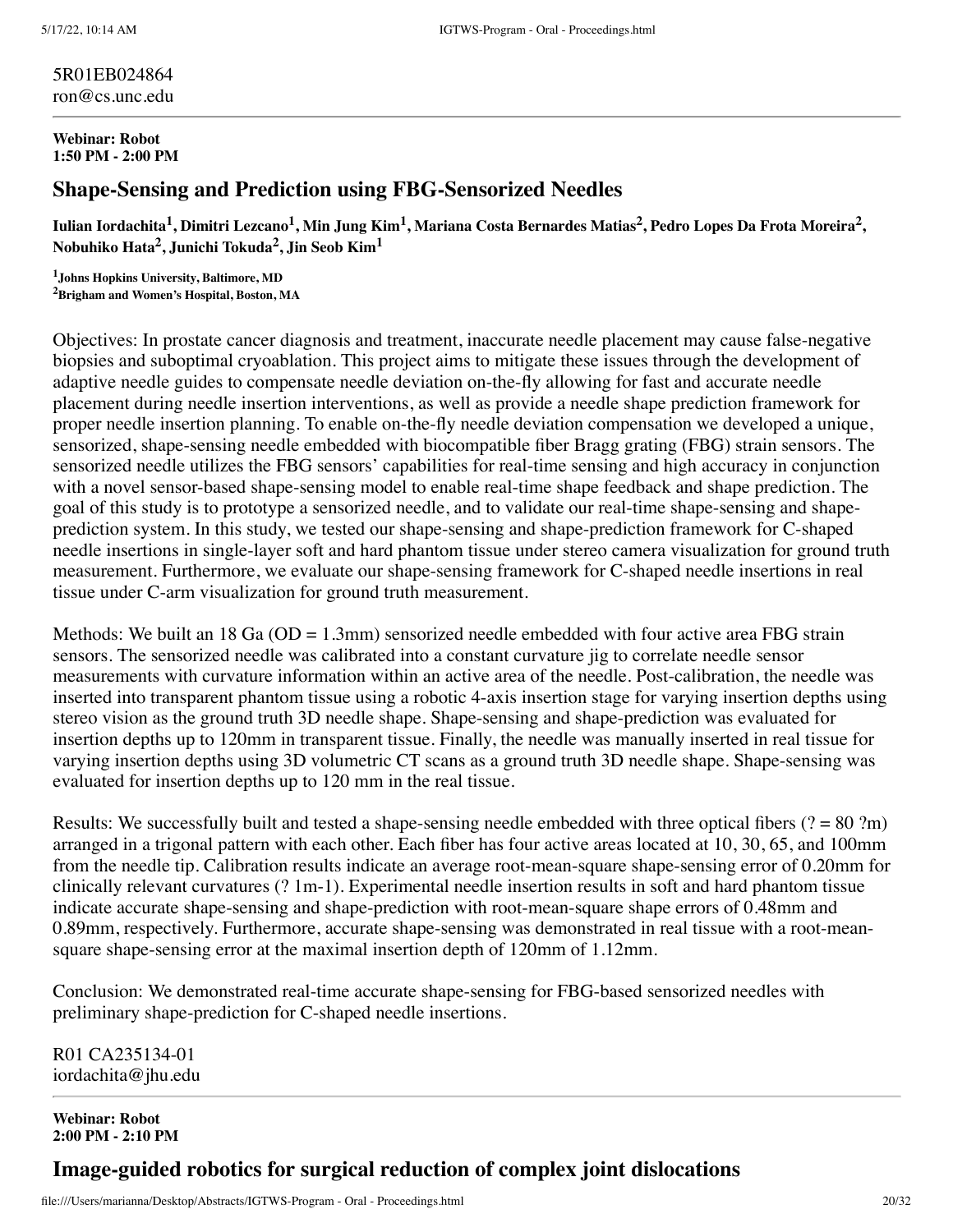Ali Uneri<sup>1</sup>, Kevin R Cleary<sup>2</sup>, Wojciech Zbijewski<sup>1</sup>, Jeffrey H Siewerdsen<sup>1</sup>, Gang Li<sup>2</sup>, Niral M Sheth<sup>1</sup>, Corey Simmerer<sup>1</sup>, Mikais **D Gebremeskel 2 , Babar Shafiq 3**

**<sup>1</sup>Department of Biomedical Engineering, Johns Hopkins University, Baltimore MD <sup>2</sup>Children's National Hospital, Washington DC**

**<sup>3</sup>Department of Orthopaedic Surgery, Johns Hopkins Medicine, Baltimore MD**

Objectives. Surgical treatment of joint fractures requires accurate reduction and fixation of the joint space to restore anatomical integrity. In ankle fractures with syndesmotic injuries, realignment inaccuracies are associated with chronic functional impairment, mechanical instability, and increased risk of osteoarthritis. Despite the prevalent role of intraoperative fluoroscopic imaging, uncertainties in 3D spatial reckoning and challenges in hand-eye coordination can result in malreduction rates of up to 39–52%. This work develops a novel system that combines intraoperative imaging, using low-dose CBCT and 3D-2D image registration, with robotic manipulation of the anatomy to precisely restore joint integrity. The solution offers quantitative morphological analysis from 3D and 2D images and precisely guides a robotic instrument without the need for and the limitations associated with conventional surgical tracking.

Methods. The approach is developed on 3 major fronts: (1) image-based planning from intraoperative 3D CBCT to identify the target fibula pose; (2) a low-profile, radiolucent robot for manipulating the distal fibula; and (3) 3D-2D registration of the robot and multiple bones from fluoroscopic imaging to guide/confirm reduction. Image-based planning uses statistical shape and pose modeling to obtain 3D bone models and establish their pose relation to predict the necessary reduction. The robot has a table-mounted design that grasps the fibular fixation plate, has an embedded force/torque sensor, and allows 3-DOF motion of the fibula with respect to the secured tibia. Registration to fluoroscopic imaging uses standard views acquired as part of routine workflow to obtain a multi-body 3D-2D registration for tracking bones and guiding/confirming reduction. Initial studies were performed on phantom and cadaver specimens, with future studies underway to test system integration and evaluate end-to-end performance. Feasibility of the approach will be tested in clinical studies planned in the final year of the project.

Results. Initial work on robot design focused on addressing workflow requirements and characterizing operating forces on cadaveric specimen with intact and ligament-cut joint, demonstrating maximum forces/torques of 100 N and 2.5 Nm for 100 mm and 25° displacements/rotations, respectively. Statistical image-based planning used a 40-member atlas of ankle CT images and was able to predict the correct fibula pose to within 1.6 mm and 1.8° in leave-one-out analyses. The 3D bone models obtained from shape modeling were used in 3D-2D registration to yield 1.9 mm target registration error (comparable to conventional tracking). Robustness to modeling errors was demonstrated <5 mm registration error when using models with mean surface distance error of <0.9 mm.

Conclusions. Preliminary results demonstrate the basic feasibility of our approach, which combines modern robotics approaches with intraoperative imaging to satisfy the high technical demands of joint realignment, limit radiation dose to patient and staff, and provide accurate treatment to ultimately improve long-term patient outcomes. Success in this research will help to eliminate revision surgeries due to malreduction (a major cost burden) and improve long-term quality of life for >100,000 patients/year. The technology developed has impact trauma surgery beyond ankle repair and would be applicable to surgical treatment of other challenging joint dislocations and long-bone fractures.

1R01EB031958 ali.uneri@jhu.edu

**Webinar: Robot 2:10 PM - 2:20 PM**

## **Medical Robotics for MRI-Guided Interventions**

Kevin Cleary<sup>1</sup>, Karun Sharma<sup>1</sup>, Reza Monfaredi<sup>1</sup>, Iulian Iordachita<sup>2</sup>, Charles Dumoulin<sup>3</sup>, Yue Chen<sup>4</sup>, Dan Stoianovici<sup>5</sup>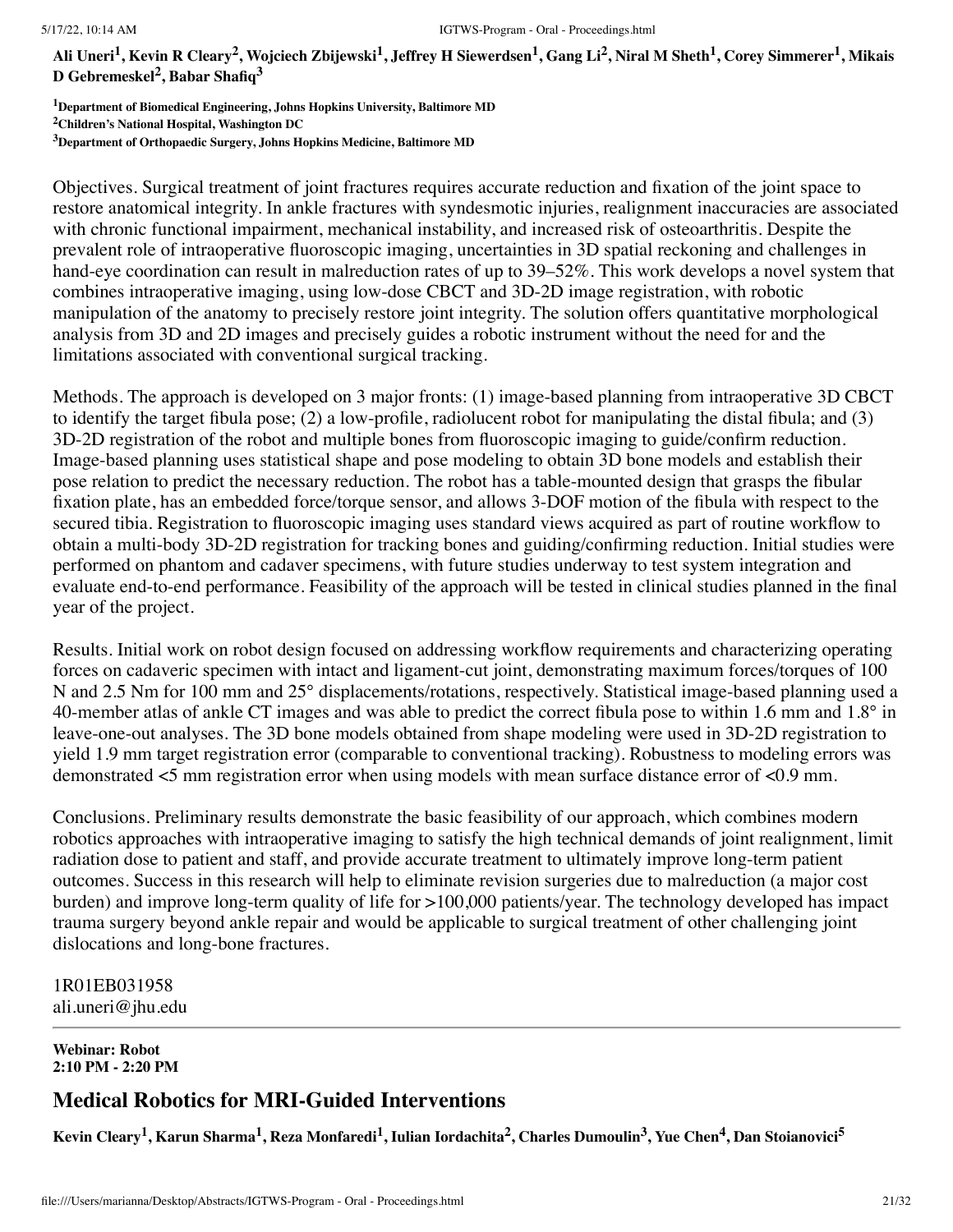**Children's National Health System, Washington, DC, USA Johns Hopkins University Cincinnati Children's Georgia Institute of Technology Johns Hopkins Medical Institutions**

Objectives. MRI-guided interventions are growing in popularity due to the superior imaging characteristics of MRI and the lack of ionizing radiation. We are developing several systems for MRI-guided interventions including: 1) a shoulder-mounted robot for arthrography; 2) a back-mounted robot for pain relief; 3) a headmounted robot for intracerebral hemorrhage; and 4) a table-mounted robot for long bone biopsy.

Methods. The shoulder-mounted and back-mounted robots were developed in collaboration with Johns Hopkins Engineering and Cincinnati Children's. The shoulder-mounted robot includes a custom vacuum mounting bag to hold the robot stably on the shoulder. The back-mounted robot includes a custom single loop coil to provide additional signal for robot fiducial registration. The head-mounted robot is being developed through a team including Georgia Institute of Technology, Vanderbilt University, DePaul University, and George Washington University. This robot is a concentric tube design which includes a vacuum pump to evacuate the clot. The tablemounted robot was developed by Johns Hopkins Urology who also developed an MRI-compatible bone biopsy drill based on pneumatic actuation.

Results. Both phantom and cadaver studies have been completed on the various projects. We are also pursuing IRB and FDA approval for clinical trials. The workflow is similar across the robotic devices: 1) position robot on body/table; 2) obtain MRI images; 3) register robot to MRI coordinate system; 4) path planning on MRI images; 5) align robot along desired trajectory; and 6) perform the intervention.

Conclusions. MRI-guided interventions offer advantages in terms of image quality and radiation free imaging. Body and table mounted robots may allow precise interventions to be carried out in a minimally invasive manner. While the projects are in various stages ranging from pre-clinical development to early phases of clinical testing, our ultimate goal is to move them all to wide clinical adoption to benefit pediatric patients.

R01EB025179; R01EB020003; R01CA172244; R01NS116148 Kcleary@childrensnational.org

**Webinar: Robot 2:20 PM - 2:30 PM**

## **Open Source Software Platform for Image-Guided Robot-Assisted Interventions**

Junichi Tokuda<sup>1</sup>, Lydia Al-Zogbi<sup>2</sup>, Laura Connoly<sup>2,3</sup>, Milad Habibi<sup>4</sup>, Mariana Bernardes<sup>1</sup>, Pedro Moreira<sup>1</sup>, Anton Deguet<sup>2</sup>, **Simon Leonard 2 , Mark Fuge 4 , Axel Krieger 2**

**Brigham and Women's Hospital and Harvard Medical School, Boston, MA Johns Hopkins University, Baltimore, MD Queen's University, Kingston, ON University of Maryland**

Objectives. Percutaneous needle placement plays a fundamental role in diagnosing and treating prostate cancer. Nearly one million prostate biopsies are performed annually in the United States using a core biopsy needle for pathological examination. The confirmed lesions may then be focally treated with brachytherapy or thermal ablation using applicator needles. For those procedures, accurate needle placement is essential to avoid false negatives or achieve an optimal dose distribution. The demand for precise needle placement has been growing in recent years, thanks to the recent progress in imaging technologies, particularly multiparametric magnetic resonance imaging (MRI). Several groups, including us, attempted to improve needle placement accuracy in the prostate using image-guided robot-assisted intervention (IGRI) systems. However, the in vivo accuracies of those IGRI systems have never matched the level achieved in the benchtop setting. Those lower-than-expected accuracies are often attributed to needle deviation resulting from the physical interaction between the needle and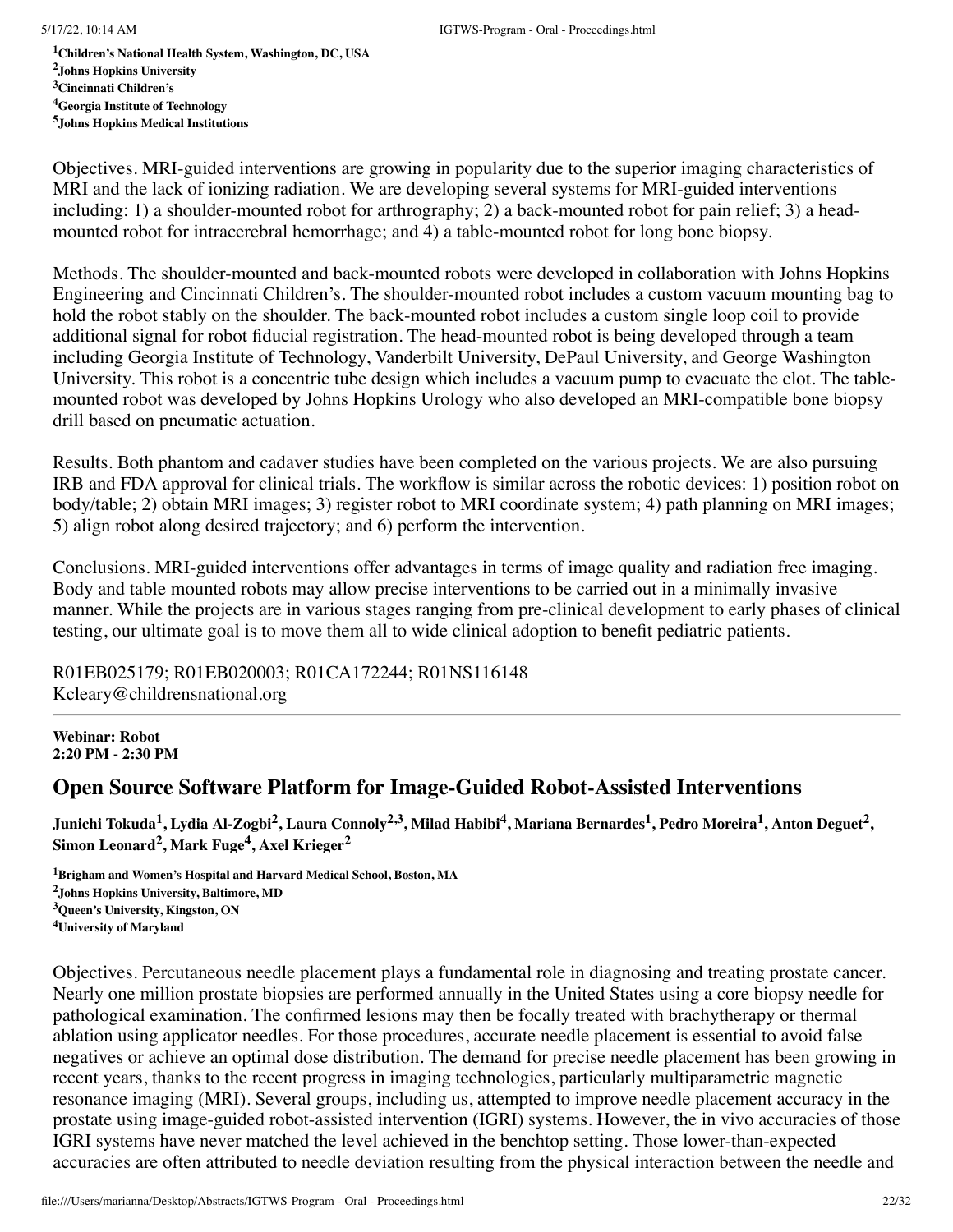the heterogeneous tissue, underscoring the importance of modeling the needle and tissue deformations. While several needle and tissue models have been proposed, their advantages are yet to be demonstrated in patients because of a lack of practical methods to build a patient-specific model from data available in clinical practice and incorporate the model into the control process in the IGRI system. Particularly, software components for building a model based on image information and those for managing and controlling the robotic hardware are often incompatible and cannot be integrated into a single IGR system.

Methods. To address this engineering challenge, we are developing ROS-IGTL-Bridge as a mechanism to integrate two popular open-source software packages, namely Robot Operating System version 2 (ROS2) and 3D Slicer. ROS and 3D Slicer are separate modular software environments where users can combine existing plug-in modules or add new ones to customize the software for their applications. Both software packages are used by many researchers and engineers as de-facto standard software environments in the robotics and medical image computing communities, respectively. ROS-IGTL-Bridge interconnects ROS and 3D Slicer using a TCP/IP socket to facilitate seamless data exchange between the modules across the environments so that state-of-the-art robotics and image processing modules can work together in a single system.

Results. ROS-IGTL-Bridge enabled us to design a unified workflow consisting of image analysis, kinematics, control, and visualization by calling features available in these packages with relatively small engineering efforts. Since its initial launch in 2016, the platform has been used in several research projects that integrate needle-guiding robots and 3D-Slicer-based image-guidance software.

Conclusion. As 3D Slicer and ROS have been long supported by large user/developer communities, ROS-IGTL-Bridge enables us to incorporate a broad range of gold-standard image processing and robotics tools into our research IGRI system. It has the potential to help research projects where a patient-specific model derived from medical images is used to control the robotic hardware for better outcomes.

R01EB020667 tokuda@bwh.harvard.edu

#### **Webinar: Robot 2:30 PM - 2:40 PM**

# **Physician Assistance Technology in Image-guided Robotic Intervention of Prostate**

**Nobuhiko Hata 1 , Gregory S. Fischer 2 , Clare Tempany 1 , Junichi Tokuda 1**

**<sup>1</sup>National Center for Image-Guided Therapy, Brigham and Women's Hospital and Harvard Medical School, Boston, MA <sup>2</sup>Robotics Engineering, Worcester Polytechnic Institute**

Recent advances in the multi-parametric MRI of the prostate have led to a surge in new research methods for the detection and diagnosis of prostate cancer - with the goal of accurate risk- stratification of prostate cancer. Specifically, a traditional Transrectal Ultrasound (TRUS)-guided biopsy tends to fail, as samples are randomly collected from the prostate without aiming at suspicious lesions often visible in MRI. Currently, several new MRI biopsy approaches have come to the forefront. They are being evaluated and adopted in clinical practice, including in-bore MRI- guided biopsy and TRUS-guided MRI-fusion biopsy, collectively called 'MRI-targeted biopsy.' While recent literature shows that MRI-targeted biopsies can detect more clinically significant cancer than a conventional TRUS-guided biopsy, there is still a substantial issue with the precision placement of the needle in these procedures particularly in transperineal approach, resulting in clinicians being overly conservative with the amount of tissue removal (Zhang et al., 2019). Need to address needle placement accuracy in transperineal biopsy is further heightened lately as the fluoroquinolone- resistant Escherichia coli is becoming a significant concern in public health, and clinicians are shifting to use transperineal biopsies to avoid postbiopsy infections and overuse of antibiotics. Literature, as well as our preliminary studies, found that needle deflection is a substantial obstacle for precision aiming in transperineal biopsies. Abundant literature on needle deflection analysis, needle steering, and image-guided robots are available in pre-clinical engineering studies. Yet, clinically viable or proven solutions to address the needle deflection is yet to be seen. Therefore, the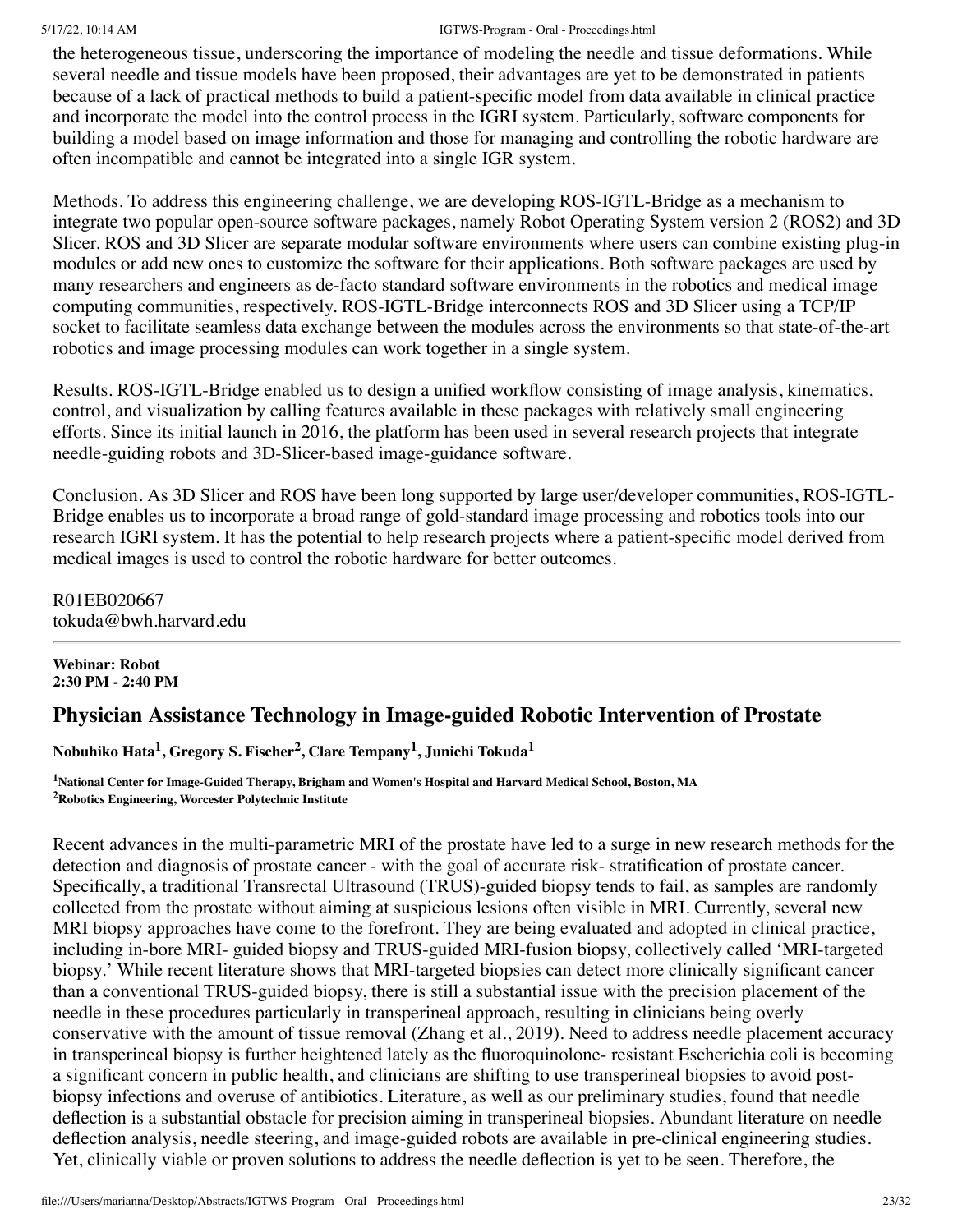objective of this application is to develop and test a cooperative robotic intervention with closed-loop error compensation in MRI targeted biopsies and focal therapies, resulting in more precisely targeted instrument placement. Accurately, we will aim to address needle deflection by the synergic use of advanced imaging and robotics. Guided by robust preliminary data, this objective is achieved by pursuing three specific aims: 1) We will develop novel tracking techniques and clinically deploy a cooperatively controlled, hands-on robotic needle placement manipulator to enable fine instrument control at the periphery of the MRI bore. 2) We will test the usefulness of a cooperatively controlled robot to increase the accuracy of needle placement in animal studies mimicking MRI-guided biopsies of the prostate. Our approach is innovative in its application of novel cooperative robotic control, in which the clinician maintains ultimate control with the direction of motion being autonomous to ensure the desired path is followed to the intended target. The proposed study is also clinically significant since the completion of this current engineering study will enable machine- assisted semi-autonomous percutaneous therapy, much discussed in the recent editorial article in Science Robotics (Yang et al., 2018). The impact of the study reaches beyond MRI-targeted prostate intervention; the technology developed can be translated into other forms of MRI-guided or ultrasound-guided intervention.

1R01EB030539 hata@bwh.harvard.edu

**Webinar: Surgery 1:20 PM - 1:30 PM**

# **Margin Detection for Oral Squamous Cell Carcinoma Using Dynamic Optical Contrast Imaging**

Kenric Tam, M.D., Shan Huang, M.S., Yazeed Alhiyari, Ph.D., Jeffrey F. Krane, M.D., Ph.D., Ramesh Shori, Ph.D., Oscar **Stafsudd Ph.D., Maie St. John, M.D., Ph.D.**

### Introduction and Objective

Surgical resection of oral squamous cell carcinoma (OSCC) requires establishing appropriate margins that carefully balance oncologic outcomes and preservation of function. While positive margins negatively affect prognosis and increase rate of recurrence, excessive excision of healthy tissue can result in significant patient morbidity including speech and swallowing deficits. Intraoperative margins are currently determined through palpation, surgeon experience, and frozen section. In this study, we utilize dynamic optical contrast imaging (DOCI), a novel and non-invasive imaging system, to accurately identify margins in OSCC.

Study Type Prospective study

## Methods

In vivo and ex-vivo oral tongue, mandible skin, buccal mucosa, and floor of mouth specimens from OSCC patients were first imaged using the DOCI system followed by permanent histologic sectioning. A pathologist annotated the histopathology slides for epithelial, mucosal, muscle, fat, and malignant tissue types. Annotations were then transferred to DOCI images, and signature emission was compared between malignant and adjacent healthy tissue across 8 different spectral channels.

Results

In all specimens, DOCI images of gross specimens clearly demarcate margins as well as perineural invasion (PNI) between healthy tissue and OSCC. DOCI real time images are acquired in less than 18 seconds with a clinically relevant wide field of view (6.5 cm2) and 70 micron resolution. Across all 8 spectral channels, there was a statistically significant difference in DOCI values between different healthy tissue types and OSCC  $(p>0.01)$ .

## Conclusion

DOCI allows for visualization and accurate delineation of OSCC and adjacent healthy tissue in real-time. This study demonstrates that DOCI has the potential to revolutionize cancer care by allowing the surgeon to precisely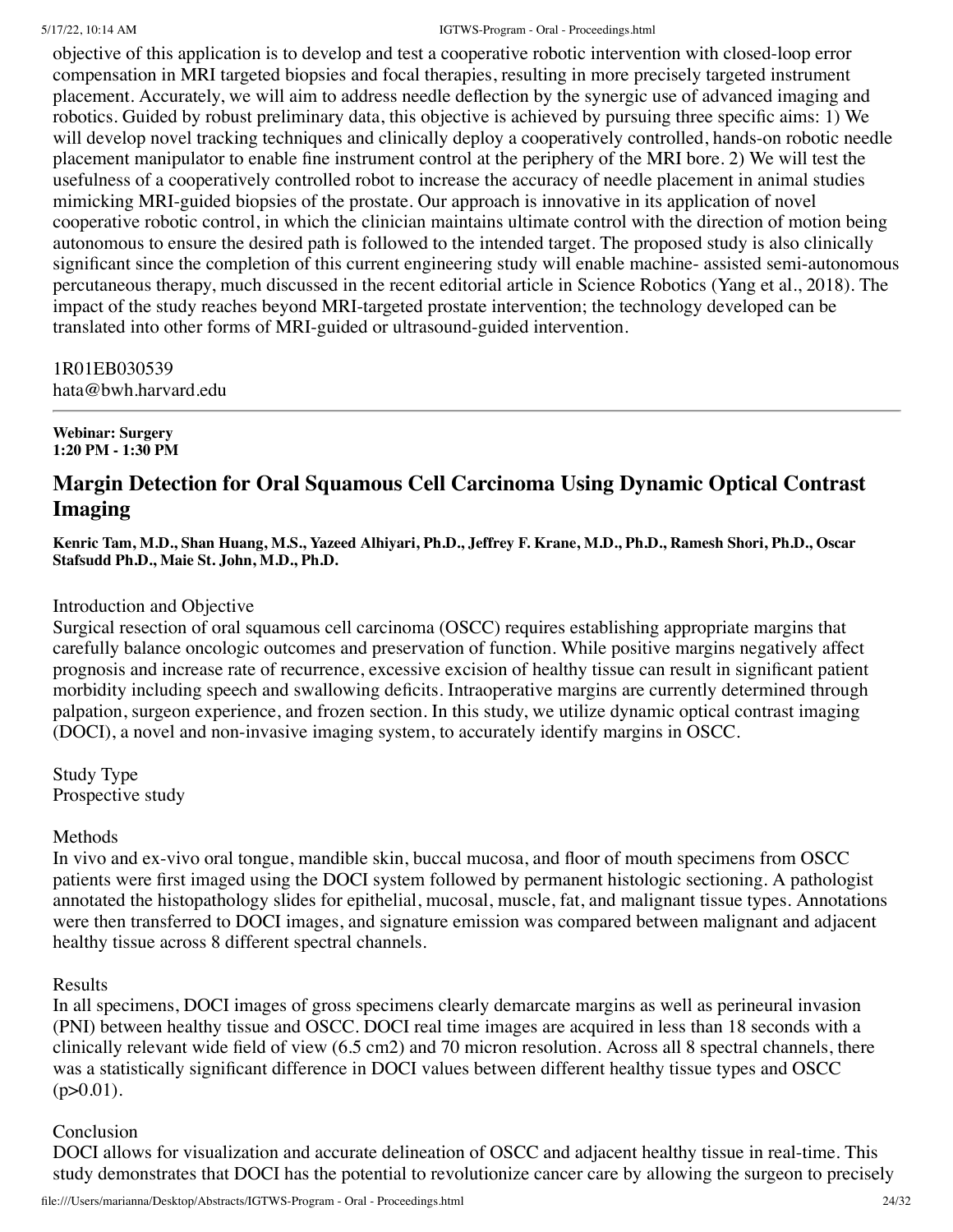determine margins intraoperatively and improving patient oncologic and functional outcomes

NCI R01; NIBIB R01 mstjohn@mednet.ucla.edu

#### **Webinar: Surgery 1:30 PM - 1:40 PM**

# **A Lensless Wireless Fluorescence Image Sensor for Real-time in vivo Imaging in Cancer Immunotherapy**

Mekhail Anwar<sup>1,2</sup>, Rozhan Rabbani<sup>1</sup>, Hossein Najafiaghdam<sup>1</sup>, Micah Roschelle<sup>1</sup>, Biqi Zhao<sup>1</sup>, Megan Zeng<sup>1</sup>, Vladimir **Stojanovic 1 , Rikky Muller 1**

**<sup>1</sup>Department of Electrical Engineering and Computer Sciences, University of California, Berkeley <sup>2</sup>Department of Radiation Oncology, University of California, San Francisco**

## [Objectives]

Cellular-level in vivo imaging is critical in obtaining high-resolution, multicellular information in cancer therapy. One key application is monitoring the immune response in immunotherapy, a game-changing therapeutic that unleashes the immune system to attack cancer. While immunotherapy results in durable responses for responders, detailed cellular-level information from multiple immune cell types is essential to assess efficacy of the treatment and adapt it based on the mechanism of resistance in nonresponders. Current microscopy systems (MRI/CT, etc.) capture entire body images to guide diagnostics; however, due to their low sensitivity (centimeter-scale), any change is detected only after a significant accumulation of cells resulting in long (months) delays and potential loss of the curative window. Ideally, a repeated biopsy would provide the requisite information; however, this is impractical. In lieu of bringing the tissue to the microscope, we consider the possibility of bringing the microscope into the tissue. Fluorescence microscopy enables detection of multiple cell types, including activating and immune-suppressing components, but is yet to be deployed inside the body on a platform compatible with long-term implantation. While state-of-the-art fluorescence imagers provide highresolution microscopy, they are impractical for chronic real-time in vivo monitoring due to external wiring.

We propose a proof-of-concept "wireless microscope-on-chip", leveraging innovations in optics and CMOS technology to detect small cell foci (via systemic injection of a fluorophore-labeled antibody) in real-time and transmit the data through an ultrasonic link. Miniaturization is achieved by: (1) a custom 36×40 pixel CMOS imager with integrated angle-selective gratings to remove bulky optics, (2) a single mm-sized piezoceramic for wireless power and data transfer eliminating external wiring and batteries, and (3) a sub-mm-sized laser diode replacing optical fibers to provide illumination inside the body.

## [Methods]

To obtain a detectable fluorescence signal from 200 cells (~200fW) labeled with typical fluorophores, a laser diode with a 50mW/cm2 excitation power is controlled by the wireless sensor. An ultrasound link is chosen for minimum tissue attenuation and higher FDA-approved power transfer density.

To supply the high-power excitation source from limited instantaneous power of ultrasound waves, the wireless sensor is operated with a heavily duty-cycled (0.04%) illumination within a 150.5s frame. An 11.52kbit image is captured by the 2.5x4.9mm2 integrated circuit, quantized and transmitted wirelessly via ultrasound backscattering.

## [Results]

Performance of the system is verified using a fluorescent Cyanine5.5-NHS dye distributed over a USAF test target and the image is wirelessly transmitted to an ultrasound transducer placed 2cm away inside canola oil to replicate tissue attenuation properties. The imager captures 150?m structures on the test target after a 64ms integration time making it possible to visualize comparable sizes of cell foci in real-time.

## [Conclusion]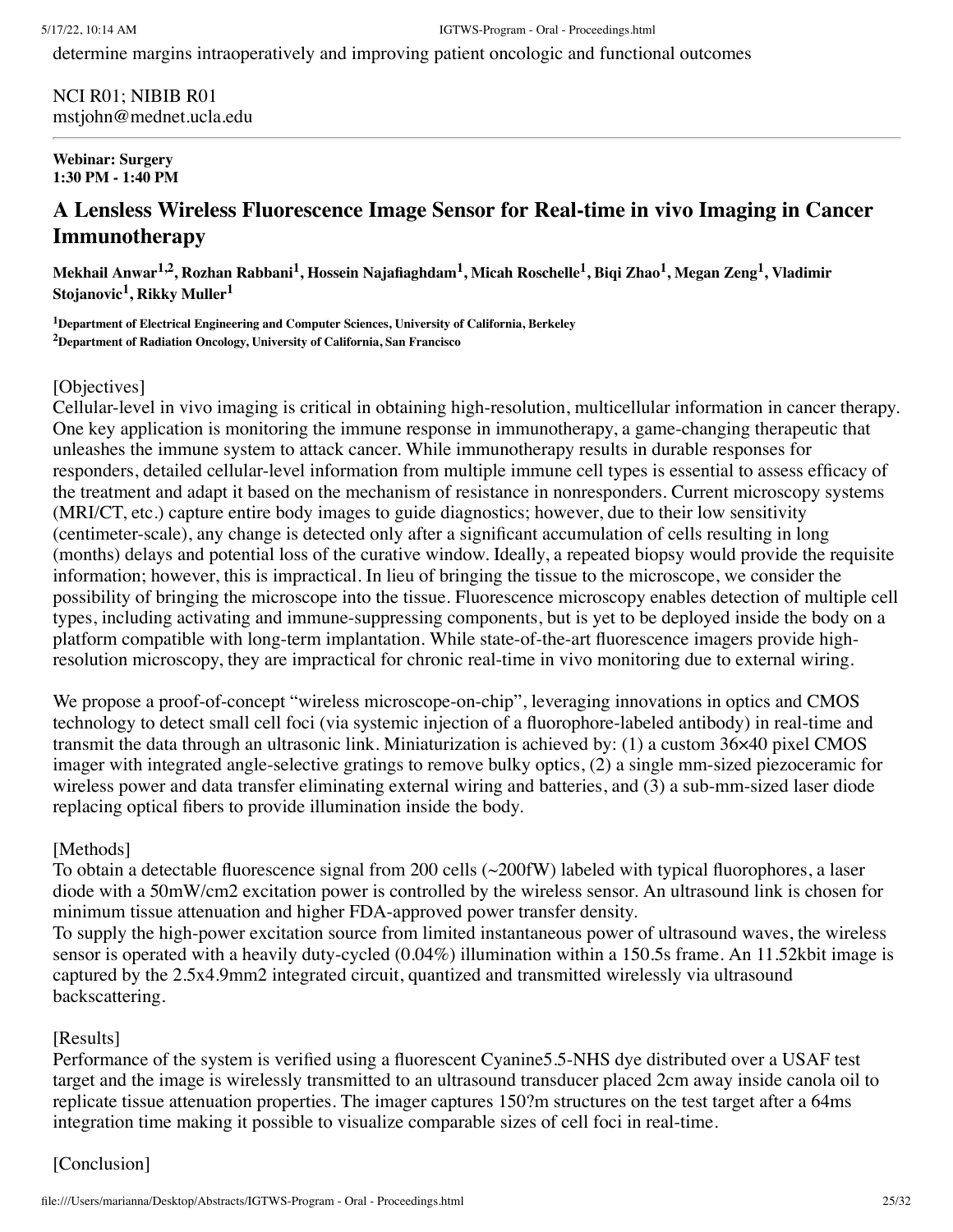This work presents a prototype for a wireless lensless image sensor enabling real-time monitoring of the immune response at early stages of cancer progression in immunotherapy. We demonstrate an unprecedented proof-ofconcept wireless fluorescence microscope-on-chip with a frame time of 150.5s to capture minute-scale cell movements without focusing lenses, fiber optics, batteries or external wiring.

## 1DP2DE030713 Mekhail.Anwar@ucsf.edu

**Webinar: Surgery 1:40 PM - 1:50 PM**

# **Near Infrared Nerve-Specific Fluorophores to Improve Nerve Sparing Radical Prostatectomy**

Lei G. Wang<sup>1</sup>, Connor W. Barth<sup>1</sup>, Antonio Montano<sup>1</sup>, Anas M. Masillati<sup>1</sup>, William Greer<sup>1</sup>, Dani Szafran-Reeder<sup>1</sup>, Nicholas Kochanski $^1$ , Syed Zaki Husain Rizvi $^2$ , Adam Alani $^2$ , Jonathan Sorger $^3$ , Summer L Gibbs $^{1,4}$ 

**<sup>1</sup>Biomedical Engineering Department, Oregon Health & Science University, Portland, OR**

**<sup>2</sup>Department of Pharmaceutical Science, College of Pharmacy, Oregon State University, Portland, OR**

**<sup>4</sup>Knight Cancer Institute, Oregon Health & Science University, Portland, OR**

Objective: Iatrogenic nerve injury represents one of the most feared surgical complications and remains a major morbidity across all surgical specialties. Nerve-sparing radical prostatectomy is a compelling clinical example of significant patient morbidity, where nerve damage is reported in up to 60% of patients resulting in incontinence and impotence. Surprisingly, no clinically approved technology can enhance intraoperative nerve visualization, typically performed through neuroanatomical knowledge and conventional white light visualization alone. Development of a near infrared (NIR) fluorophore that specifically highlights nerve tissue in the operating room would have direct clinical translation to nerve sparing prostatectomy through the FDA approved fluorescence channel in the da Vinci surgical robotic system (Firefly, Intuitive Surgical, Inc.), which is used in >80% of prostatectomies performed in the United States today. The proposed work will directly address this unmet clinical need. Fluorescence Guided Surgery (FGS) has successfully integrated into clinical medicine with only two FDA-approved NIR fluorophores (i.e., indocyanine green [ICG] and methylene blue). FGS systems operate almost exclusively in the NIR (700-900 nm), where tissue chromophore absorbance, autofluorescence and scatter fall to local minima, allowing high contrast and high resolution imaging at up to centimeter depths. All clinical FGS systems have an "800 nm" channel designed to image ICG.

Methods: To facilitate rapid clinical translation, the overall goal of this work is to generate a nerve-specific small molecule fluorophore with spectral properties matched to ICG, enabling both nerve imaging at depth and future clinical translation using existing clinical FGS infrastructure. Design and development of a small molecule nerve-specific fluorophore that can be imaged using FGS systems optimized for ICG has been a significant challenge because these probes need to have a low enough molecular weight to cross the tight blood nerve barrier junction with a sufficient degree of conjugation for NIR excitation and emission.

Results: In exciting recent studies, our team has synthesized first-in-class NIR nerve-specific small molecule fluorophores that can be imaged with standard FGS systems optimized for ICG. Herein, we will report on our novel probe development, translation to swine and canine models using the da Vinci as well as preclinical pharmacology and toxicology (pharm/tox) studies, enabling a future IND application to the FDA for clinical translation to robotic assisted radical prostatectomies (RARP).

Conclusion: Successful completion of this project will result in an optimal NIR nerve-specific fluorophore suitable for use with all clinical FGS systems and validation of nerve-specific contrast for RARP using the da Vinci Firefly.

**<sup>3</sup> Intuitive Surgical, Sunnyvale, CA**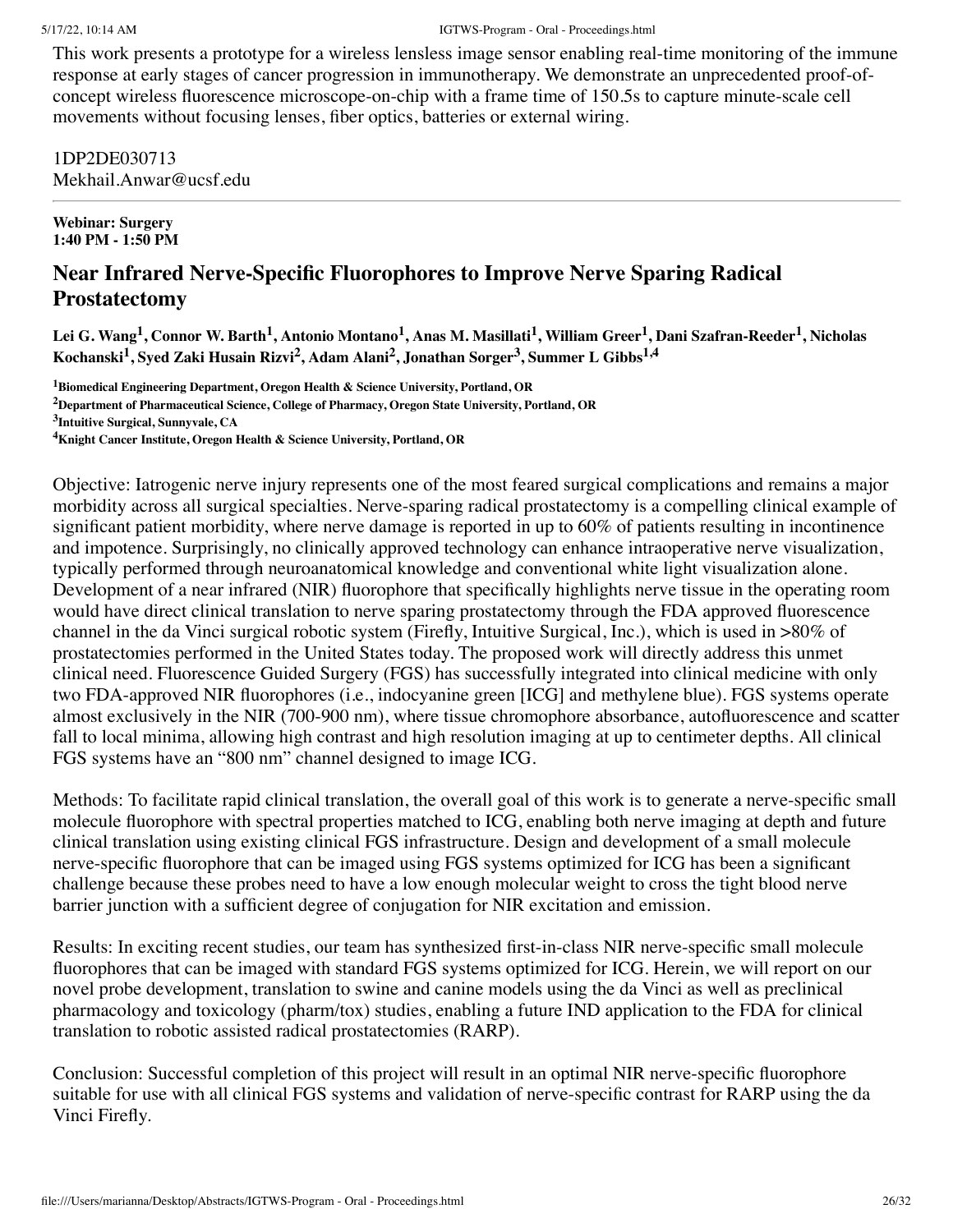## R01EB032226 gibbss@ohsu.edu

#### **Webinar: Surgery 1:50 PM - 2:00 PM**

# **Robot-Enabled Natural Orifice Prostatectomy**

## **Duke Herrell 1 , Robert Webster 1**

**<sup>1</sup>Vanderbilt University and Vanderbilt University Medical Center**

The objective of this proposal is to create a hand-held surgical robot for endoscopic transurethral radical prostatectomy. The new robot will deploy needle-sized arms through the endoscope, for independent tissue manipulation, laser aiming, and visualization, enabling resection of the prostate and reconstructive suturing. Clinical significance comes from (1) the large number of patients who could benefit (1 in 7 men will have prostate cancer in their lives) and the high rates of complications including impotence and incontinence of current surgical approaches. We hypothesize that the key to reducing complication rates is minimal disruption to the delicate tissues surrounding the prostate, especially the neurovascular bundles that run on the outside of the prostate. Current surgical techniques approach the prostate from the abdomen, and thus require large dissection of the structures that surround the prostate including endopelvic fascia and prostatic ligaments, and manipulation and retraction of the neurovascular bundles. In contrast, we propose the novel approach of reaching the prostate from within, through the urethra, which is enabled by needle-size, tentacle-like robot manipulators delivered through an endoscope, to enable laser-based resection and dexterous reconstructive suturing. We hypothesize that such a system will improve functional outcomes and reduce complication rates, providing a much less invasive approach to performing prostate surgery. The innovation of our new robot is the ability to deliver needle-sized robotic arms through an endoscope. They are made up of telescoping, curved, elastic tubes. By axially rotating these tubes and telescopically extending them, our robot will provide the surgeon with two small tentacle-like arms at the tip of the endoscope. One arm will carry a holmium laser fiber for cutting, the other will enable tissue retraction, and both will work together to perform reconstructive suturing. This is the first hand-held robotic system to provide two-handed dexterity. It will enable suturing within a lumen as small as the urethra, a major technical innovation that we expect to be useful. in many other surgical contexts in the future. We have designed a robotic system and demonstrated suturing in both synthetic and biological tissues in anthropomorphic phantoms.

R01EB026901 duke.herrell@vumc.org

**Webinar: Surgery 2:00 PM - 2:10PM**

# **Image Guided Robotic Nephron-Sparing Surgery**

#### **Duke Herrell 1 , Robert Webster 1**

**<sup>1</sup>Vanderbilt University and Vanderbilt University Medical Center**

The importance of preserving renal function during surgical interventions through nephron-sparing ("partial nephrectomy") surgical techniques has garnered considerable and growing recent recognition. Total kidney removal ("radical nephrectomy") permanently compromises renal function and leads to increased morbidity and mortality, with substantial negative impact on long-term patient quality of life. In contrast, partial nephrectomy improves long-term outcomes by sparing a maximal amount of healthy kidney tissue. However, minimally invasive partial nephrectomy is rarely attempted because it is extremely challenging to accomplish. The surgeon must make critical intraoperative decisions (which can mean life or death for the patient), based on imprecisely mentally inferred and registered three-dimensional anatomical relationships. The surgeon must view a series of 2D preoperative images and build a mental 3D model of patient anatomy. He/she must then intraoperatively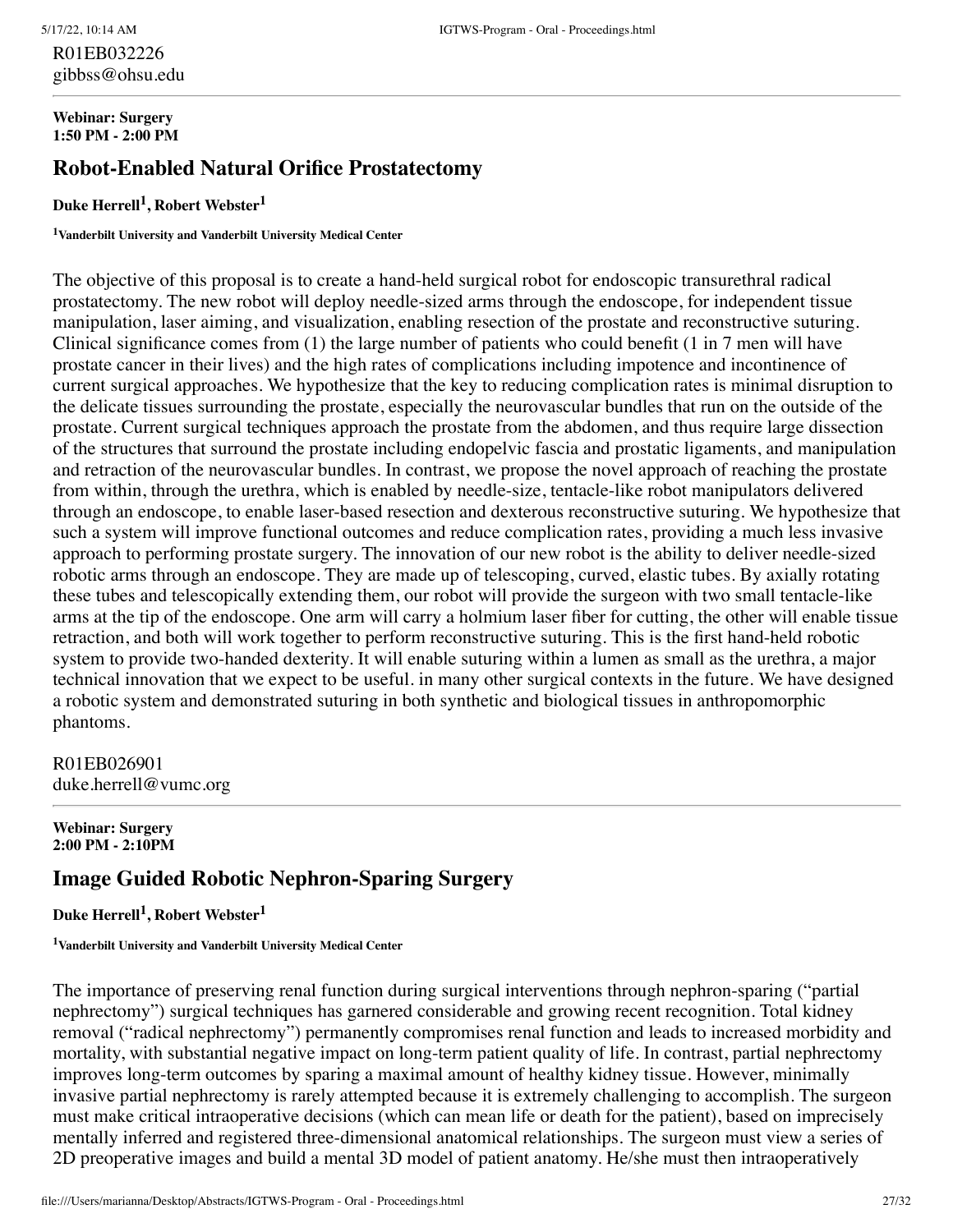guess how this remembered anatomical map should be registered to the patient. The inherent inaccuracies in this process prevent many surgeons from attempting minimally invasive partial nephrectomy, since positive margins (or inadvertent damage to internal kidney structures) are disastrous outcomes, while taking a large negative margin defeats the purpose of the partial nephrectomy procedure. Our overall goal is to create an image-guided surgical system that makes localization, dissection, and isolation of critical vascular and organ structures, as well as correct margin selection, easier and more accurate for the surgeon (and thus the procedure safer and more effective for the patient), thereby increasing the number of surgeons and hospitals able to adopt nephron sparing techniques. Toward this goal, our specific objective in this proposal is to test the hypothesis that image guidance can increase the accuracy and/or time efficiency of the surgery. To test this hypothesis, we have built and are currently clinically evaluating an image guidance system that brings preoperative CT images into the da Vinci surgeon console and accurately registers them to patient anatomy by using he da vinci tool tips to trace the organ surface. We are currently conducting a clinical pilot study where two surgeons participate, one who performs the surgery according to the standard of care (never seeing the image guidance display), and a second who intermittently steps in momentarily to use the image guidance display and collect accuracy data for post processing. Success of this work could, in principle, be widely clinically translated almost immediately because it requires no new pieces of hardware or other infrastructure; it could be deployed to the thousands of installed da Vinci systems as a simple software upgrade.

R01EB023717 duke.herrell@vumc.org

**Webinar: Surgery 2:10 PM - 2:20 PM**

# **Optical phantoms and computational tools for advancing development of fluorescence guided surgery**

Ethan P. M. LaRochelle<sup>1</sup>, Alberto J. Ruiz<sup>1,2</sup>, Samuel S. Streeter1<sup>2</sup>, Kimberley S. Samkoe<sup>2</sup>, Shudong Jiang<sup>2</sup>, Brian W. Pogue<sup>2</sup>

**<sup>1</sup>QUEL Imaging LLC, VT <sup>2</sup>Thayer School of Engineering, Dartmouth College, Hanover, NH**

Introduction: Fluorescence-guided surgery is increasingly being adopted by surgeons for the potential to obtain real-time feedback that augments their ability to identify normal and diseased tissues through enhanced contrast of markers for perfusion, molecular phenotype or even genotype of tissue. Much of this field's first generation clinical successes have been based upon functional assessment of vascular perfusion imaging with indocyanine green (ICG). There are currently nearly 500 active clinical trials incorporating fluorescence imaging, and 39 unique fluorescent compounds under investigation, including four phase III trials. Yet, even with this growing adoption, there is a stark lack of standardized system characterization or routine performance monitoring, largely because the optical technologies vary considerably in their geometry, configuration, components and ultimately their uses.

Methods: A novel 3D-printing technique has been developed which provides the ability to tune optical parameters and embed fluorophores at fixed concentrations. This manufacturing process is being utilized to produce a set of reference targets to test system sensitivity for ICG-equivalent concentration, depth sensitivity and fluorescence resolution. This manufacturing process is also being used to demonstrate biomimetic features and the ability to incorporate other fluorophores. A web-portal has been developed to analyze fluorescence images of the reference targets collected with a range of systems to help identify parameters appropriate for system characterization and inter-system comparisons. These web-enabled tools are currently being expanded to reduce the operator burden of running Monte Carlo simulations for fluorescent optical interactions in tissueequivalent material.

Results: Characterization of our 3D-printing process shows minimal autofluorescence of the base photo-curable resin. Doping resin with absorbing (i.e. carbon, hemin, nigrosin, etc.) and scattering (i.e. TiO2, BaSO4, Al2O3, etc.) agents provide the ability to mimic tissue optical properties, specifically at 800nm. An ICG-equivalent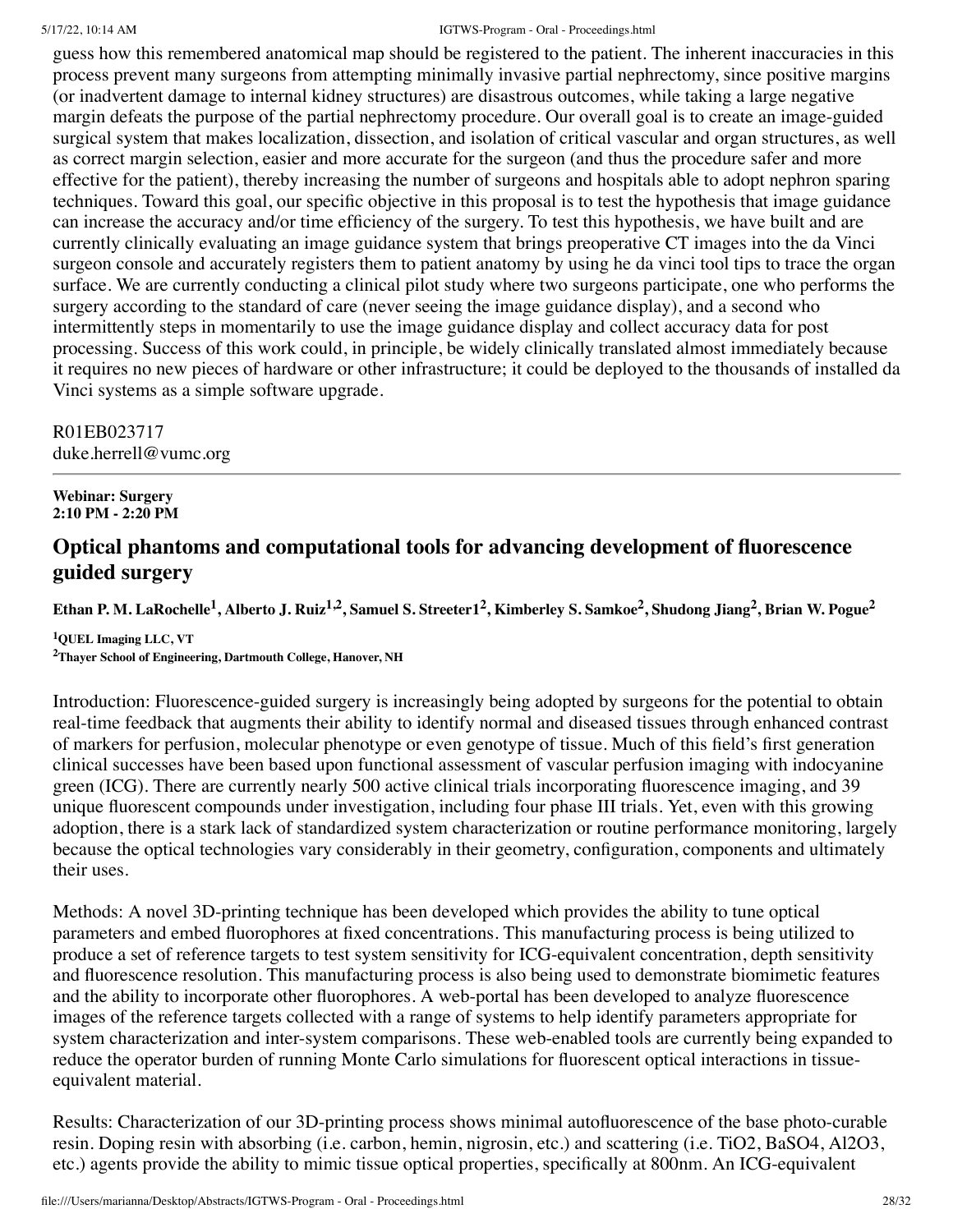fluorophore (IR125) as well as methylene blue, rhodamines and quantum dots have been demonstrated to provide fluorescence contrast. Using a multi-step quality assurance protocol, we demonstrate our percent standard deviation of intensity for assembled targets to be approximately 3% within our initial five manufacturing runs.

Conclusions: Optically appropriate reference targets and phantoms, produced in a cost effective manner, are a key component for performance characterization in fluorescence imaging applications. Computational tools for standardizing image analysis and simulating light-tissue interactions are additional tools in an ecosystem for efficiently developing and characterizing the next generation of fluorescence imaging systems. Feedback from a panel of academic, medical and industry experts is being utilized to direct the next phase of development.

Funding: This work is funded by an SBIR grant from the NIH NIBIB (R43 EB029804) as well as an SBIR contract from the NIH NCI (75N91021C00035: PHS-2021-1, TOPIC 421)

1R43EB029804; 75N91021C00035 ethan@QUELimaging.com

**Webinar: Surgery 2:20 PM - 2:30 PM**

# **Technology and Framework for Image-guided Transoral Robotic Surgery igTORS**

**Ryan Halter 1 , Joe Paydarfar 2 , Dave Pastel 2 , Yuan Shi 1 , Mike Kokko 1**

**<sup>1</sup>Thayer School of Engineering, Dartmouth College, Hanover, NH <sup>2</sup>Dartmouth-Hitchcock Medical Center, Lebanon, NH**

Significance: Cancers of the head and neck (oral cavity, pharynx, and larynx) are the 5th most common cancers worldwide. Trans-oral surgical approaches such as trans-oral robotic surgery (TORS) and trans-oral laser microsurgery (TLM) are effective, reducing complications and long-term treatment morbidity. Challenges and Opportunities: One of the drawbacks of the trans-oral approach is the difficulty in intraoperatively assessing tumor extent and locating critical vascular structures, resulting in positive margins and risks of vascular complications. Image guidance and surgical navigation play a significant role in sinus, skull base, and neurosurgery, demonstrating improvement in the safety and efficacy of these procedures. It is expected that similar advantages could be realized by applying this approach to trans-oral surgery in the context of improving assessment of tumor depth and avoiding neurovascular structures. Image guidance however is currently not feasible for trans-oral robotic surgery due to the significant intraoperative tissue deformation that occurs with the introduction of retractors needed to provide surgical access. This intraoperative deformation limits the ability to accurately register preoperative imaging to the intra-operative state. Further, current metallic instrumentation required for exposure and airway management during trans-oral robotic surgery creates significant artifact on CT imaging. Our Approach: With the availability of intra-operative CT and MRI imaging at Dartmouth's Center for Surgical Innovation (CSI), intra-operative imaging is feasible. We have developed a suite of novel 3D printed polymer laryngoscopes and retractors that enable us to safely acquire artifact free images of patients during trans-oral surgery procedures including TORS (Fig 1). These devices provide equivalent tissue retraction and surgical working volume as compared to standard-of-care metal retractors. In addition, we are developing a surgical navigation framework that leverages in-room optical tracking to register surgical tools and robot arms to an intraoperatively acquired CT. 3D slicer coupled with OpenIGT are being used to co-ordinate tracker sampling, coordinate frame registration, and live-view updates (Fig 1). Live updates from the 3D slicer GUI are being projected through the TilePro feature on the daVinci surgical platform to provide screen-in-screen visualization of both the stereoendoscopic view and a 3D rendering of the registered patient CT. The CT is registered to the optical view of the stereoendoscope so that the CT view is aligned with the standard visual view the surgeon uses to operate. As the stereoendoscope pans through the surgical working volume the 3D CT volume tracks synchronously. Phantom and cadaver head studies are being evaluated to assess improved accuracy in terms of target localization errors when navigation is used during image guided transoral robotic surgery (igTORS) as compared to conventional TORS. We will present our current experience in developing igTORS and discuss future plans for evaluating this approach in preparation for in vivo deployment.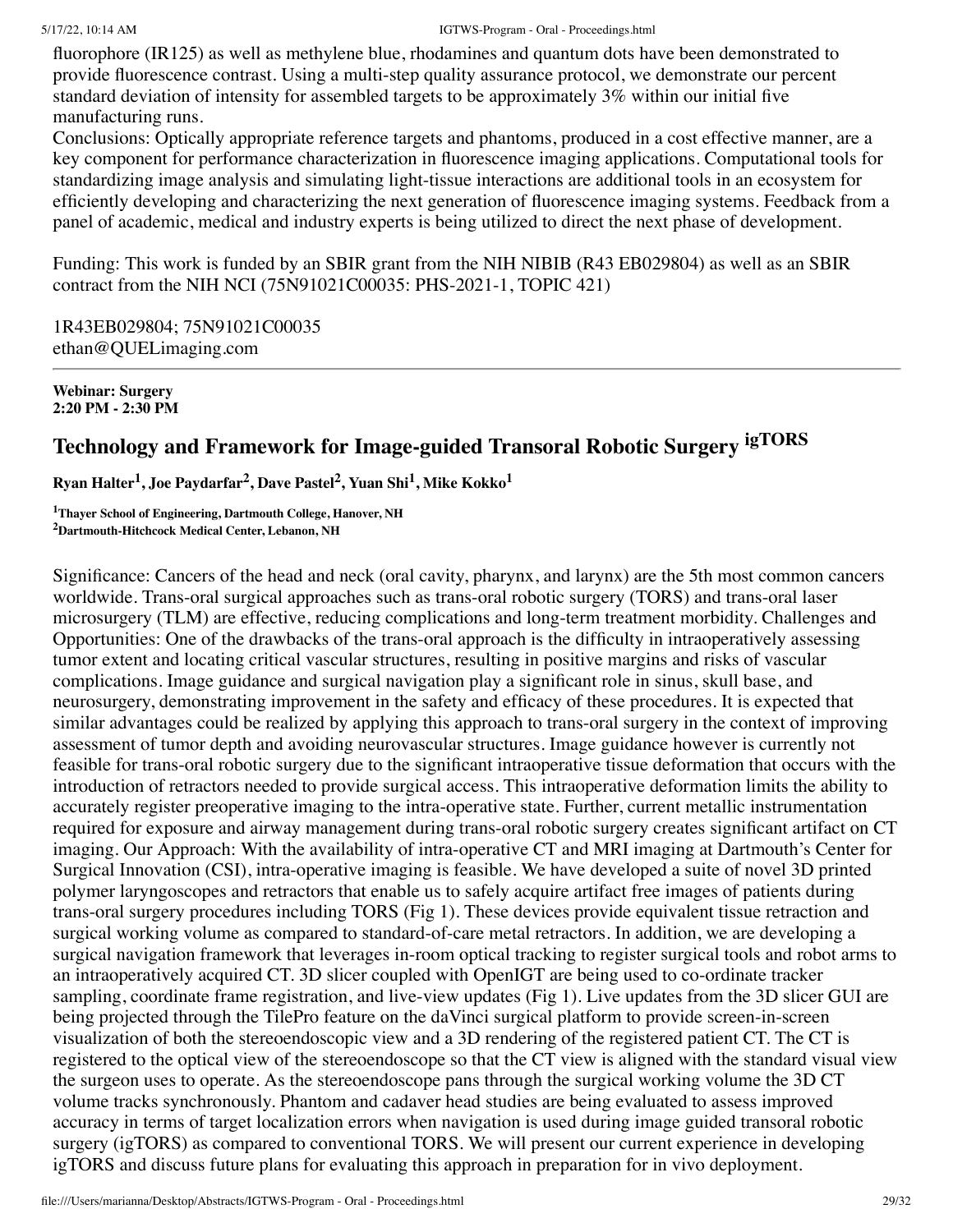1R21CA246158 Norris Cotton Cancer Center Pilot Awards ryan.halter@dartmouth.edu

#### **Webinar: Surgery 2:30 PM - 2:40 PM**

# **Trackerless Navigation System for Lateral Skull-base Surgery**

### **Haoyin Zhou 1 , Jayender Jagadeesan 1**

**<sup>1</sup>Department of Radiology, Brigham and Women's Hospital and Harvard Medical School, Boston, MA**

Objectives: Lateral skull base surgery for repairing temporal bone defects or resecting tumors is extremely challenging. This is primarily due to two main reasons: 1) there is a lack of reliable anatomical landmarks to identify the underlying structures during surgery, 2) there are numerous sensitive structures around the resection cavity. Inadvertent damage to these sensitive structures could lead to potentially catastrophic consequences including permanent hearing loss, significant blood loss, loss of facial muscle activity, vertigo and disequilibrium. There is, therefore, an urgent unmet need to provide real-time and accurate visual guidance to the surgeon while performing lateral skull base surgery to visualize the surrounding anatomical structures in realtime while drilling through the skull or operating on the delicate structures in the inner ear.

Methods: We have developed a trackerless navigation system to provide real-time visualization of the inner ear structures intraoperatively. The navigation system consists of three steps. (1) We build three-dimensional (3D) model of the tissue surface from stereo microscopy images using the simultaneous localization and mapping (SLAM) method. (2) To register the CT data to the 3D surface model, and (3) we re-project the anatomical models generated from the preoperative CT images to the microscopy images during the surgery. No additional tracking or hardware devices will be required to provide enhanced guidance to the surgeon.

Results: A pilot evaluation of the stereoscopic surface reconstruction technology was completed using one side of a single cadaveric head. Five torus shaped fiducials ( $\sim$ 1 cm diameter) were sutured in place around the cadaveric pinna. Using 3D endoscopy and high-resolution CT imaging, surface reconstruction and segmented CT models were generated as described above. The surface and segmented CT models were registered by aligning their respective fiducial centers, which were manually defined. We performed a preliminary assessment of registration accuracy and calculated target registration errors for the five fiducials of 2.51, 1.23, 1.09, 1.57, and 0.76 mm. The 3D Slicer-based user interface was designed to provide (1) the 3D visualization of the pinna surface and internal structures, and (2) the augmented microscopy images by reprojecting the 3D CT models to the microscopy images.

Conclusion: The expected benefits of our method include (1) the ability to allow the surgeon to "see through" the opaque bone while drilling within millimeters of critical structures, and (2) the ability to provide feedback of the relative positions between the critical structures and the instrument to avoid overexposure. In addition, since no external tracking devices are needed, the developed technologies may reduce the cost of existing navigation systems and easy integration with the clinical workflow without any OR footprint. In future, the developed technologies may also be transferred to other types of surgeries with small modifications.

K99EB027177; R01EB025964; P41EB015898 zhouhaoyin@bwh.harvard.edu

#### **Webinar: Surgery 2:40 PM - 2:50 PM**

## **Establishing extensible open source infrastructure for managing IGT data**

**Nadya Shusharina 1 , Deepa Krishnaswamy 2 , Andrey Fedorov 2**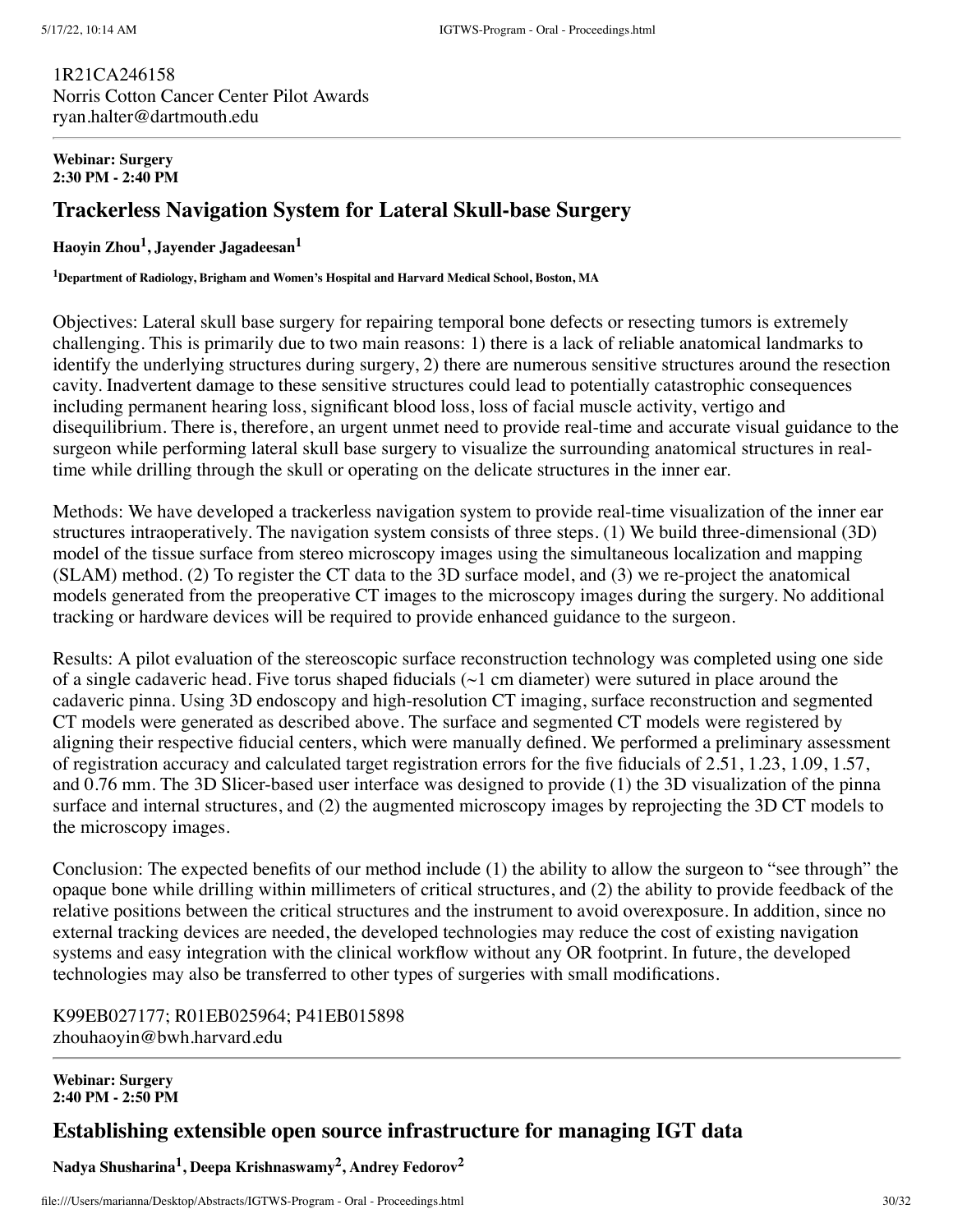**<sup>1</sup>Department of Radiation Oncology, Mass General Hospital and Harvard Medical School, Boston, MA <sup>2</sup>Department of Radiology, Brigham and Women's Hospital and Harvard Medical School, Boston, MA**

### **Objectives**

With the advancing role of AI in the clinic, current applications that utilize imaging and image computing for supporting image-guided medical procedures are becoming increasingly "data thirsty". At the same time, rapid growth and increasing complexity of the datasets with different imaging modalities, annotations, and clinical attributes necessitates implementation of robust and scalable data management approaches. Moreover, the approaches must meet the needs of various groups of users - including software developers, clinical experts, and project managers.

#### Methods

We are establishing an open source data management platform that leverages and extends existing open source tools and data management best practices. The desired solution will include the following components: \* Interactive interface for search and exploration of the available data \* Interactive data visualization \* Flexible and configurable capabilities to support annotation of image data \* Ability to extend the platform with AI-based analysis tools

Our approach extends the existing Joint Imaging Platform (JIP) Kaapana (1) within the Google Cloud Platform (GCP). We extend the existing capabilities of the platform with the ability to perform annotation of imaging data using a custom extension in 3D Slicer (https://slicer.org). We evaluate the platform utilizing a representative dataset collected during in-bore MRI guided prostate biopsy (2) and implement standard DICOM representation (3) of the image-derived data.

### Results

We successfully deployed an instance of the Kaapana platform within a GCP-provisioned virtual machine, and confirmed operation of the data import, metadata indexing, cohort building, and image visualization. Once installed and the VM is activated, the user can access the functionality through the web browser, without the need to install any special tools.

To support annotation of image data, we are developing the 3D Slicer mpReview extension, which supports streamlined segmentation of multiparametric datasets, in particular prostate MRI. The module automatically loads patient data from a local database or remote DICOM server using DICOMweb interface, and provides a simplified interface that can be used to annotate various anatomical regions which are serialized as standard DICOM Segmentation objects; this in turn enables interoperability with the other components of Kaapana. The module can also be adapted for use in any multiparametric dataset apart from prostate MR.

To facilitate evaluation we have identified the test dataset that includes planning and intra-procedural MRI DICOM studies, localized image findings, segmentations of selected structures and pathology outcomes based on the collected biopsy samples.

## Conclusions

Our current experience establishes the initial evidence for the utility of Kaapana and included components for the purposes of managing IGT data. We believe the proposed approach outperforms the current research practices of data management.

## References

1. Scherer et al. Joint Imaging Platform for Federated Clinical Data Analytics. JCO Clin Cancer Inform. 2020. 2. Penzkofer et al. Transperineal in-bore 3-T MR imaging-guided prostate biopsy: a prospective clinical observational study. Radiology. 2015.

3. Fedorov et al. DICOM for quantitative imaging biomarker development. PeerJ. 2016.